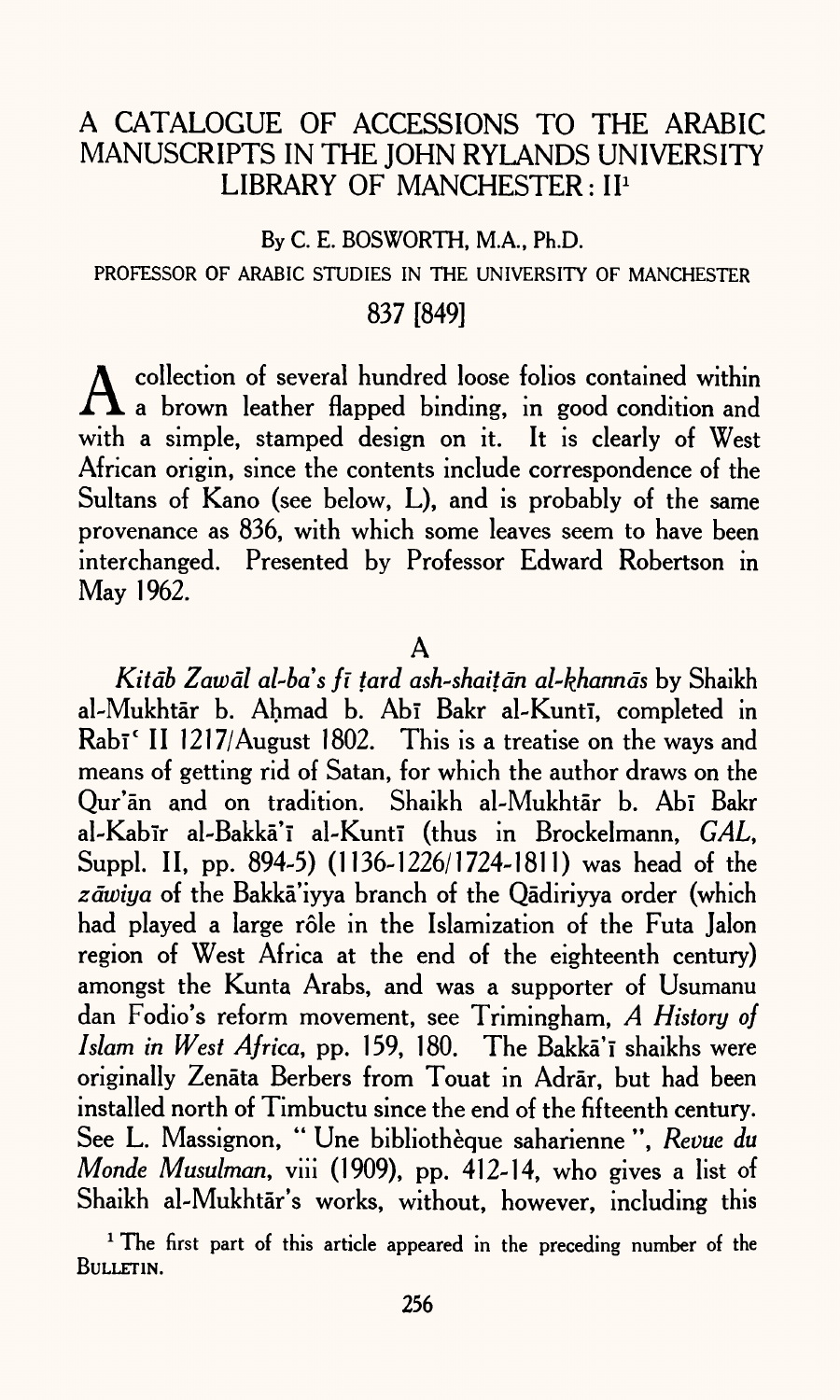present one. Nor is it mentioned in *GAL.* However, it seems that another manuscript of this work exists in the Bibliotheque Nationale, Paris, under a slightly different title. 'Abd al-'Aziz 'Abdallah Batran, in his unpublished Ph.D. thesis, *Sidi al~ Mukhtdr al'Kuntl and the recrudescence of Islam in the Western Sahara and the Middle Niger c. 1750-1811* (University of Birmingham, Centre of West African Studies, 1971), gives <sup>a</sup> catalogue of Shaikh al-Mukhtar's works and lists B.N. MS. arabe 5495, *Zawdl al-ilbds wa-tard al-waswds al-khannds.*

Begins (fol. Ib) :

. . . قال الشيخ الفقيه النحوى العالم النبيه اللغوى الولى السالك العارف الحاوى ازمة المعالى . . . سيدنا المختار بن أحمد بن ابـى بكر الكنتى . . . الحمد لله علام الغيوب . . . ايها الاخوان اوصيكم ونفسى بكف:نفوسكم بكف الجهاد . . .

Ends (fol. 51b):

. . . وكان الفراغ من هذه النسخة يوم الثلاثة خلت من شهر الله جماد الاخير سبعة وعشرين عام خمسة وستين بعد المائتين والالف على يد كاتبه العبيد الفقير المضطر الى رحمةً رب الراجى عفو مولاه الحاج محمود بن محمد تلميذ الشيخ سيدي المختار . . . كتبه لاخيه في الله . . . سلطان ابن سلطان عيَّان بن ابراهيم ابن محمود . . .

52 fols., the last being blank;  $16.5 \times 23.5/10.5 \times 16.5$  cm.; 22 lines per page ; brown ink, with red headings ; clear, fine *naskhi* hand ; slightly yellowing paper ; copied by the author's student al-Hājj Mahmūd b. Muhammad and completed for Sultan 'Uthmān b. Ibrahim b. Mahmūd (ruler of Kano 1846-55) on 27th Jumada II 1265/May 20th 1849.

B

A brief commentary by Muhammad b. Muhammad b. Ahmad b. Muhammad ash-Shafi'i, called Sibt al-Maridini, on Shaikh Shihab ad-Din Ahmad b. al-Ha'im's work on mathematics, with special reference to the division of inheritances, the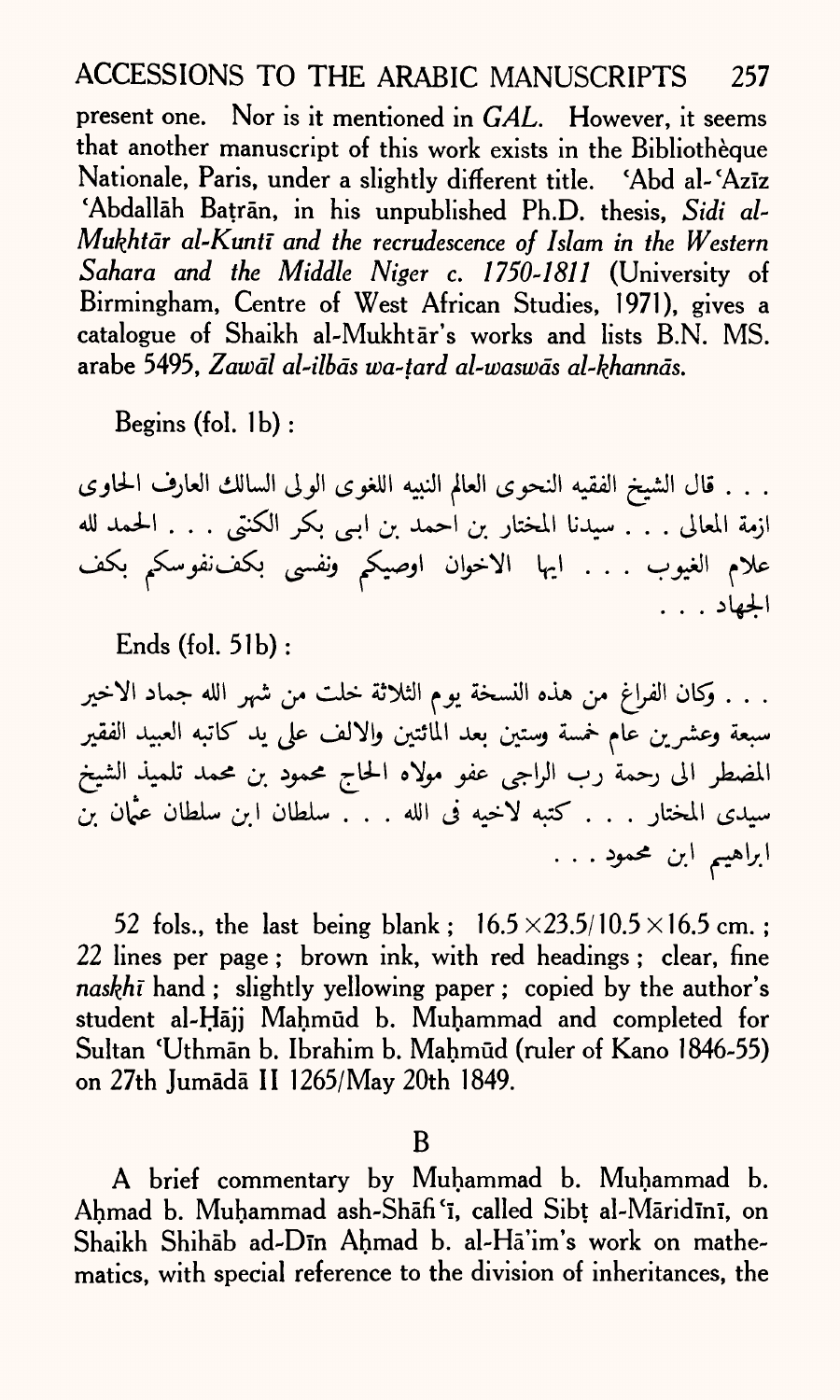*Kitdb al~Luma ( fi* 'i/m *al-hisdb.* Sibt al-Maridini explains that his aim is to furnish an elementary introduction to these topics (fol. 1b), and that he finished composing his work on 27th Ramadān 893/27th September 1488. The present manuscript is his autograph, and was completed at Abū Tij in Upper Egypt on 13th Jumada II 895/4th May 1490.

Shihab ad-Din Abu l-'Abbas Ahmad b. Muhammad al-Hā'im al-Faradī al-Maqdisī (753-815/1352-1412 or 1413) was the author of books on various topics such as Qur'anic exegesis, but principally on mathematics, including algebra, and on the problems involved in the division of inheritances ('i/m *al-fard'id)*  and their transmission ; his *Kitdb al-Luma* ' is extant in several manuscripts, see *GAL*, II<sup>2</sup>, pp. 153-5. Rylands 198, 353 and 354 comprise manuscripts of two other treatises by this author, the *Kifdyat al-huffdz fi l~fard'id* on the division of inheritances, and the *Murshidat at-tdlib ild asnd l-matdlib* on arithmetic, see Mingana, *Catalogue,* cols. 315, 562-4, 566. Muhammad b. Muhammad Sibt al-Maridmi, the author of this commentary on the *Kitdb al~luma\* was probably the grandson *(sibt)* of Jamāl ad-Dīn 'Alī b. Khalīl al-Māridīnī al-Qāhirī (d. 809/ 1406-7), writer on such topics as mathematical and scientific instruments, see *GAL*, II<sup>2</sup>, p. 218. Rylands 361S comprises another brief work by Sibt al-Māridīnī, the 'Uqud al-la'ali', on the use of the astronomical instrument the quadrant, see Mingana, *Catalogue,* cols. 585-6.

Begins (fol. Ib) :

. . . وبعد فيقول محمد بن محمد بن احمد بن محمد سبط المارديني . . . هذا تعليق مختصر جعلته توضيحا على المقدمة المسهاة باللمع فى علم الحساب تأليف . . . شهاب الدين احمد بن الهامم . . . .

Ends (fol. 26a) : وقال مؤلفه هذا التعليق فى السابع والعشرين من شهر رمضان المعظم سنة ثلاثة وتسعين وثمان مائة بمدينة ابرتيج بالصعيد قال مؤلفه . . . ووافق فراغ هذه من خطه ثالث عشر جمادي الثاني من شهور سنة خمسة وتسعين وثمانمائة . . .

26 fols.;  $23 \times 16.5/16.5 \times 11$  cm.; 22 lines per page; brown ink for the commentary, with quotations from the text of the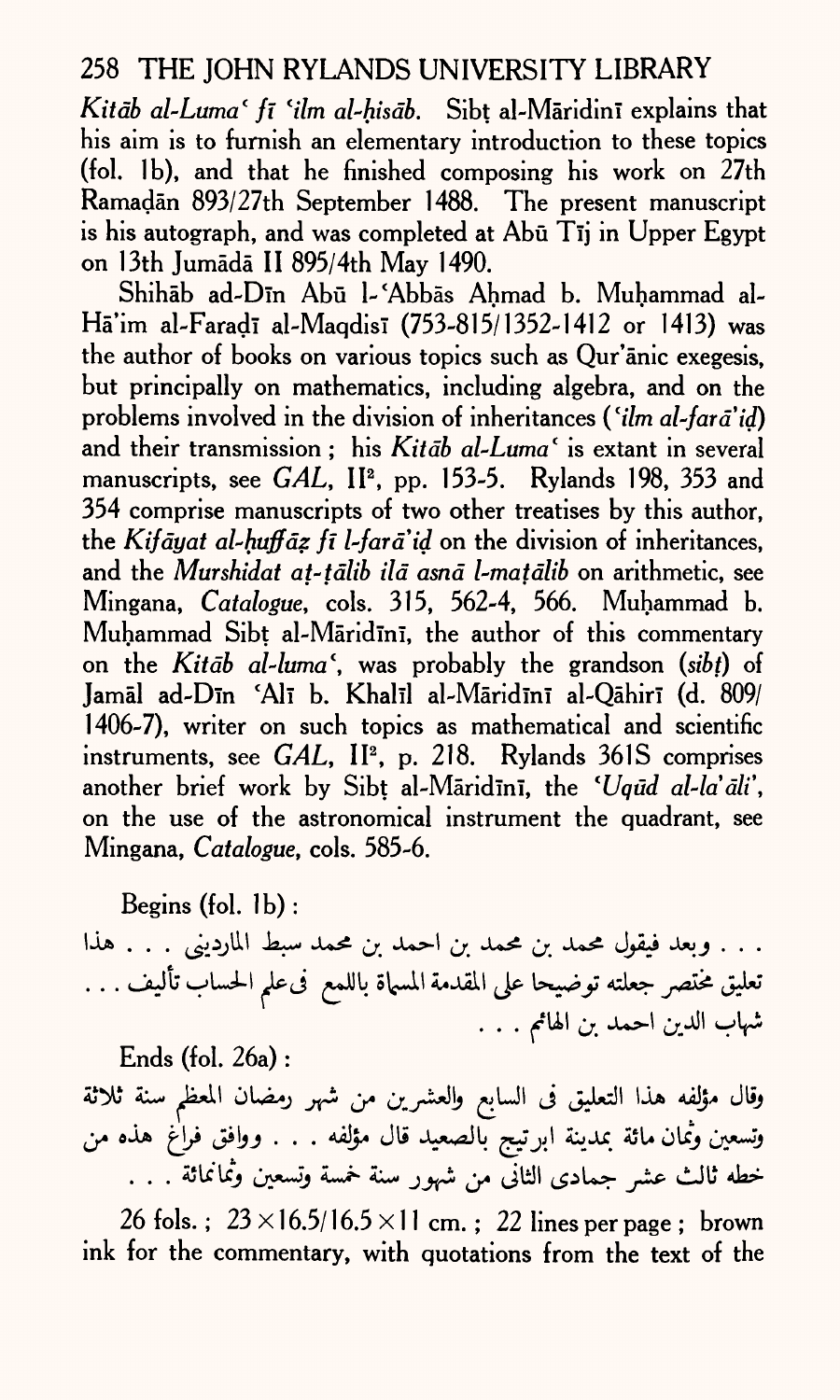Kitāb al-Luma<sup>c</sup> in red; clear naskhī hand with Maghribī features, some marginal notes by the copyist ; glazed, yellowing paper; completed on 13th Jumada II/895/4th May 1490 by the author himself.

c

*Badhl al-majhud fi injdz al-mau f ud fi ta'ltm masail lilm an-nujum,* an anonymous poem of 66 verses and in the *tawil*  metre on the solar year of the Christians and its months *(shuhur al- 'ajam).*

Begins (fol. la) : (£ **Jjll X\*- ^ \j-JLJj**

Ends (fol. 3b) :

. . . تمت القصيدة المسمى [كذا] ببذل المجهود فى انجاز الموعود فى تعليم مسائل من علم النجوم كثر الله الانتفاع بها آمين

3 fols.;  $22 \times 16/18 \times 10.5$  cm.; 14 lines per page; black ink with red headings; clear *naskhi* hand with Maghribi features ; slightly yellowing paper ; no copyist or date mentioned.

#### D

An anonymous poem of 107 verses and in the *kamil* metre, in praise of the Caliph Yusri Muḥammad(?), presumably a West African ruler, introduced by some self-congratulatory lines on the poet and his ode.

The poem begins (fol. la) :

طلعت ببرجك للبرية اسعد \* ايام جاد بها الزمان الاجود

On fol. 3b-4b are several verses from different poems.

4 fols.:  $23 \times 16.5/18 \times 11$  cm.: 22 lines per page; black ink, with the first words of each line and hemistich and the rhyme words picked out in red ; elegant Maghribi hand ; brownish paper ; no copyist or date mentioned.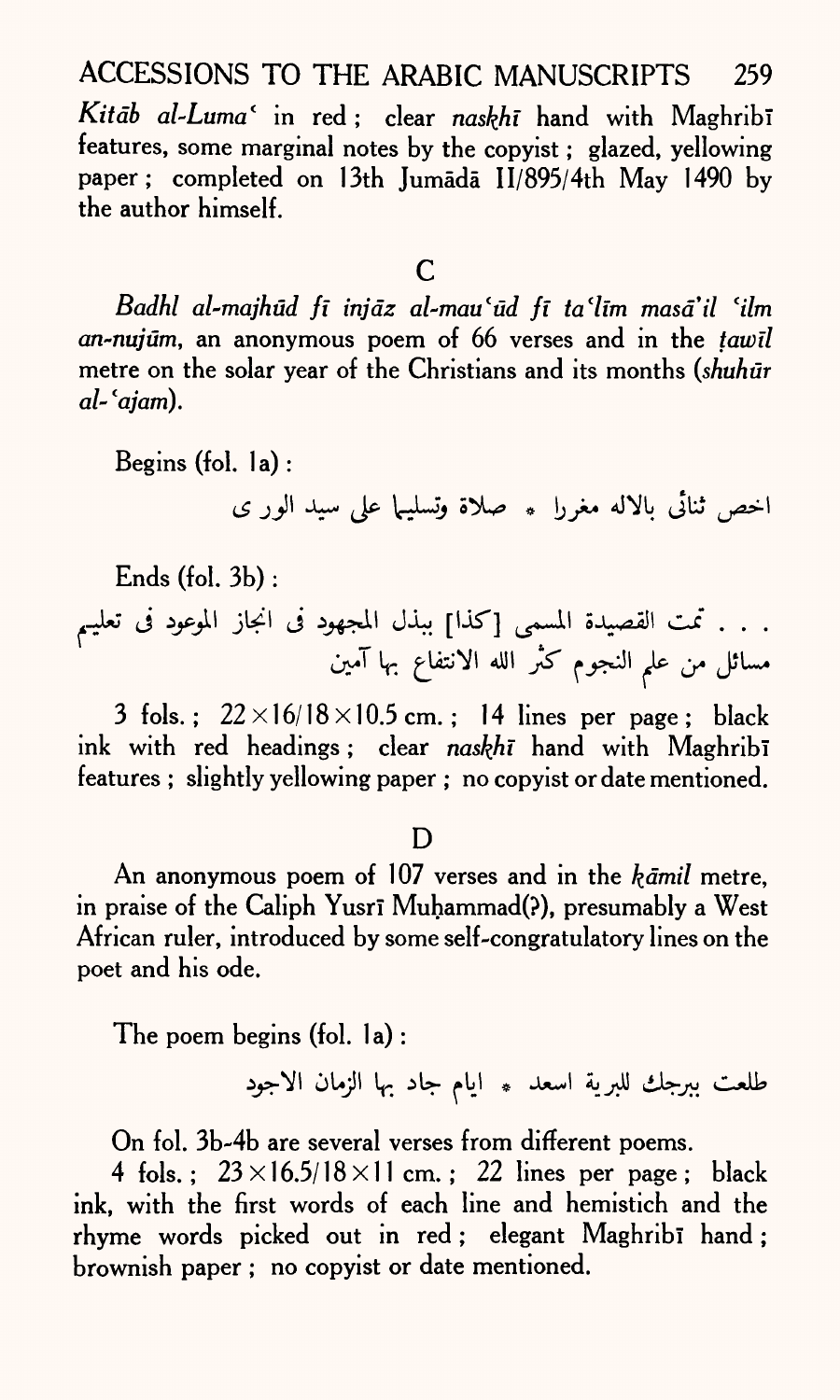#### E

A poem in Hausa of 27 verses, apparently by the daughter of the late Amir of Kano Ibrāhīm (i.e. Ibrāhīm Dabo, ruled 1819-46) after Yūsuf the Galadima<sup>1</sup> (i.e. the son of Amir 'Abdallāh b. Ibrāhīm Dabo, ruled 1855-83) had gained a victory over " the two accursed ones Harun and Abar".

1 fol.:  $23 \times 17/17.5 \times 13.5$  cm.; 15 lines per page; black ink; untidy and illegible Maghribi hand, with vowelling ; yellowing, European paper.

#### $\mathbf{F}$

A poetical commentary, in the *rajaz* metre and the *muzdawaj*  verse form, on the *rajaz* poem of Abu Muqri ' Abd al-Haqq b. 'Alī al-Battuwī concerning calendar systems, etc. (see 836B), by an unnamed author.

Begins (fol. la) :

*f\rt\* J jlJU^I 5L>- J \* flkJl Ul U J.I fWl J *fr.* \*k \* fUJl <j U \*L\*- JJL- b JL^Ull AJO IflUaJ \* JLJjjU 4\*yc4 Ujl

Ends (fol. 16a) :

. . . تمت صفة المنازل . . . وبالله التوفيق ثلاثـة عشرة نجم جبهة(?)

16 fols.:  $22 \times 16.5/17 \times 12$  cm.: 35 lines per page: brown ink for the commentary and red for the original poem of Abū Muqri'; fairly legible Maghribī hand; brownish paper, badly stained by water ; no copyist or date mentioned.

#### G

Another copy of the Zaqqaqiyya, the poem on the duties of the qāḍī by the Maghribī scholar 'Alī b. Qāsim (thus named

<sup>1</sup> The Galadima was a high official of state in the Fulani empire, whose precise duties varied from emirate to emirate. The office was created by Sultan Muhammad Bello of Sokoto (see Johnston, *The Fulani Empire of Sokpto,* p. 128), and in many emirates the Galadima was commander-in-chief of the army; in Zazzau, however, the Galadima was <sup>a</sup>royal slave eunuch and in charge of civil functions, see M. G. Smith, *Government in Zazzau 1800-1950* (London, 1960), pp. 38-39,334-5.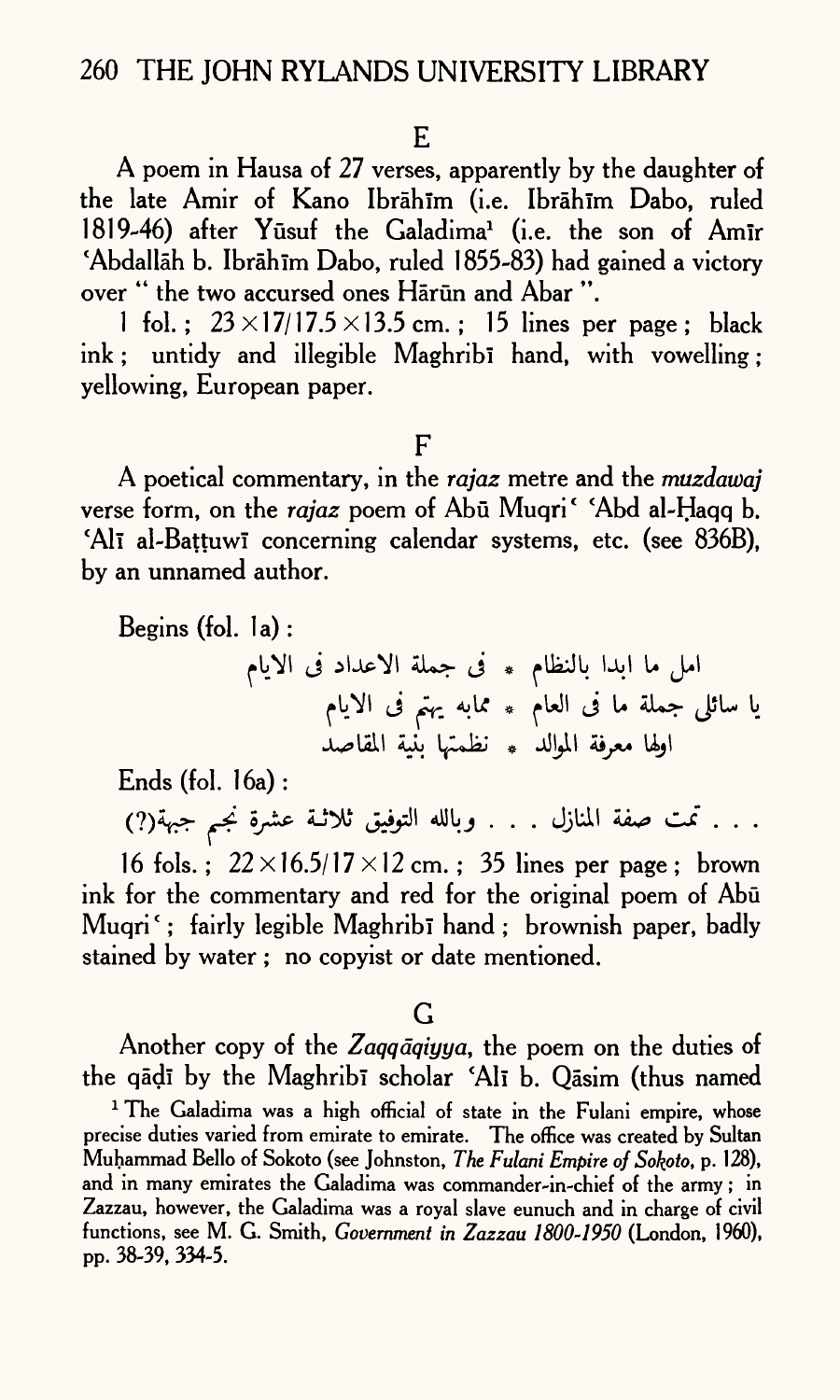towards the end of the poem) at-Tujībī az-Zaqqāq, see 836 I. As with this other manuscript, there is an extensive interlinear and marginal commentary.

31 fols.;  $23 \times 17$  cm.; 10 lines of the poem per page; brown ink; clear Maghribi hand; browning paper; copyist named on fol. 31a as Khidr b. Ibrāhīm, but no date given.

#### H

A long poem in Hausa, in the *tawil* metre and comprising 93 verses, in praise of the Prophet and composed by Salih Muhammad b. Salih, the rhyme-word throughout being Ahmadā. Written on 2 fols.; brown ink; cursive Maghribi script.

Another poem in Hausa, written on 2 fols., and composed by 'Uthman b. Tufu b. Muhammad.

I

# j

A letter from an unnamed writer to some group or tribe about to make war on another group ; the writer adjures them to be strong in battle, to look to their arms and equipment, etc., and cites from the Qur'an and traditions about the virtues of solidarity in the community, and also from classical poetry. Written on 2 fols. in a fairly clear *naskhi* hand with Maghribi features, fol. la bearing the mark of a large, indistinct seal 4.8 cm. in diameter.

#### K

Miscellaneous sheets, some single ones, in diverse hands and of varying sizes, on such topics as popular devotion and religious poetry, magical charms and formulae, etc. Within all these can be distinguished :

1. 3 fols. of a Hausa poem.

2. 4 fols. of some verses congratulating an unnamed ruler on a victory, and other poems, the second and third ones by one Shaikh Muhammad.

3. 56 fols. of a work on the magical significance of letters, with the beginning and end lacking.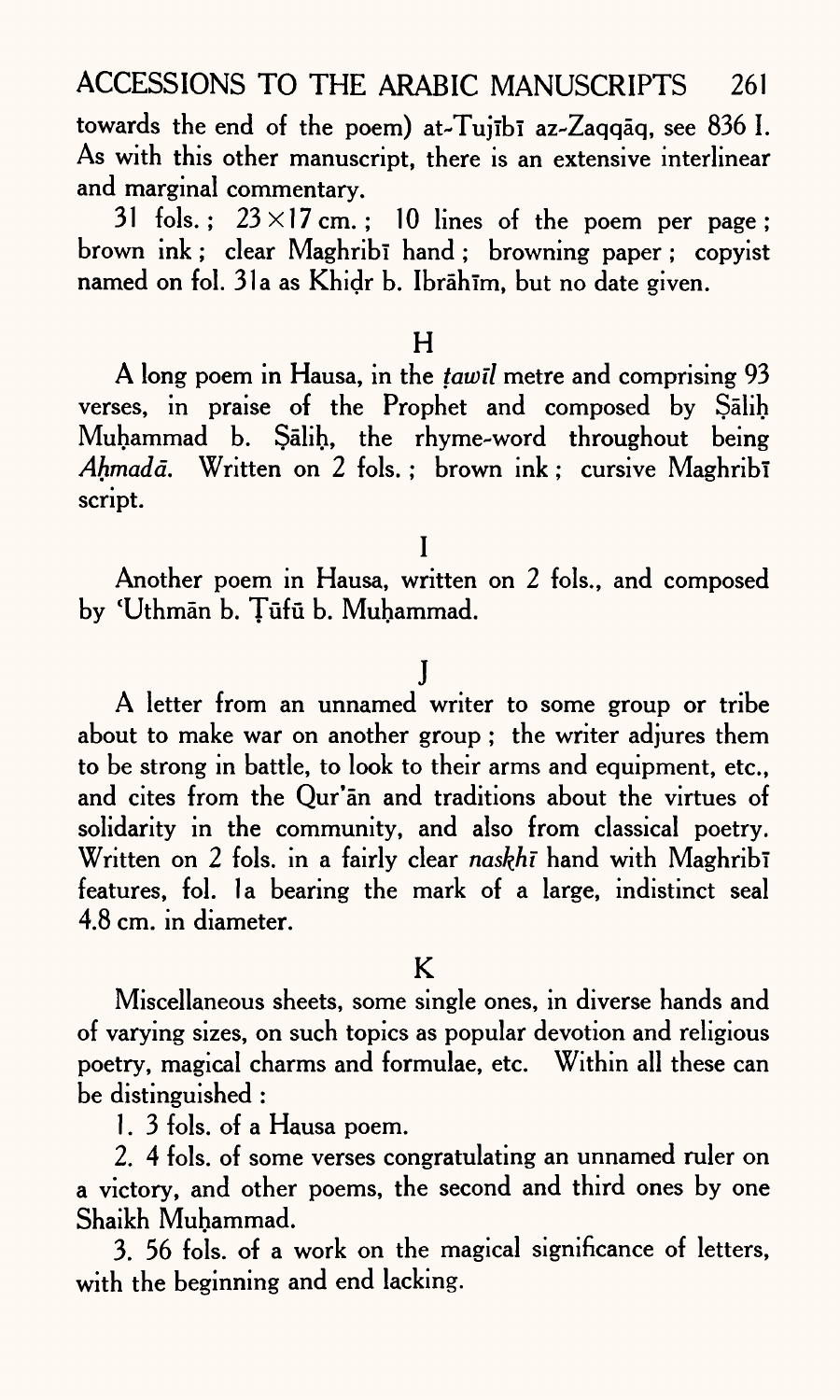4. 2 fols. of Ka'b b. Malik's famous poem in praise of the Prophet, *Bānat Su'ād*, copied by 'Uthmān b. Ibrāhīm.

5. 2 fols., on each one a poem in praise of Shaikh Ahmad al-BadawI.

6. 12 fols. of a long didactic poem by Malik b. Wahb ash-Shibli (an author not mentioned in *GAL)* concerned with omens for various occasions : the advisability or otherwise of setting out on a journey; whether a sick person will recover or not ; whether one will overcome an enemy; whether a marriage or divorce is advisable or not; etc. The poem has been edited by 'Abdallah, called *^j. &* (?), son of Shaikh Abu Bakr, called Jirab al-'Ilm (" Bag of Knowledge "), and the editor claims that he has improved upon the original. The poem is arranged in groups of ten verses (*mu'ashsharāt*), with a complicated system of reading back to earlier references for a full understanding of each *mu'ashshar*. The copy was written by its owner, Abū Bakr, at Birb(?) on a Saturday early in Sha'ban, but no year is given.

7. 4 fols. each for two copies of a work on the mysteries of creation by Usuman dan Fodio called *Kitdb Tanbih al-fdhim 'aid hukm tarikh muddat ad-dunyd wa~khalq al-'dlam,* in which the author quotes *inter alia* Sha'rani's *al-Yawdqtt wa-l-jawdhir.*  This is not mentioned in Kensdale's list, *JRAS* (1955), pp. 166-8, but is mentioned by Last, *The Sokoto Caliphate,* p. 239, as having been composed in 1223/1808. Both copies are by the same hand, and in the colophon of one copy the scribe is named as Khidr b. Ibrāhīm (see above, G).

8. 9 fols. of traditions about the life and death of al-Husain b. 'Alī, etc., written by Khidr b. Ibrāhīm again. This opusculum was owned by the Amir of Kano 'Abdallah b. Ibrāhīm Dabo.

9. 4 fols. of recipes for aphrodisiacs, talismans for attracting people's love, etc. The author quotes from the work on magic and mythology, the *Kanz al-asrdr wa-lawdqih al-afkdr* of the Berber scholar Abu 'Abdallah Muhammad b. Sa'id as-Sanhaji *(floruit* first half of the eighth/fourteenth century), see *GAL,*  II2 , pp. 317-18, Suppl. II, p. 344.

10. 100 fols. approx. comprising prayers, charms, etc.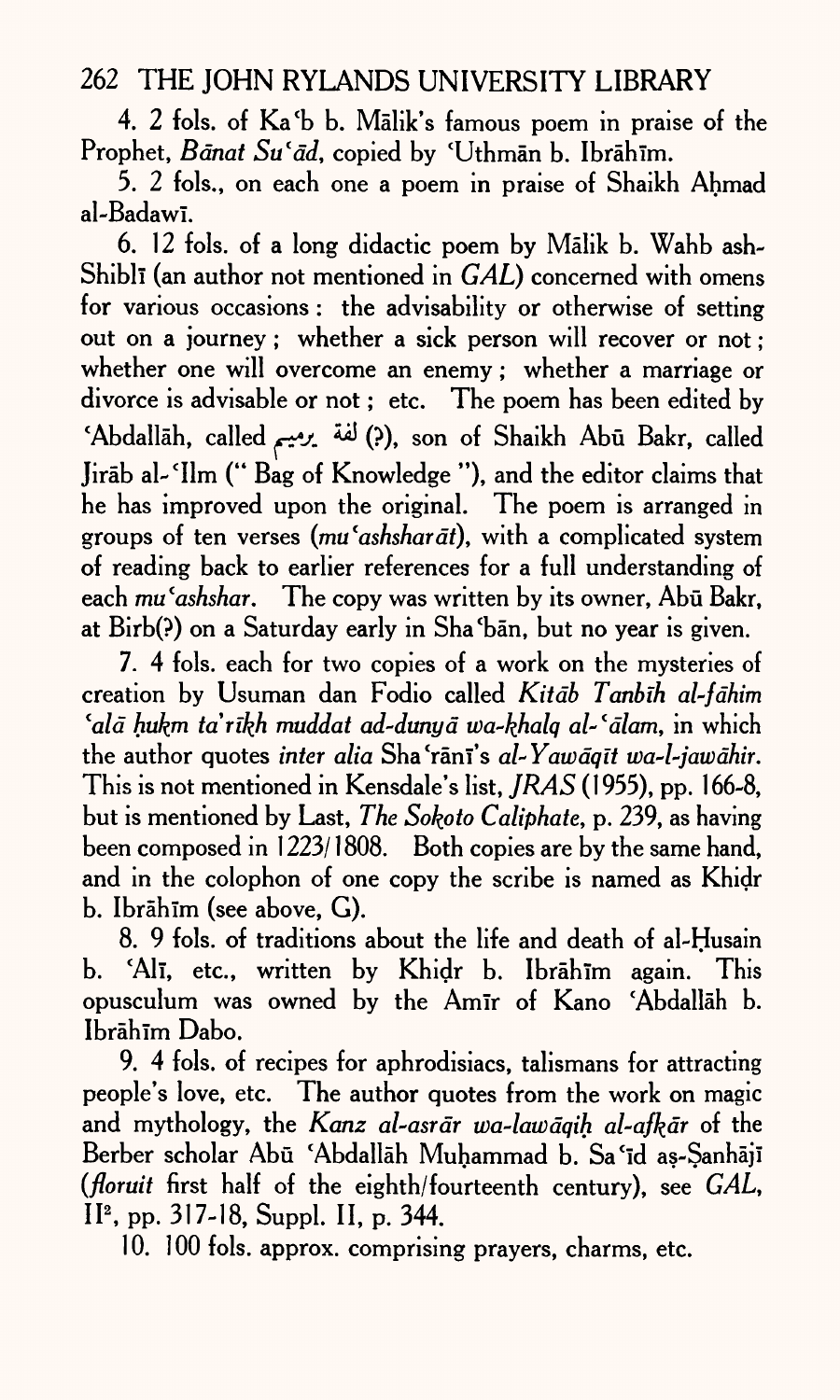A collection of leaves, mainly comprising correspondence addressed to the Sultan of Kano 'Alī Akbar b. Muhammad (1894-1903). Much of it emanates from his own Viziers Ibrāhīm and Muhammad al-Bukhārī, but there are also some letters from neighbouring potentates such as those in Hadejia and Bornu. For the historical background of events in Kano at this time, see Hogben and Kirk-Greene, *The Emirates of Northern Nigeria,* pp. 203 ff.

All except No. 15 (which is not a letter) are on single sheets approximately  $17 \times 23$  cm. in size : the watermark of the paper is a motif of a face in profile within a crescent, repeated three times. Except for No. 15 again, all are in various typical Western Sudani hands, and Nos. 6-11 are in a particularly large and crudely-executed, thick script.

1. From the Vizier Ibrahim, given here the titles of *Amir al-Masdlih wa-Wdll n-Nasaih,* to the Sultan, asking permission to set out on a journey or to make a start on an important work ; addressed on the reverse to the Sultan of Kano.

2. From Ibrāhīm to his master about his meeting with Sharif Sayyid al-Mukhtār and his (sc. the Sharif's) proposal of marriage to a daughter of Ibrahim's master or to the daughter of one of his brothers.

3. From Mu'in ad-Din, called *al-'Arif bi-llah* "the One who knows God ", announcing that on the last Wednesday of Safar in each year 32,000 calamities come down unless certain sūras of the Our'an are recited.

4. From the Galadima Shanab b. Ahmad to the Sultan 'All b. 'Abdallah acknowledging receipt of the Sultan's orders and of <sup>a</sup>gift, and informing him of the transmission and execution of those orders.

5. From the maternal uncle (khal), the Amir of Rim(?), Muhammad b. Amir al-Mu'minin, to the Amir of Kano 'Ali al-Akbar b. 'Abdallah, enquiring about the latter's health, etc.

6. From the Amir al-Mașalih wa-Wali n-Nașa'ih, the Vizier Muhammad al-Bukhārī to the Sultan of Kano 'Alī b. 'Abdallāh, informing him that the Amir of Hadejia, Muhammad, had sent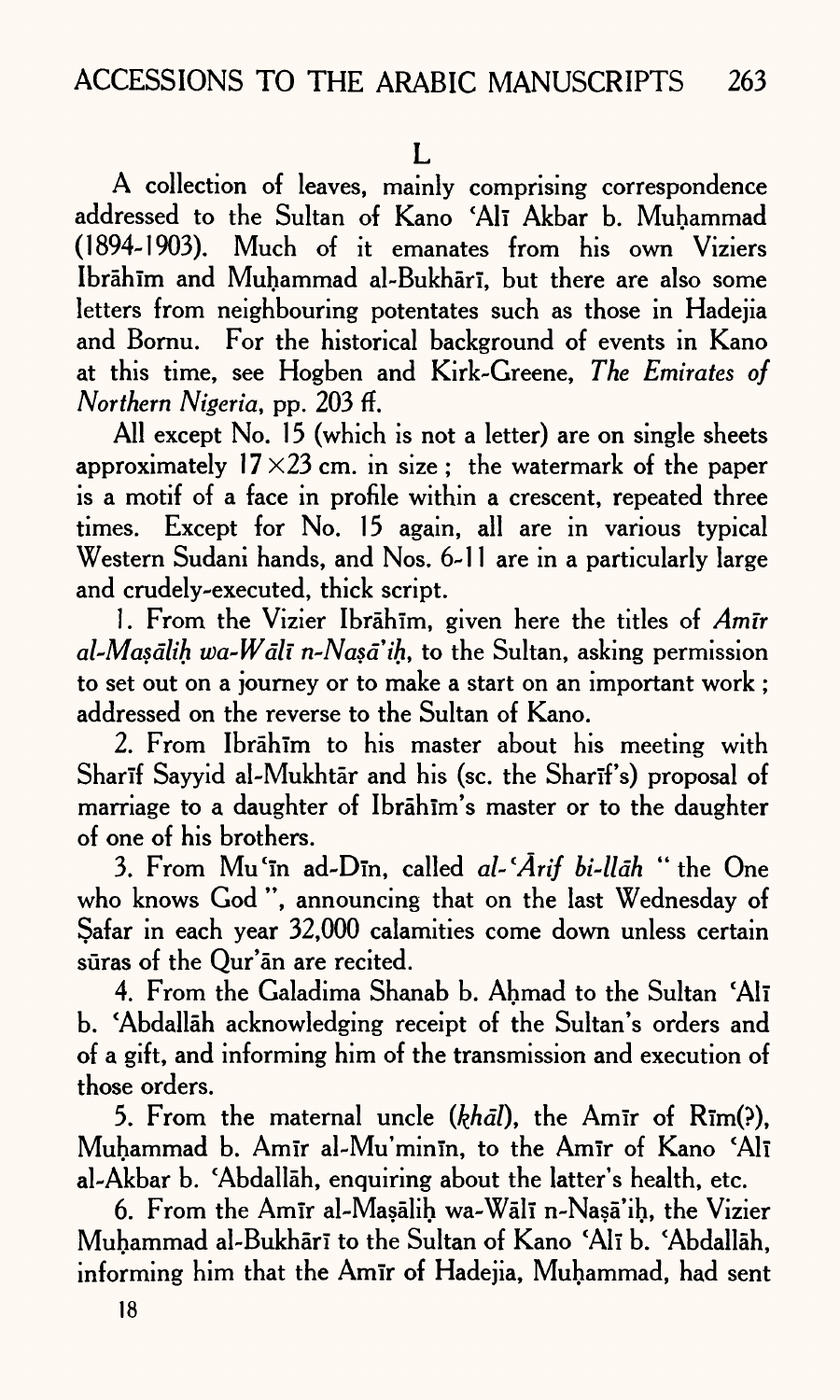<sup>a</sup>letter to the Vizier asking for a grant of land ; the Vizier had felt unable to act here, and had advised Amir Muhammad to approach the Sultan directly.

7. From the same to the same, that the Vizier has received the documents *(qardtis),* and thanking him for the gift of an ounce of rose water.

8. From the same to the same, informing the Sultan that the *khddim* Sarkin Yakin (" Captain-General ") was arriving with the post and with gifts.

9. From the same to the same (the Sultan being given here the titles *ar-Rdkib al-Mujdhid)* concerning a threat of war with the Amir of Bornu (presumably Rabeh, see below, No. 14).

10. From the same to the same, that the Vizier has received the post. This letter bears the impress of a large, indistinct seal 6 cm. in diameter.

11. From the postal courier *(band)* to Sultan 'All warning him about a certain matter not here explained.

12. From the Sultan of Hadejia, Muhammad, to the Vizier Muhammad al-Bukhārī b. Ahmad, concerning the question of some place *(mas'alat makan)* ; the letter is particularly difficult to read.

13. From Sauda, daughter of the Amir 'Ali al-Akbar, to the Amir of Kano himself (sc. her father), containing congratulations on the conclusion of peace. In the same hand and ink as No. 5.

14. From the Vizier of Bornu Sa'id b. 'Alim Muhammad Maiqizu to the Vizier Muhammad al-Bukhārī, intimating that after warfare with  $Rabeh<sup>1</sup>$  the latter is seeking peace from the Amir of Kano; the writer commends this approach to the addressee. On the reverse it is mentioned that the writer has sent a present of a red burnoose.

15. This is not a letter, but an opusculum describing Usumanu dan Fodio's practice of sending his son Muhammadu Bello to groups of his followers at the time of the two festivals (i.e. the *'id al-adhd* and the *lld al-fitr)* with seven pieces of

1 On Rabeh, the adherent of the Sudan Mahdiyya and terror of Bornu and Dikwa 1893-1900, see Hogben and Kirk-Greene, *The Emirates of Northern Nigeria,* pp. 333 ff. and 346 *fi.,* and Johnston, *The Fulani Empire of Sokpto,*  pp. 199ff.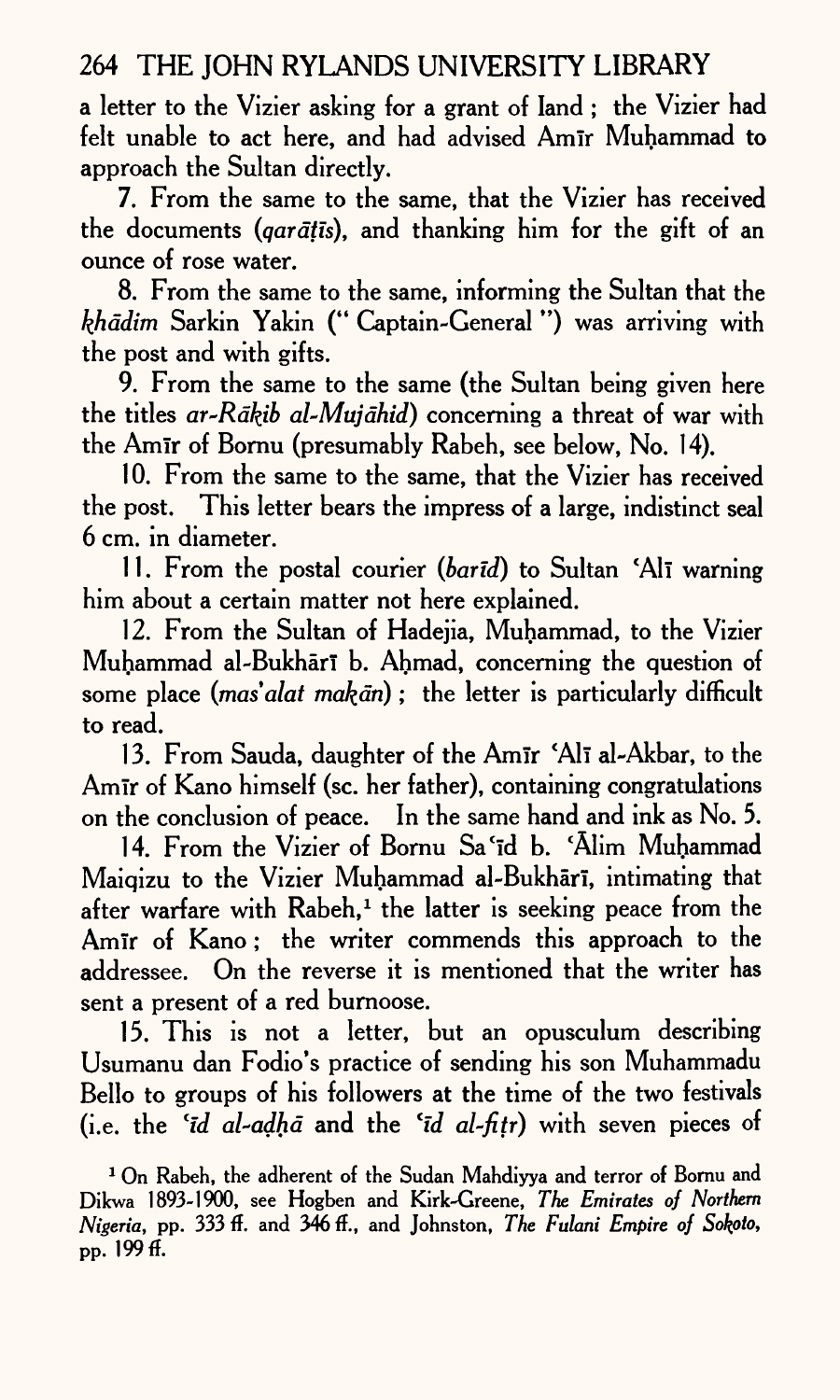good advice, which are detailed here. Written on two sides of a folded double sheet; brown ink with red headings; good, careful calligraphy, *naskhi* with Maghribi features, as in e.g. 836F above.

16. The beginning of a letter,  $1\frac{1}{3}$  of a line only.

#### M

Various single sheets in a double sheet folder; written in various Western Sudani hands; some of the sheets bear the same watermark as that mentioned in L above.

1. An Arabic poem of 10 verses in the *kdmil* metre written by Abd al-Qadir b. Amir al-Masalih al- 'Alim Ghada, addressed to the late Amir al-Mu'minin 'Ali b. Muhammad Bello<sup>1</sup> and complaining of some wrong against the author.

2. An Arabic poem praising the Sultan of Kano comprising 21 verses in the *basit* metre.

3. The beginning of a work made up of quotations from the Qur'an and tradition, by an unnamed author.

4. A *jaida* on the value of reading the Throne Verse at the beginning of Muharram 360 times as a defence against unpleasant happenings—tried by the author and found efficacious !

5. A letter from the Imam of the Mosque, 'All b. Ahmad b. al-Qādī, to the Sultan of Kano 'Abdallāh [b. Ibrāhīm Dabo], presenting his greetings.

6. A note of the Christian months and the signs of the zodiac.

7. A note acknowledging the receipt of *husur* from various people and places, perhaps issued by the keeper of the treasury or royal stores. Here, *husur* does not have its normal meaning in Arabic of " mats ", but that of " reed baskets ", called in Hausa *kyenkyendi* and used for transporting the robes and clothing sent as gifts or as tribute (Hausa *gaisuwa,* literally " greeting ") from a subordinate ruler to the Amir.

8. A document recording the registration of taxation received *(taqyid al-khardj)* from various people and places in the year of the conquest of the Yemeni kingdom of Kano *(där Kanū alyamdniyyd),* dated 1286/1869-70.

<sup>1</sup> It is not clear whether this 'Ali is 'Ali Babba (1842-59) or 'Ali Karami (1866-7), both Sultans of Sokoto, but the former is obviously more probable.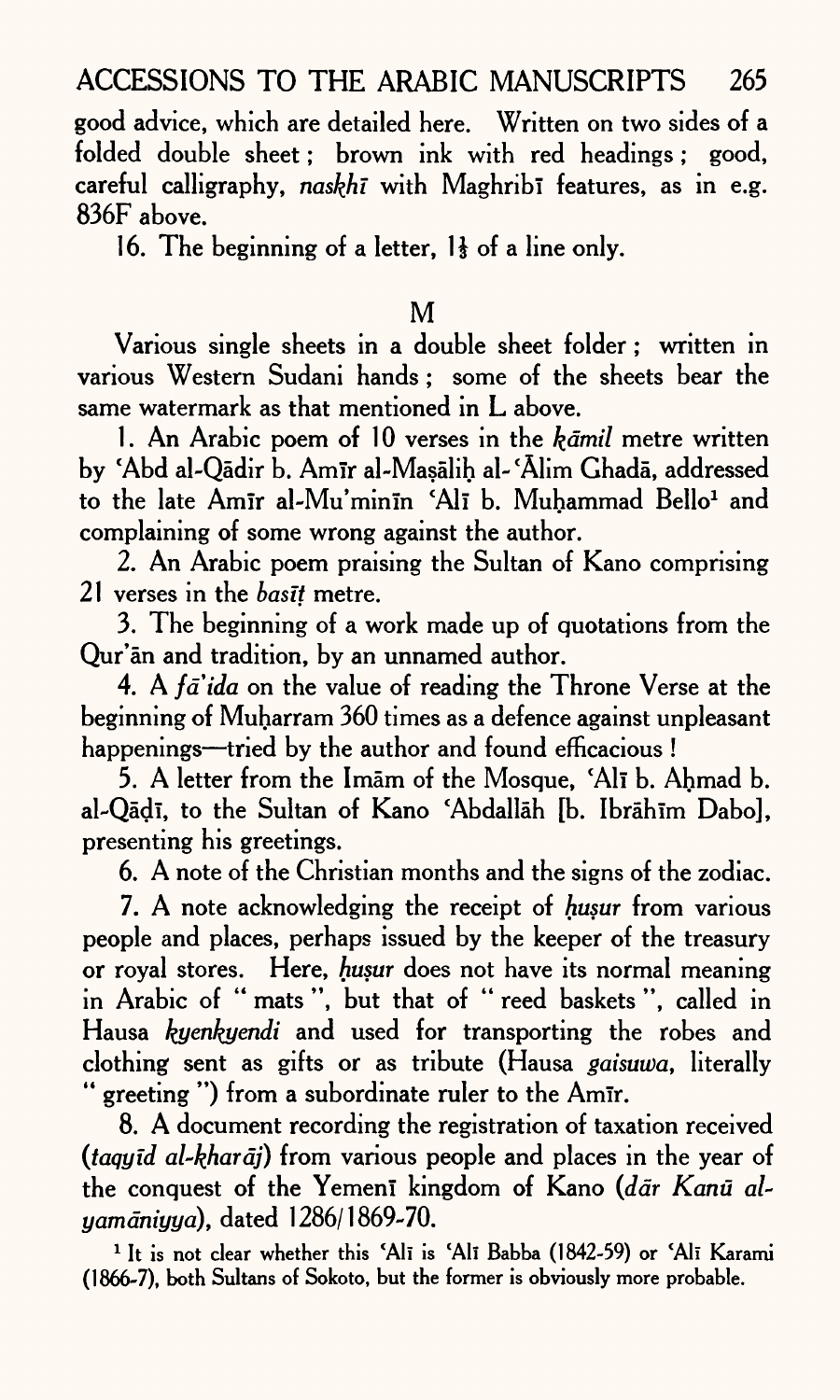9. On the same subject and of the same date as No. 8 above, but much briefer-a supplement to No. 8?

10. A note of taxation received in *husur* from various places. On the reverse, a draft on the same subject, but crossed out.

[Rl 14124]

## 838 [1502]

Qur'an. A beautiful manuscript, containing the full text, and with a final prayer on fols. 224a-b.

Fine red leather flapped binding, with stamped floral cartouches, and around the edges, the Qur'anic injunction stamped " Only the ritually pure are to touch it " (Qur'an, lvi. 78/79); 224 fols.;  $30 \times 20/22.5 \times 13$  cm.; 15 lines per page; black ink, with red for sura titles and verse dividing marks, and frame rules in red and black; fine *naskhi* hand with marginal notes and corrections, one or two in Persian; thin, glazed paper; no date or copyist mentioned, but late eighteenth or nineteenth century.

[Gaster]

#### 839 [1503]

According to Gaster's *Handlist*, p. V.2,<sup>1</sup> this is a "Book on Theology, solution of religious problems, Detection of Secrets, by Berekei Mohamed Effendi ", and was written in 900/1494-5. This information seems to be derived solely from the title given on fol. 1a and in the colophon (see below); but Gaster clearly did not bother to look at the actual contents of the manuscript, and he misread the date of copying, making it over 200 years older than it actually is. It certainly appears, from the title page, to be a work by the celebrated Ottoman scholar and prolific author in Arabic and Turkish, Muhvī d-Dīn Muhammad b. Pir 'Ali al-Birgevi or al-Birgeli, i.e. from Birgi or Birge, Byzantine Pyrgion, in western Anatolia (928-81/1522-73); see on him *GAL*, II<sup>2</sup>, pp. 583-6, Suppl. II, pp. 654-8, and *Encyclopaedia of Islam,* new edn., art. " al-Birgewi" (Kasim

<sup>&</sup>lt;sup>1</sup> Gaster's third *Handlist* (manuscript, held in the John Rylands University Library) covers " Various Manuscripts ", comprising Arabic, Persian, Turkish and Greek ones plus various pieces of Judaica.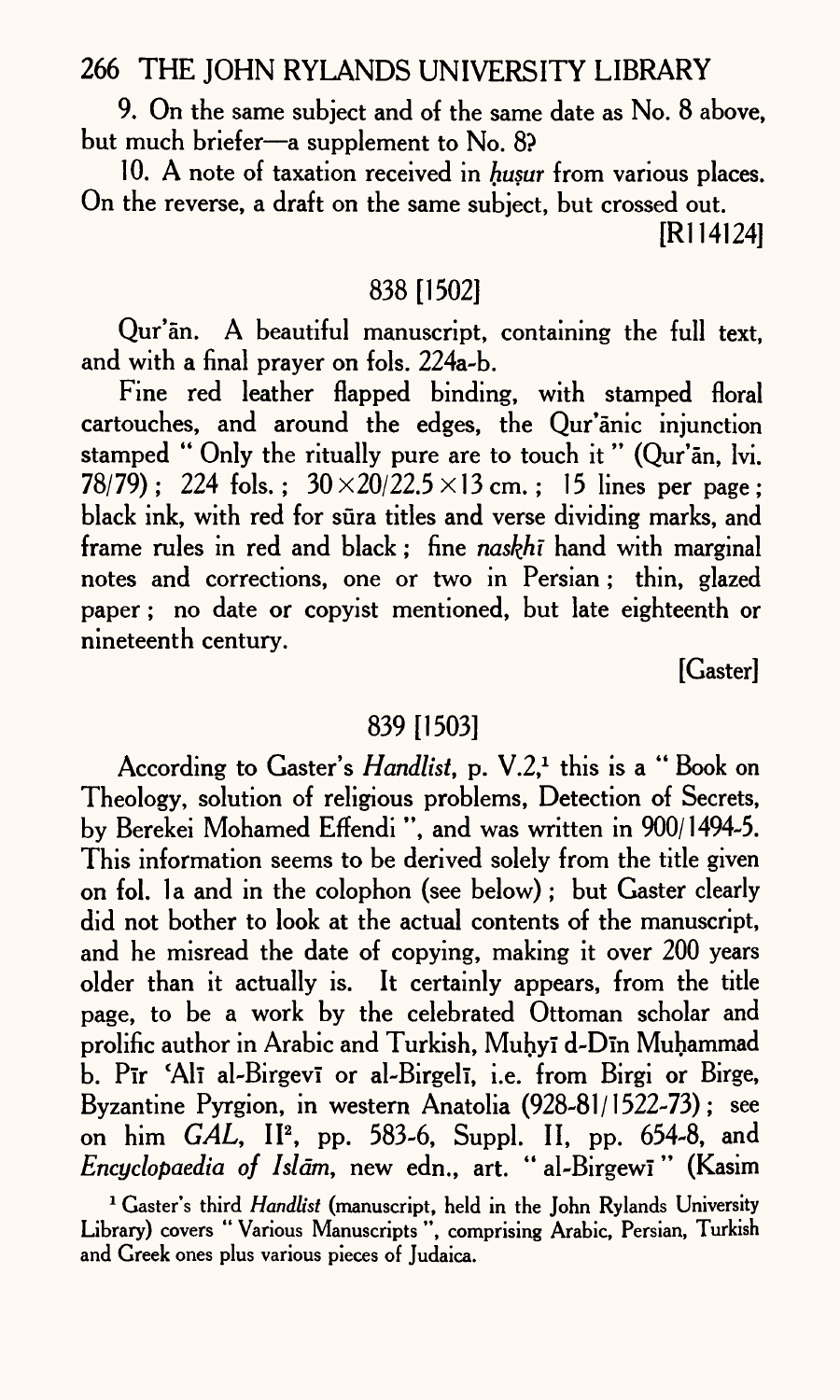Kufrevi). But it is not a work on the bases of faith and belief, as the title might suggest (in which case one might identify it with Birgevi's *Raudat al-jannat fi usul al-i'tigad*, see *GAL*, *loc. cit.*), and the information on fol. Ia that its contents deal with the *'ilm al-bayān*, rhetoric, is likewise misleading. It is, in fact, as the contents show, a work on Hanafi law, and it begins with a chapter on *tahdra* or ritual cleanliness. Unfortunately, the badly damaged state of the manuscript, in which many folios are almost wholly illegible, makes further identification almost impossible.

Begins (fol. la) :

هذا كتاب اوصول [كذا] العقايد في تقدير . . .(?) وكشف الاسرار بركلي محمد افندى رحمه الله. المراد في المقاصد الاصول والقواعد في الادلة والشواهد وما يتوقف عليه السائل وكالموضوع والمبادى. الفن الاول علم البيان او الفن الثانى الفاظ علم البيان . . .

Ends (fol. 240a) : . . . فى اول . . . (?) فى سنة تسع ومائة والف . . . (?) فى مجلس محمد افندي المسمى الملقب بطرقلي زاده . . .

Fragment of rear board of leather binding only remains ; 240 fols.;  $21 \times 14.5/15 \times 7.5$  cm.; 19 lines per page; black ink, with red overlinings and marginal rules ; small, neat, *naskhi*  hand, with many marginal notes ; glazed, white paper ; copied in 1109/1697-8 by Muhammad Efendi, called Taraqli-zāde. [Gaster]

840 [1505]

Qur'an. The opening and closing folios have been at some time lost, and have been supplied by another hand.

Red leather flapped binding, with floral devices stamped in gold, now in poor condition; 470 fols.;  $21.5 \times 14/16 \times 9$  cm.; 11 lines per page; black ink, with red for sūra titles and verse dividing marks, and frame rules in red and blue ; good *naskhi*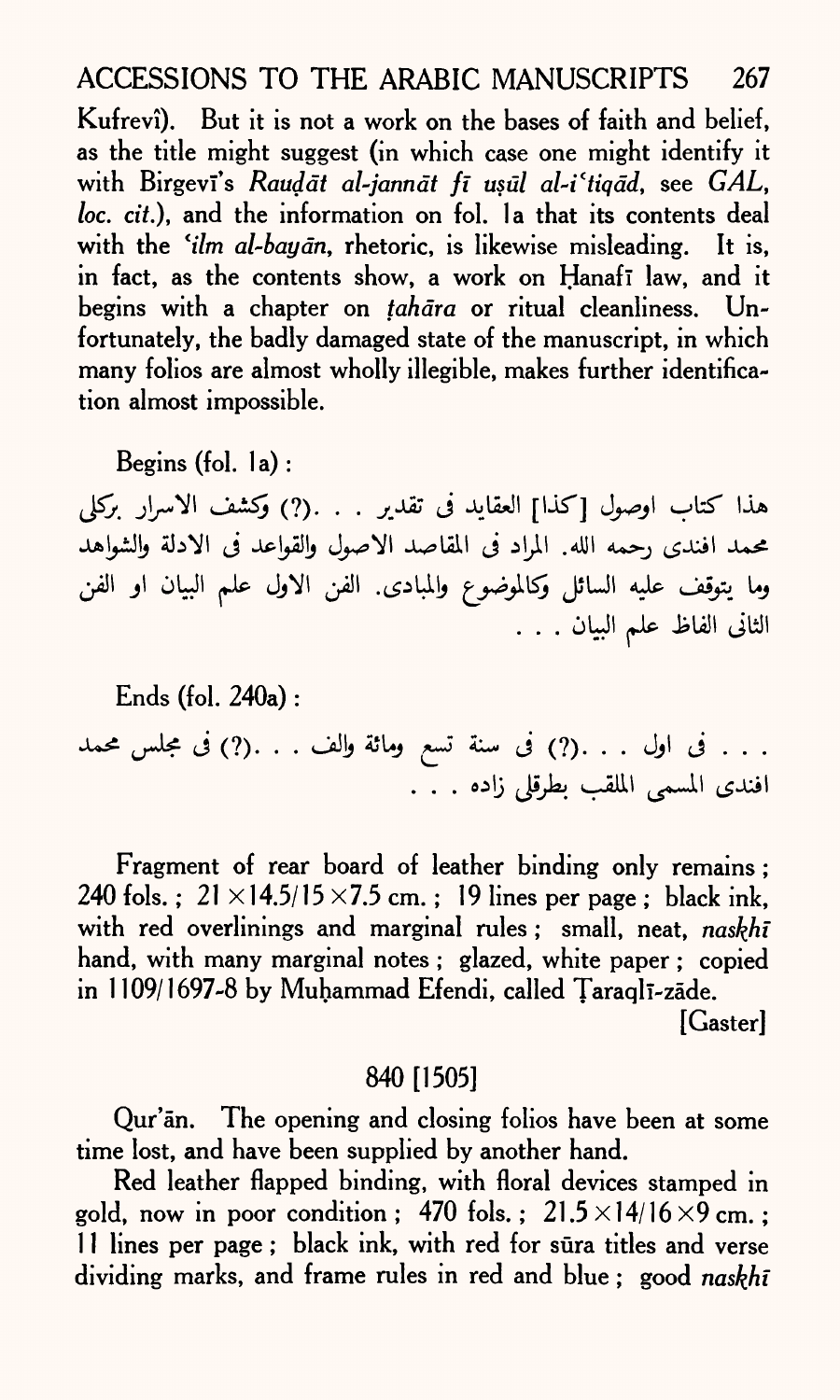hand for the body of the manuscript, but the *Fatiha* and *Surat al-Baqara,* and the last four suras, have been added in a different hand and on different paper ; coarse brown paper; no date or copyist mentioned, but later eighteenth or early nineteenth century.

[Gaster]

#### 841 [1507]

*Multaqd l-abhur* of Burhan ad-Din Ibrahlm b. Muhammad al-Halabī, Hanafī preacher and teacher in Istanbul (866-956/ 1462-1549). The *Multaga* is a work on the Hanaf<del>i</del> furu<sup>c</sup> al-figh, highly popular, and printed several times in Istanbul during the nineteenth century and also translated into Turkish ; see *GAL,*  IP, p. 570, Suppl. II, pp. 642-3, and Bursali Mehmet Tahir, *Osmanli mti'ellifleri,* i, p. 183. The original binding covers have been preserved since the modern rebinding, and provide details which are valuable now that so much of the manuscript itself is illegible. Inside the original front cover is pasted a bookseller's description in French describing the work as an abridgement of the works of Qudūrī,<sup>1</sup> of the *Mukhtār*,<sup>2</sup> of the *Kanz*<sup>3</sup> and of the *Wigāya*.<sup>4</sup> Below this is a bookplate printed in Paris with the name "Le Ch. Ferrao de Castelbranco", and in handwriting below this name, the barely decipherable word " Constantinople "

<sup>1</sup> Abū 1-Husain Ahmad b. Muhammad al-Qudūrī al-Baghdādī (362-428/ 973-1037), the teacher of al-Khatib al-Baghdadi, described by Ibn Khallikan, *Wafayat al-a'yan,* ed. Ihsan 'Abbas (Beirut, 1968-72), i. 78-79, trans. McG. de Slane (Paris,  $1842-3$ ), i. 59-60), as the premier Hanafi scholar of his age in Iraq. His handbook on the Hanafi *furu1,* the *Mukhta§ar al~Quduri,* was much used and had many commentaries written on it, see *GAL,* I2 , pp. 183-4, Suppl. I, PP, 295-6, and *GAS.i.* 451-5.

2 Possibly the *Mukhtar an-nawdzil* or *Mukhtasar an-nuzul* of Burhan ad-Din <Ali b. Abi Bakr al-Marghinani (d. 593/1197), see *GAL,*I2 , p. 469, Suppl. I, p.646.

<sup>3</sup> Probably the *Kanz al-wusūl ilā ma* '*rifat al-usūl* of the Transoxanian scholar Abu 1-Husain 'Ali b. Muhammad al-Pazdawi (c. 400-82/c. 1010-89), <sup>a</sup>popular work which had many commentaries written upon it, see *GAL*,<sup> $\bf{I}^2$ , p. 460, Suppl. I,</sup> pp. 637-8.

4 Sc. the *Wiqaya ar-riwaya fi masd'il al-Hidaya,* an abridgement by Burhan ad-Din 'Ubaidallah b. Mahmud al-Mahbubi, Transoxanian scholar of the seventh/thirteenth century, of the very popular and extensively commentated compendium of *furū<sup>c</sup>*, the *Bidāyat al-mubtadi'* of Marghināni (see n. 2 above), and the same author's own commentary, *al-Hidaya*; see *GAL*, <sup>12</sup>, p. 466, 468, Suppl. I, p. 644, 646.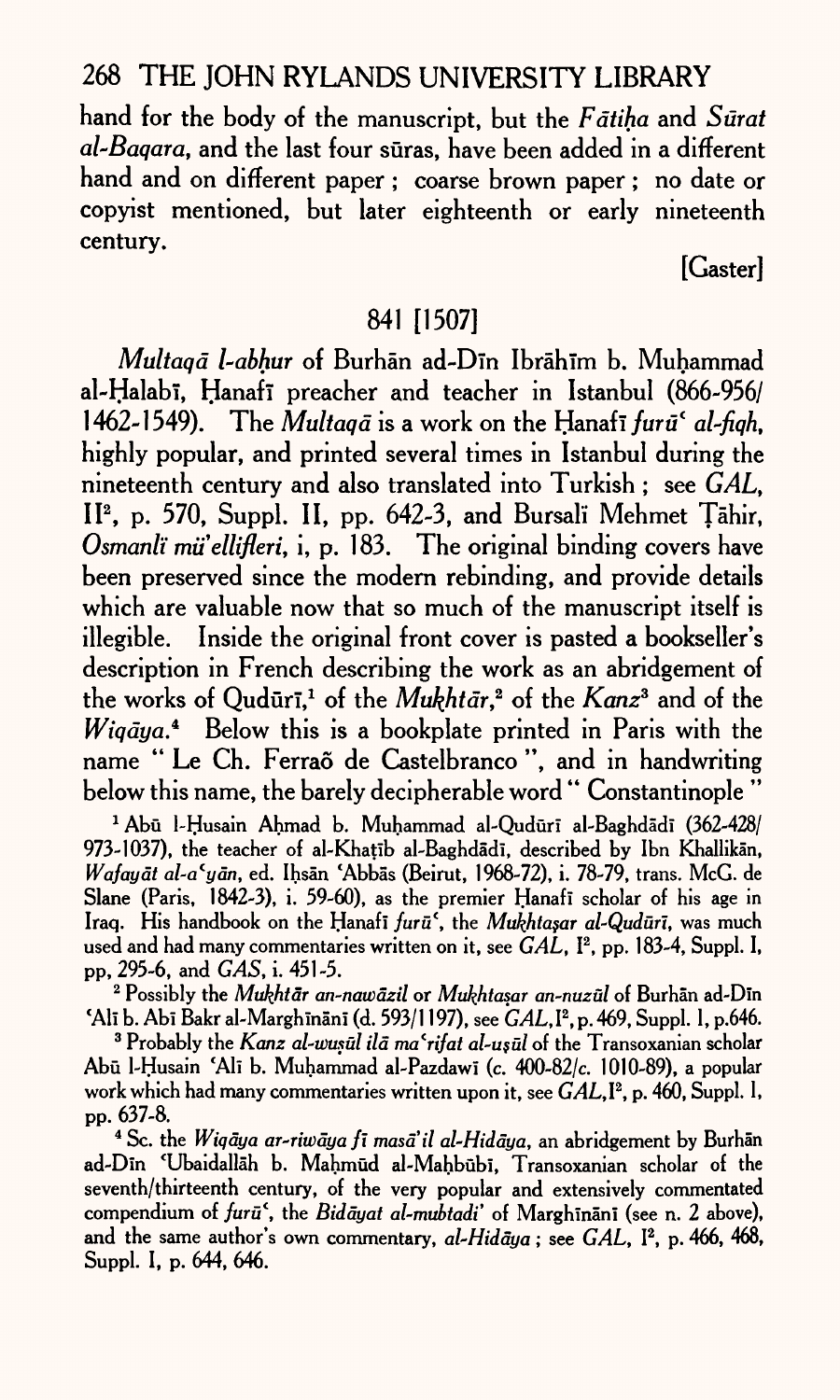(the place of original purchase?). On the last page (fol. 240b) is a stamp saying that the manuscript was the gift of Dr. P. Heinrich of Vienna to Caster. Much of the text of the manuscript is obliterated and some folios are illegible.

Modern cloth binding by H. Richards of Manchester; 240 fols. within this binding, plus two loose folios which include the title page and which were overlooked and omitted from this rebinding, total 242 fols. (the pencilled "f. 300" on the last folio is erroneous; the catchword of fol. 239b is fairly legible, and no folios appear to have been lost) ;  $20.5 \times 14.5/12.5 \times 8$  cm.; 17 lines per page; black ink with red headings; clear *naskhi*  hand ; paper apparently originally a white, glazed one ; copied by an unnamed scribe and completed on Saturday, the last day of Rabi< I 1092/(?)/19th April 1681(?).

[Gaster]

## 842 [1508]

A slim collection of Arabic alphabet copybook exercises (fols. lb-15a), plus some short prayers (fols. 15b-16b); the ending is missing. The whole manuscript is in a poor condition, having been damaged by water.

Crude linen binding : 16 fols. :  $21 \times 16/11.5 \times 9$  cm. : 6 lines per page for the copybook exercises, 7 lines for the prayers; black ink, the title page (fol. 1a) crudely coloured ; large, clear *naskhi* hand ; cream-coloured paper ; no date.

[Gaster]

#### 843 [1509]

A collection of Arabic alphabet copybook exercises, a companion volume to 842. The whole manuscript is very frayed at the edges and damaged by water, though not illegible.

Stiff paper covers, apparently originally with a painted floral pattern, now very faded and damaged; 16 fols., some leaves now stuck together:  $15 \times 21.5/11 \times 8.5$  cm.; black ink, with the title page (fol. la) crudely coloured as in 842, and the groups of ligatured Arabic letters placed in the compartments of a box, 30 compartments per page; *naskhi* hand; cream-coloured paper ; no date.

[Gaster]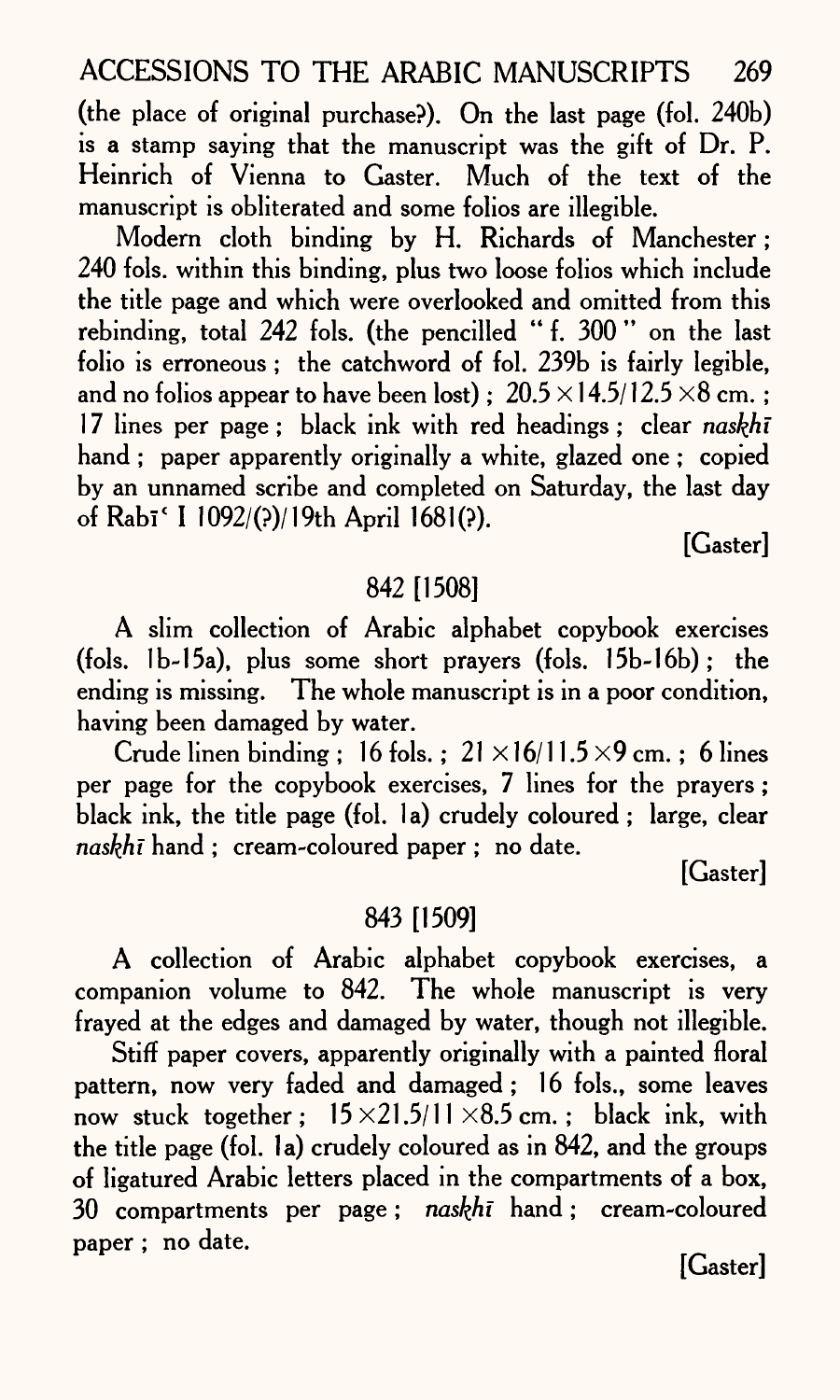## 844 [1510]

*Ta\*liq al-fau)ddil lald i'rdb al- lawdmil* by the Turkish author Husain b. Ahmad Zainī-zāde (written c. 1144/1731-2), thus named on fol. 2a. This is a commentary on Muhammad al-Birgevi's *Kitāb al-'Awāmil al-jadīda*,<sup>1</sup> see *GAL*, II<sup>2</sup>, p. 586, Suppl. II, p. 657, and above, 839. On fol. 1b Zaini-zade explains that he composed grammatical explanations of Birgevi's work at the request of friends, and named the resulting work the *Ta'liq al-fawddil.* Gaster, in his *Handlist,* p. V.3, describes it as an " Arabic Grammar and Syntax, author ? Bizeiti Zade. Anno 1178 Heg. [= A.D. 1764-5] Proprietor Stubreos Yussuf Davud ". These details could doubtless once be read clearly in the manuscript, which is now badly damaged by water, with the outer folios almost wholly illegible. On fol. 79b there is <sup>a</sup> *tamalluk* by the copyist Yūsuf Muhammad . . ., the remainder of the name being illegible, as is what was presumably the date.

Pasteboard binding, now broken and with the front board missing : 79 fols. :  $20 \times 13.5/13.5 \times 10$  cm. : 17 lines per page : black ink, with red dividing signs between sections; clear *naskhi* hand ; yellowing, originally glazed paper; copied by Yūsuf Muhammad  $\ldots$  (?), according to Gaster, in 1178/1764-5. [Gaster]

# 845 [1511]

A majmū'a whose principal work is a *mukhtasar* or abridgement of Suyūți's history of Egypt, Husn al-muḥāḍara fī akhbār *Misr wa-l-Qāhira.* The *majmū'a* comprises Arabic alphabet

<sup>1</sup> The <sup>*cawamil*, the factors governing the *i*<sup>*f*</sup>*rab* or case-endings of nouns, were</sup> much written about, these works forming a sub-genre of grammatical literature ; particularly famous was the *Kitdb al~ <sup>l</sup>Awdmil al-mi'a* of Abd al-Qahir al-Jurjani (d. 471/1078-9), see *GAL*, <sup>12</sup>, pp. 341-2, Suppl. I, pp. 503-4, of which Birgevi conceived his own work as the successor. Manuscripts of Jurjānī's work exist in Rylands 725A, 728A, 729 and 730B, see Mingana, *Catalogue,* cols. 972-3, 975-8. Rylands 730 is a copy of Birgevi's work, and 731B a commentary upon it, see Mingana, *Catalogue,* cols. 978-80. It seems very probable that this last manuscript, not unambiguously named and not identified by Mingana, is also a copy of Husain b. Ahmad Zainī-zāde's Ta'liq al-fawadil; the poor state of the present manuscript 844 makes detailed comparison difficult.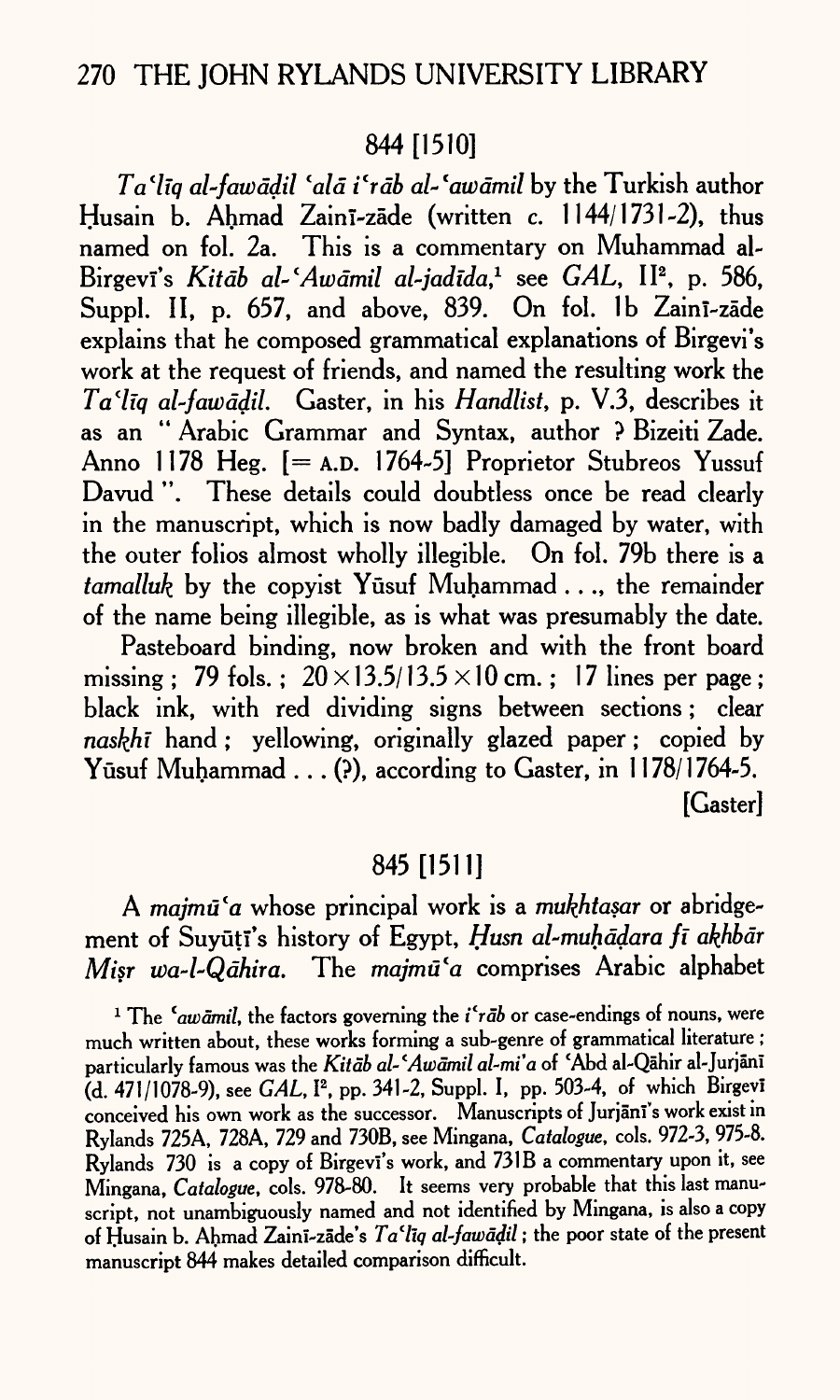copybook exercises (fols. 2a ff.), some charms in Turkish (fols.  $11b-12a$ ), more copybook exercises (fols.  $12b$  ff.), and then the *mukhtasar* of Suyūtī's work (fols. 16a-121b). A pencil inscription in English on fol. 16a reads " Abstract of History of Cairo of Gelaledin Suyuti by Makrizi " (read : " Abstract of History of Cairo of Makrizi by Gelaledin Suyuti"; Maqrīzī died in 845/1442 and Suyūțī in 911/1505, the latter having drawn upon Maqrlzl's monumental *Kitdb al-Mawd'iz wa-l-iltibdr bi-dhikr al-kfiitat u)a~l~dthdr* for his own *Husn al-muhddara).*  The greater part of this work by Suvūtī contained in the manuscript is unfortunately so badly damaged as to be totally illegible.

Unbound, but sewn, set of sheets; 120 fols., numbered, in European numerals, fols. 2-121 (i.e. fol. 1 is missing);  $21.5 \times$  $15.5/15 \times 11$  cm.; 19 lines per page in the work of Suyuti; black and red ink for the copybook exercises and charms, black ink for the work of Suyuti; neat *naskhi* hand for the greater part of latter work, but with the last few folios in a careless rug<sup>c</sup>a-type hand and in brown ink.

[Gaster]

## 846 [1513]

*Darb as-salib*, a short epistle on the crucifixion and sufferings of Christ from the time of his appearance before Pilate to his death on the Cross. The copyist states that it is an Arabic translation of a Spanish original, the translator being the Franciscan friar Fr. Hilarion, who called it in Arabic *Darb as-salib* " The Way of the Cross ", after the original Spanish name. The original Spanish author does not appear to be named. The work comprises an Introduction and fourteen sections *(fusul)*. After this comes a postscript or *khātima* giving the story of a Hungarian pilgrim to Jerusalem who died there from the excess of his emotion and contrition for his sins (fols. 28a-b). On the *fawd'id,* fols. 1a-2a, are large, single Arabic letters, as if done for practice by a European, and on fol. 2a a *tamalluk* dated A.D. 1841 of Mar.. . (?). After the *khātima* comes a lengthy supplicatory prayer *(talba)* consisting of invocations to the Virgin Mary and responses (fols. 29a-30b), plus a prayer to God (fol. 3la). Finally, on fols. 31b-34b, are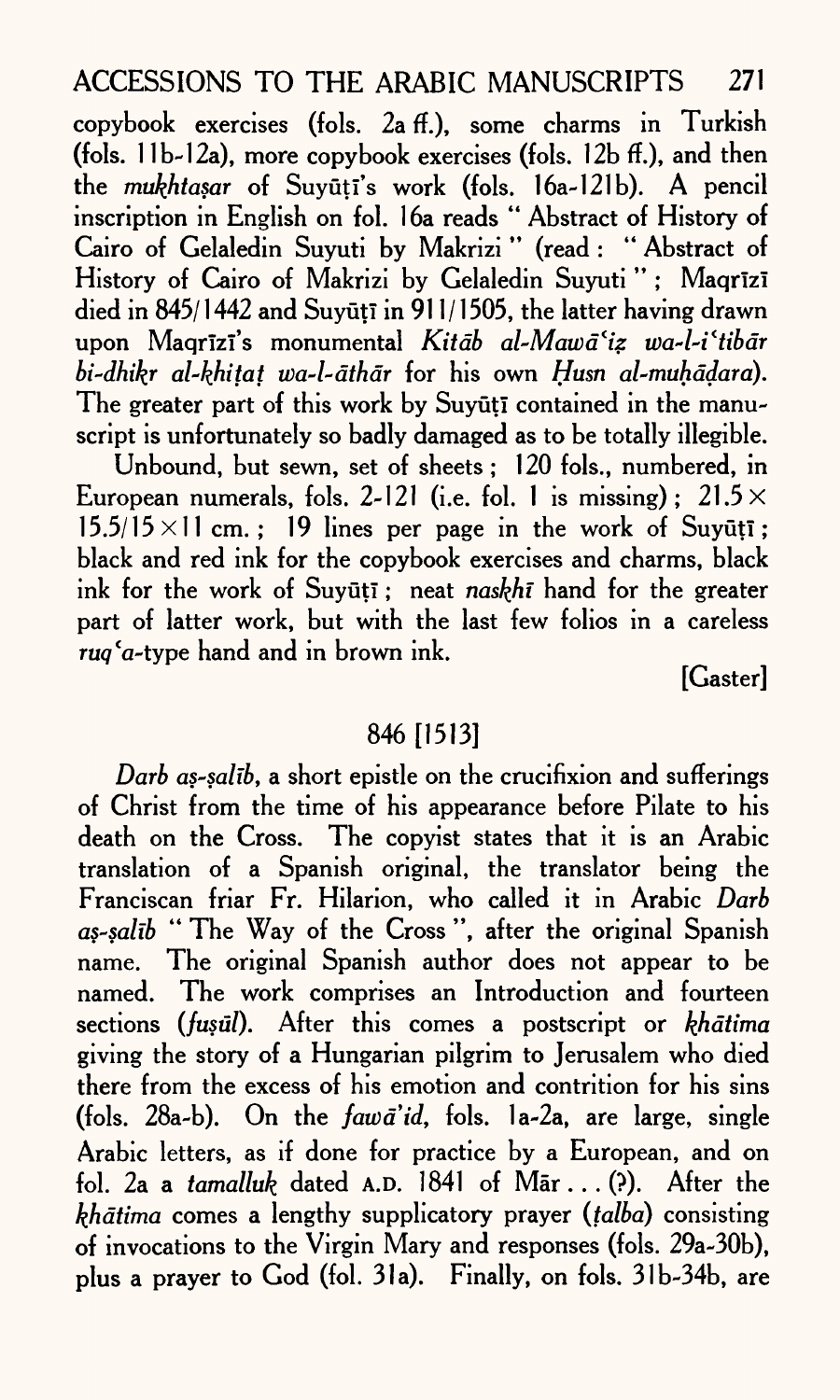more practice letters, scribblings and sententious Arabic sayings like " The writing remains permanently preserved in my book, even though the hand has perished in my grave ". Also, fol. 33a gives the *tamalluk* of the copyist and original owner, crossed out by a new owner and hence difficult to decipher :

قد تملك هذا الكتاب المبارك برسم كاتبه بولص نجل اوانيس . . . .

(remaining two or three words illegible).

There does not seem to be any connection of our work with two works both called *Darb as-salib al-muluki* " The Royal Way of the Cross ", the first written originally in Latin by <sup>a</sup> Benedictine of Monte Cassino and translated into Arabic by <sup>a</sup> Lebanese Melkite monk, and the second one written by <sup>a</sup> Carmelite missionary in the Orient and translated by a Lebanese monk, see Graf, *Geschichte der christlichen arabischen Literatur, iv.* 228, 474 ; the first is clearly a long tractatus, described as comprising three books.

Begins (fol. 3a) :

بسم الاب والابن وروح القدس الاله الواحد وبعده فهذه رسالة وجيزة تنضمنْ ذكر الآلام التي قاساها سيدنا يسوع المسيح منذ دخوله فى دار بيلاطس الى حين موتِه ودفنه. وقد ترجمها من اللغة الاسيانيولية الى اللغة العربية البادري يلاريون احد رهبان ماري فرنسيس وسماها درب الصليب كما سماها مؤلفها الاصلي. وهي تشتمل على مقدمة واربعة عشر ثاملا وخاتمة . . .

Section 14 ends (fol. 28a): كما قلت فى انجيلك الطاهر وان تدوم نفسى فى هذه الطهارة الى آخر نسمتى وتنتقل الى الحياة الابديت [كذا] آمين. تم تختم الصلوة كالعادة.

Red leather binding ; 34 fols. ;  $16 \times 11/10 \times 8$  cm. ; 16 lines per page ; black ink, with red headings ; clear, attractive *naskhi*  hand; glazed, white paper; copied by Būlus Najil Uwānīs, but no date mentioned.

[Caster]

## 847 [1514]

*Kitdb al-Luma 1 an-nurdniyya fi kushufdt* (or *aurdd) or*rabbāniyya by Muhyī d-Dīn Ahmad b. 'Abdallāh al-Būnī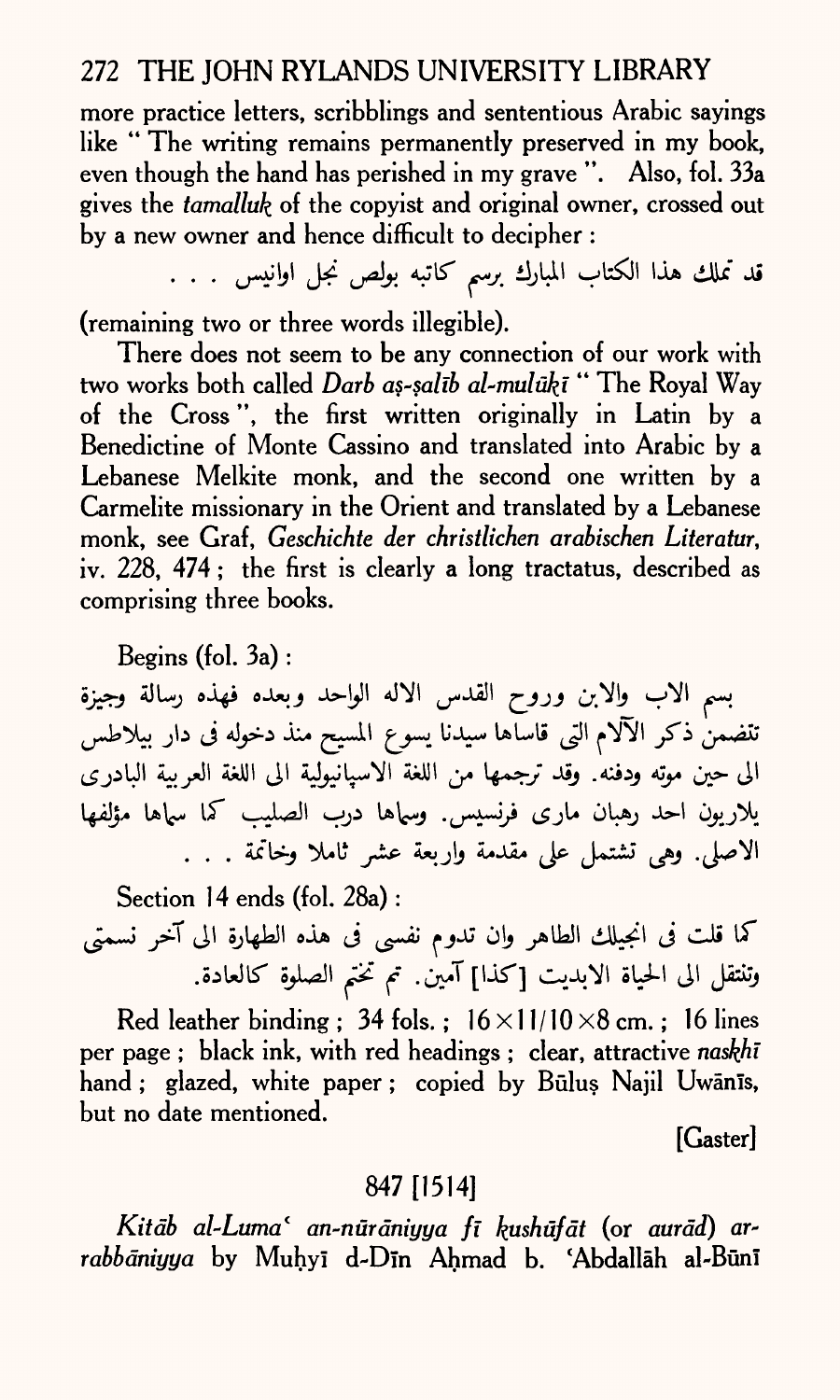(i.e. from Bone in Algeria) al-Qurash<sub>1</sub>, d. 622/1225, see *GAL*, I2 , pp. 655-6, Suppl. I, p. 910. This is a collection of prayers to be recited at specified times of each day in the week. On the cover of the binding is a label with " 7. Arabic Prayer Book 18<sup>th</sup> cent.". The end of the work is missing. Three folios have been added in a different hand ; on fol. 139a is a prayer in which the name of Sayyidi Muhammad al-'Aqqad al-Bulaqi is mentioned, and on fol. 1 40b are written the Arabic names for the signs of the zodiac. Tucked in the back of the manuscript is a printed sheet headed in Ottoman Turkish *Vilayetin istatistiq jedvelidir* " This is a statistical table of the province", giving the numbers of buildings of various kinds (mosques, madrasas, caravanserais, coffee houses, etc.) in the different *kazas* of the province of Syria (late nineteenth or early twentieth century).

Begins (fol. 2b) :

. . . وبعد فانى استخرت الله تعالى فى اجابة دعوة اخ لى صادق سألنى عن<br>اسم الله الاعظم وكيفية الانفعالات به وتحلى السالكين بحلاه وهل هو معجم<br>اللفظ او معرب فلم ازل اقدم فيه رجلا او اؤخر اخرى . . .

Pasteboard flap binding with leather hinges, and the Qur'anic motto " Say, every soul [shall taste death, etc.] " written on the flap: 141 fols.:  $14.5 \times 10/10 \times 6$  cm.: 11 lines per page: black ink with red headings ; clear *naskhi* hand ; browning, glazed paper with many stains, no copyist or date mentioned. [Gaster]

## 848 [1516]

An unnamed, anonymous pedagogic work, of Syrian origin, for teaching both classical and colloquial Arabic, with a facing Italian translation on each page. It appears to be the autograph of the Italian translator and is probably to be dated to the eighteenth or early nineteenth century. The contents include grammatical rules, short prose passages such as the fables of Luqman, proverbs, etc. There are also useful colloquial and semi-colloquial phrases and idioms in the Syrian dialect, e.g. *In tutto, }f t\*\*\*\* (^ Ad un momento gimto,*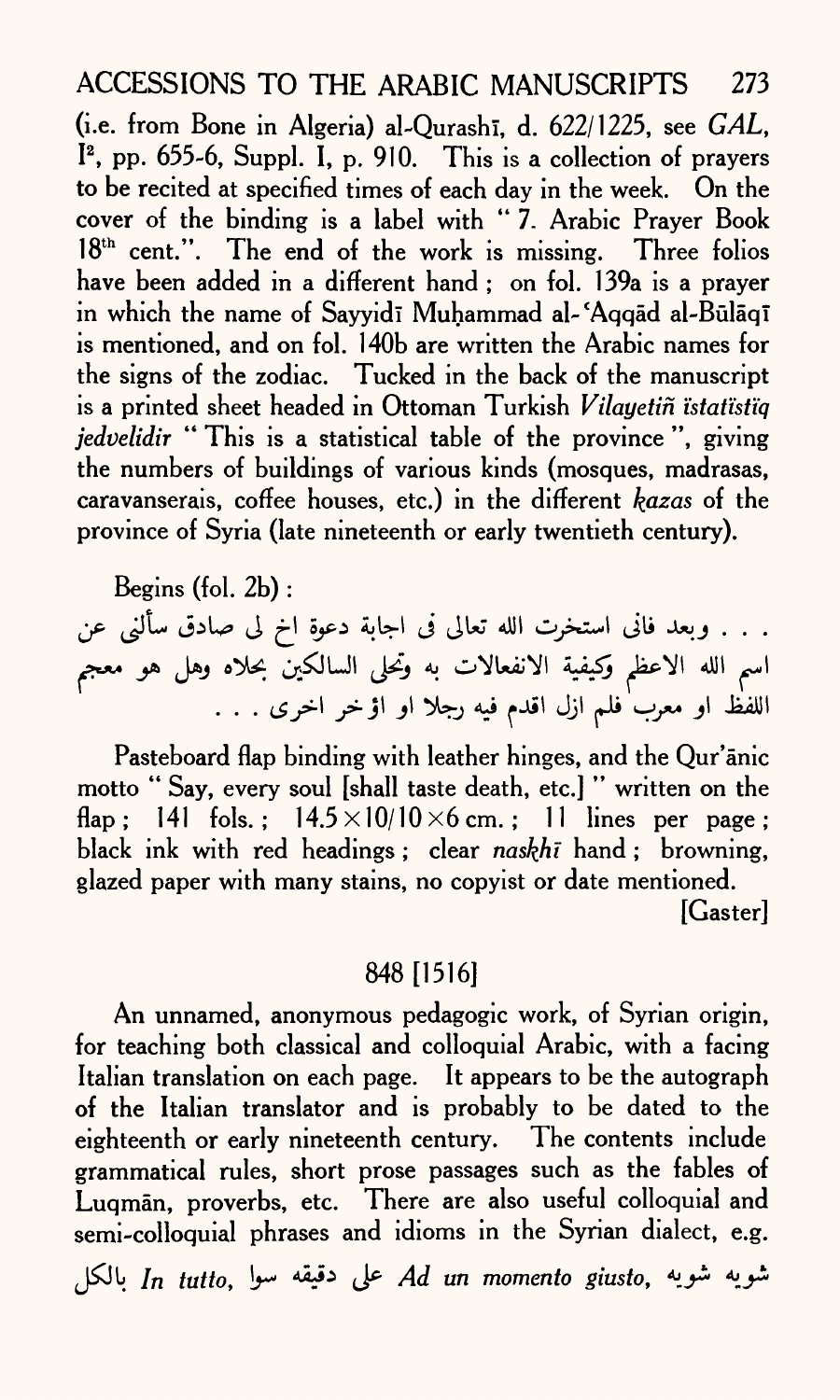*Poco a poco, a poco a poco, لأ* كان يعجبك  $S_i$  *voi piace* ; and dialogues and conversations for particular occasions, e.g. *fasl* 5,

في مُحاطبة البيع والشرى بين المخاطبون [كذا] محمد وزيتون وهرون On the first, now detached, flyleaf is written in English " Grammatical Lessons in Arabic and Italian ", and on page 1 is written in Caster's hand, " Presented to me by cand. phil. Pincus Verwisch of Heidelberg during the 3rd Basel Congress of Zionists. Basel 17 Aug. [18]99".

Crude half-leather binding, now falling apart ; 477 pp. ;  $15.5 \times 9.5/11.5 \times 6.5$  cm. ; 15 lines Arabic per page, 21-22 lines Italian ; brown ink, with red chapter headings in the Arabic ; both the Arabic and Italian apparently in the same hand ; thin, browning paper ; no copyist or date mentioned.

[Caster]

## 849[1517]

*Kitdb Bd'ith an-nufus ild ziydrat al-Quds al-mahrus* by Burhān ad-Dīn Ibrāhīm b. Tāj ad-Dīn Ibrāhīm 'Abd ar-Rahmān al-Fazārī al-Badrī, called Ibn al-Firkāh, Shāfi 'ī scholar and one time preacher in the Umayyad Mosque in Damascus (660-729/1262-1329), see *GAL,* II2 , p. 161, Suppl. II, p. 161. The present manuscript actually bears the title *Kitab Fada'il al-Quds ash-sharif wa-madmat Sayyidind Ibrdhim al-Khalil wa~ghairihimd* and the author is simply named as Shaikh Burhan ad-Din (fol. la). Ibn al-Firkah's work deals with the virtues and laudable features of Jerusalem, with some note of those of Hebron, and comprises mainly traditions relating to the city of Jerusalem and the Dome of the Rock, the tomb of Abraham at Hebron, and other shrines and places of religious significance. The text has been edited by C. D. Matthews, "The Kitab *bd'itu-n-nufiis* of Ibnu-1-Firkah ", *Journal of the Palestine Oriental Society,* xiv (1934), pp. 284-93 (Introduction), xv(1935), pp. 51-87 (Arabic text).

As Ibn al-Firkah explains at the outset (see below), the *Kitdb*  Ba'ith an-nufus is based almost entirely on two earlier works on the excellences of Jerusalem, those of Ibn al-Murajjā al-Maqdisī and Ibn 'Asakir, and he added little himself. Concerning these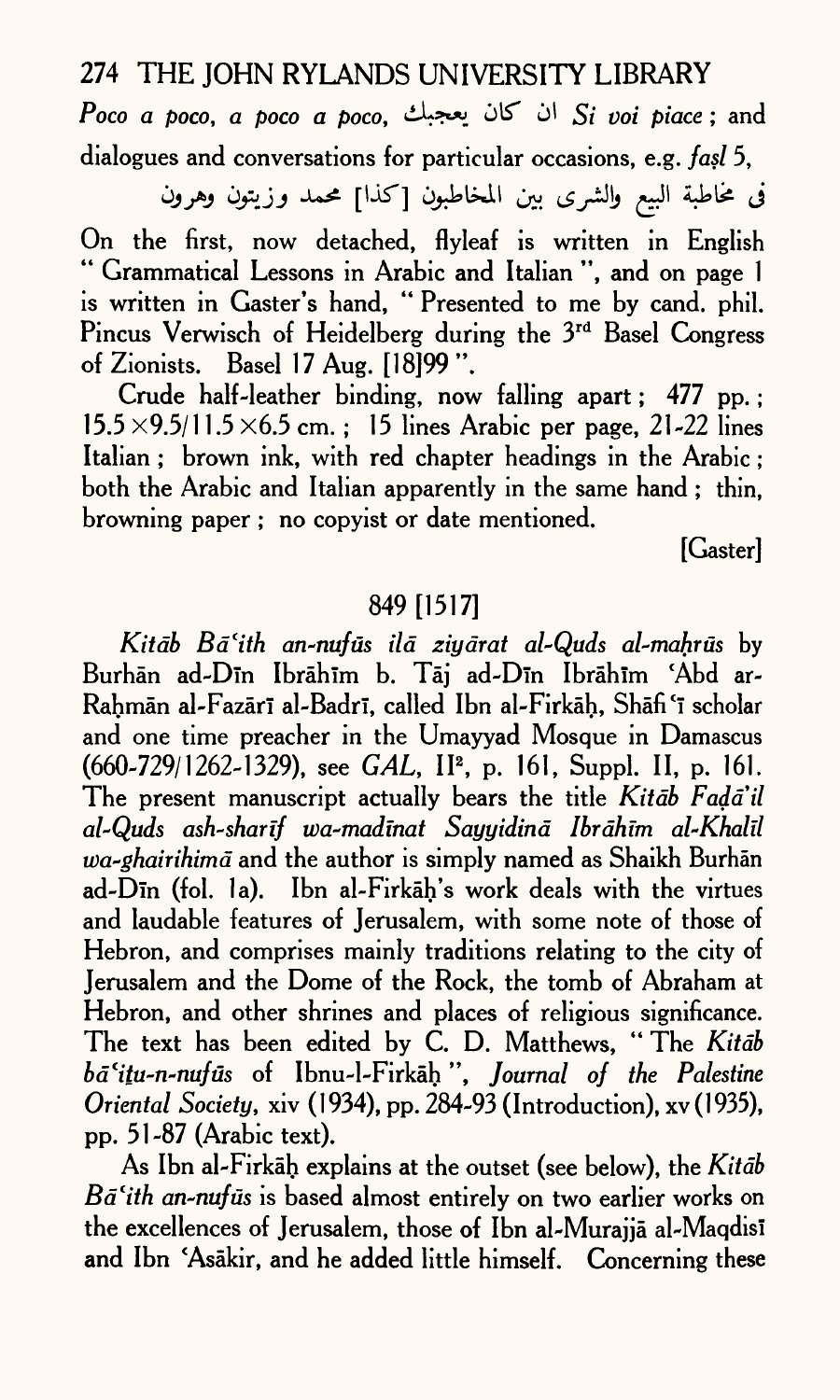two authors, Abū l-Ma'ālī al-Musharraf b. al-Murajjā al-Maqdis! wrote his *Fadail al-Bait al-Maqdis wa-sh-Shdm* in the fifth/eleventh century. See *GAL,* Suppl. I, p. 567, and E. Sivan, \*' The Beginnings of the Fada'il al-Quds literature ", *Israel Oriental Studies, i (Tel Aviv, 1971), p. 264; a complete* manuscript of this local history is extant in Tubingen. Baha' ad-Din al-Qasim b. 'Asakir (527-600/1 133-1203) was the son of the famous historian of Damascus Thiqat ad-Dīn 'Alī b. 'Asākir. Thiqat ad-Din himself composed a work on the merits of Jerusalem, unfortunately now lost, but the material was also used in the first part of his *Ta'rikh Dimashq*, that on the merits of Syria and Palestine. Baha' ad-Din Ibn 'Asakir wrote his *al'Jdmi\* al-mustaqsd fi fadail al-Masjid al-Aqsd* as part of the Ayyubid propaganda campaign after Saladin's recapture of Jerusalem in 583/1187, and in 596/1200 gave public lectures on it. This work is also lost, but can largely be reconstituted from this present work of Ibn al-Firkah. See *GAL,* Suppl. I, pp. 567-8 ; *Encyclopaedia of Islam,* new edn., art. " Ibn 'Asākir " (N. Elisséeff); and Sivan, "Le caractère sacré de Jerusalem dans 1' Islam aux XII <sup>e</sup>-XIIIe siecles ", *Studia Islamica,*  xxvii (1967), pp. 158-9, 164, 170.

Begins (fols.  $1b-2a$ ):

. . . اما بعد فهدنا منتخب فى فضائل بيت المقدس ما ضبطه الشيخ الامام العالم العلامة مفتى المسلمين الشيخ برهان الدين . . . من فضائل بيت المقدس وقبر الخليل عليه الصلات والسلام غالبه من كتاب المستقصى للحافظ برهان الدين بن عساكر رحمه الله والقليل منه من كتاب ابيي المعالي المشرقي بن المرجا المقدسي رحمه الله وما نقلته من كتاب الاسانيد من ذلك كله وحذفت منه لما اقتضته المصلحة وهذا المنتخب ينتفع به ان شاء الله تعالى وقد رتبته ثلاثة عشر فصلا الفصل الاول فى ابتداء بناء المسجد الاقصى وض ىناە . . .

Bound in boards, with a cloth hinge and a Luzac's label on the inner side of the back board; 41 fols.  $= 82$  pp.;  $19 \times 11.5/$  $13.5 \times 10.5$  cm ; 15 lines per page; black ink, with red headings and red rules between lines on the first two folios ; clear *naskhl*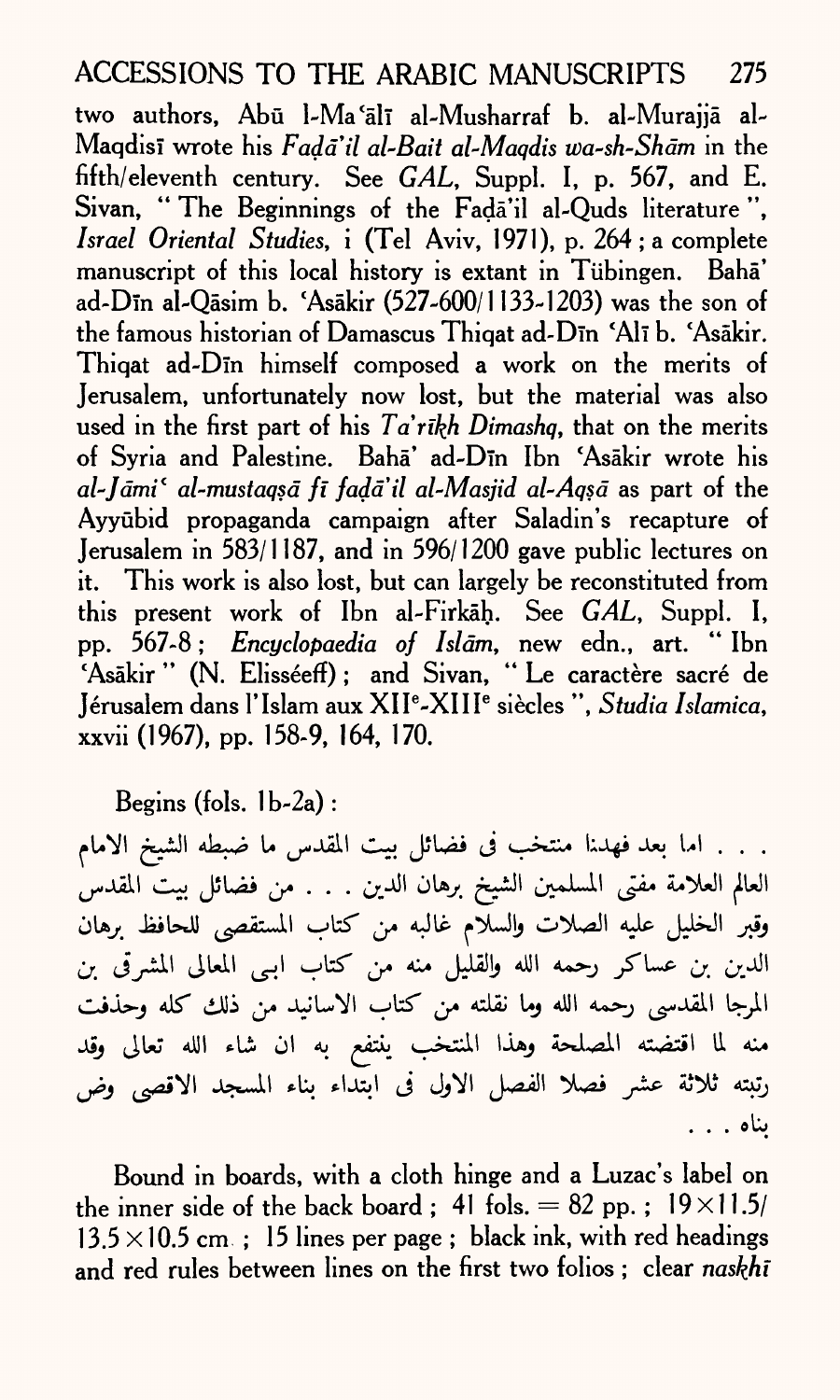hand, with no vocalization after fol. 1b; smooth, white paper; no copyist or date mentioned.

[Gaster]

## 850 [1522]

A small book of prayers for each day of the week and on various other topics, e.g. on fols. 58a-62b there is found <sup>a</sup> *sharh du'a' al-asma' al-husna*. Some of the prayers are in Arabic and some in Turkish. On the inside of the front cover is written " Arabic XXI. Mahomedan liturgy. From Rev. D<sup>r</sup>. A. Löwy ". On the flyleaf at the end of the manuscript are notes in German, in a late nineteenth-century hand, to the effect that the manuscript had been handed down in the family of Johann Kaiser; a date, May 15th (but no year); two lines of verse : and the place name Köln am Rhein (I am grateful to Mr. F. Hewsel for deciphering this very difficult German hand).

Plain leather binding, broken at the hinges, and with some quires loose : 114 fols. :  $10 \times 7/8 \times 5$  cm. : 9-12 lines per page : black ink with red headings ; *naskhi* script; thickish, white, glazed paper ; no copyist or date mentioned.

[Gaster]

#### 851 [1755]

Qur'an. It is defective, and includes from *Surat al-Kahf (=* sura xviii) to the end. It has also been much damaged by water and is in many places barely legible.

Modern cloth binding by H. Richards of Manchester; 203 fols.;  $19 \times 13/15 \times 10$  cm.; 11-13 lines per page; black ink, with red vowelling ; written in various hands, some of them Maghribī; coarse, brown paper; no copyist or date mentioned, but apparently nineteenth century.

[Gaster]

## 852 [1756]

Qur'an. It is defective, and ends with the beginning of *Surat al-'Alaq* (sura xcvi). *Surat al-Baqara (=* sura ii) has the peculiarity of being headed *Surat al~A lwdr.* The first and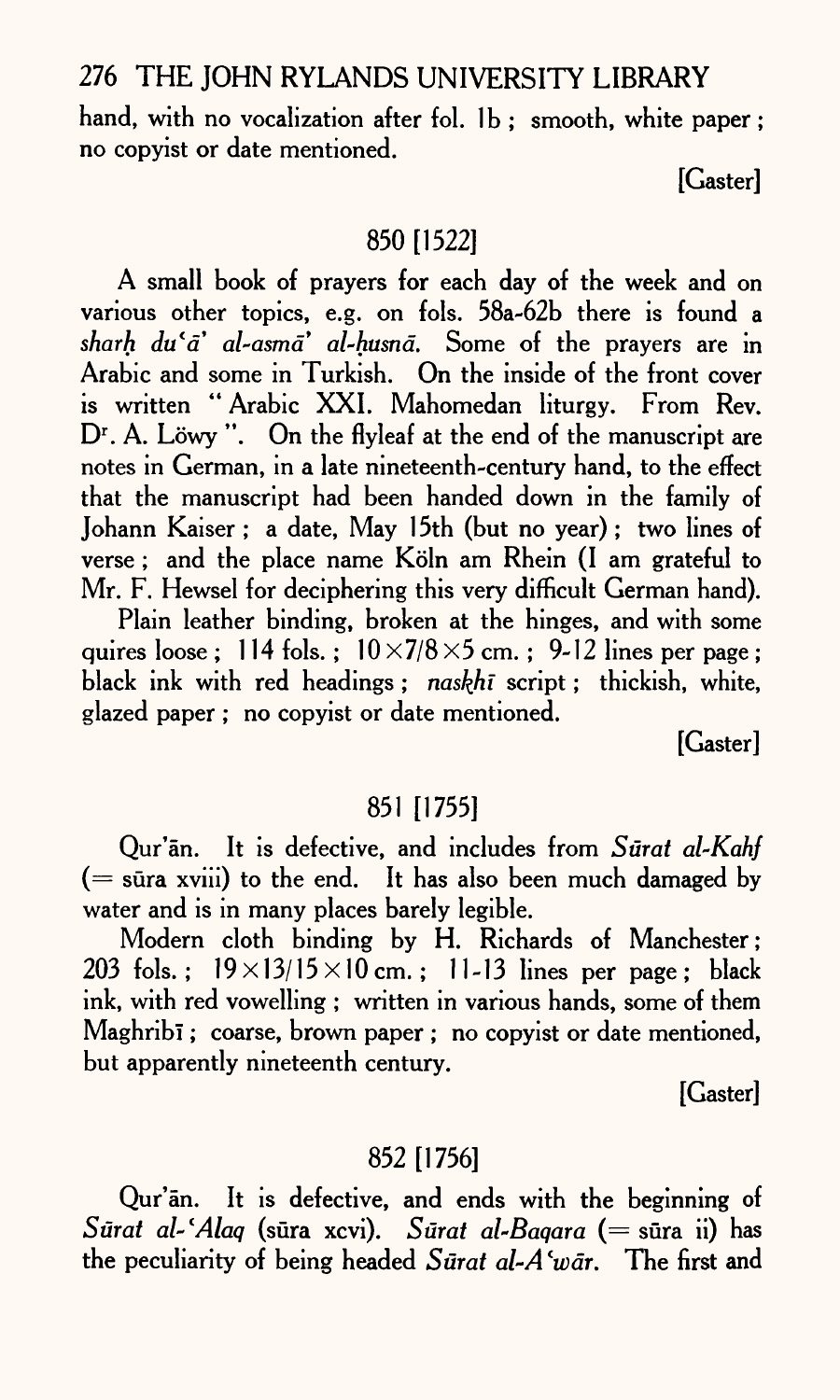last few folios have been badly damaged by water and are stuck together.

Loose sheets, in disorder, contained between two sheets of brown leather: *ca.* 350 fols.:  $24 \times 17/20 \times 13$  cm.: 19 lines per page; brown ink, with red vowelling and light brown sūra headings, with the leaf containing the *Fatiha* crudely decorated in red and brown, and with red ink marginal rosettes marking the *hizbs, rub's*, etc.; Maghribi hand; no copyist or date mentioned.

[Gaster]

## 853 [1766]

Qur'an. Contains the complete text.

Red leather flapped binding, now broken and in poor condition; 410 fols., with many folios repaired;  $16 \times 9.5/$  $11 \times 7$  cm.; 15 lines per page; black ink, with red sura headings and verse dividers; small, slightly sprawling *naskhi* hand ; thin, brownish paper; no copyist or date mentioned, but is recent, probably nineteenth century.

[Gaster]

## 854-5 [1792-3]

Sections of the Arabic text of the *Arabian Nights,* together with an English translation (which does not, however, necessarily match up with the facing Arabic text), the whole written by an unnamed Briton in the early nineteenth century. There were originally four volumes, as is clear from Caster's entry in his *Handlist,* p. V.24, of these four as Nos. 1790-3, confirmed by the pencil inscriptions on page 1 of quire 1 of 1792 and 1793 as  $\cdots$  Tom 2 Pt. 1 " and " Tom. 2 Pt. 2 " respectively. The fate of the first two volumes, Caster's 1790 and 1791, is unknown.

Volume II, Part  $1 (= 854$  [1792]) begins with Night 101 (quire 1, p. 1) and ends with Night 175 (quire 95, p. 2). Volume II, Part  $2 (= 855$  [1793]) is more complex in its constitution. The first set of quires (see below) begins with Night 176 (quire 97, p. 1) and ends with Night 198 (quire 145, p. 1), but from Night 196 onwards (quire 143, p. 1), there is no accompanying English translation ; the second set of quires comprises the story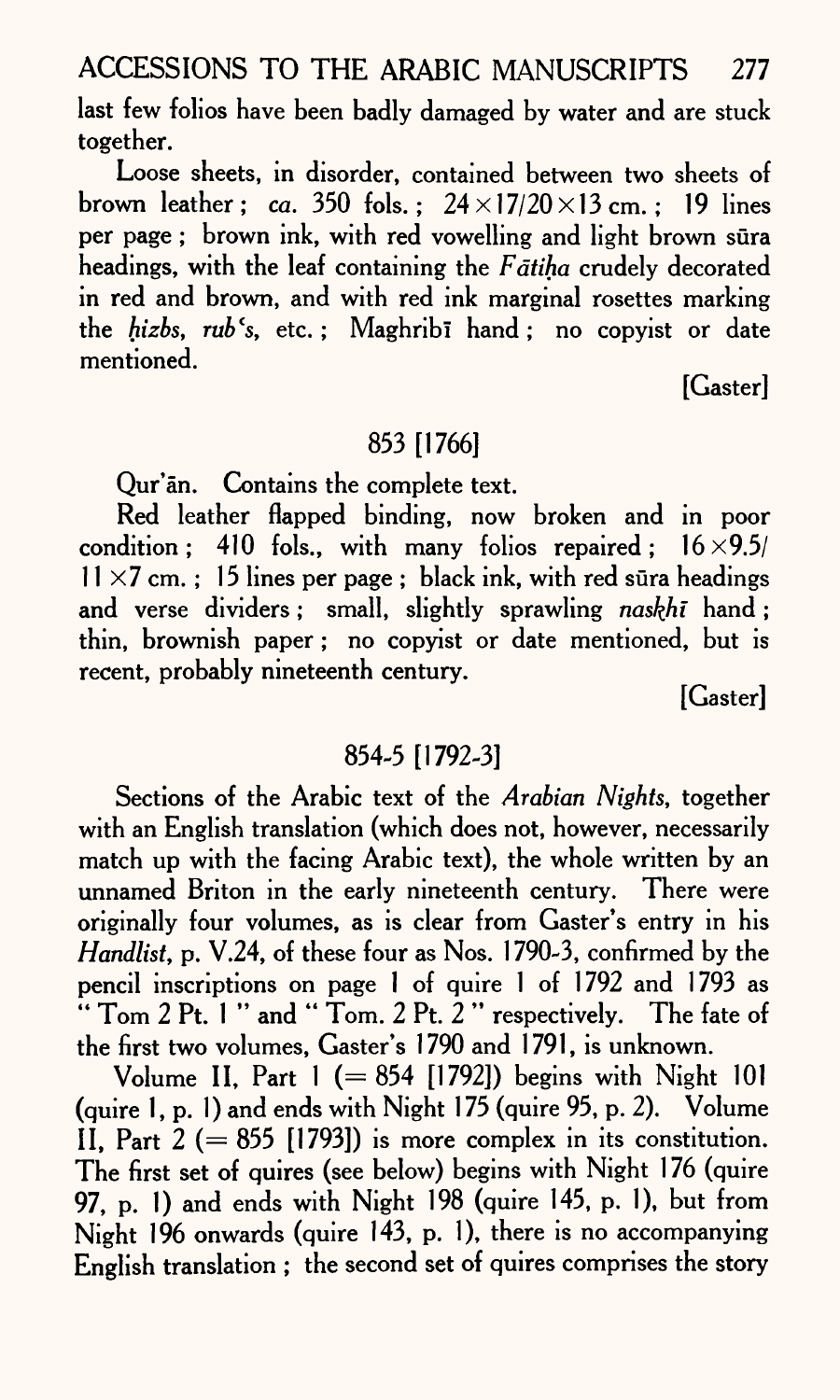of Sindibad the Sailor and Hindibad the Porter, and gives Sindibad's seven voyages.

The two extant volumes are composed of quires each of four sheets of foolscap paper; each quire has been consecutively numbered by the writer, and the whole then bound into two separate volumes. Volume ii, Part 1, contains quires 1-96  $( = 384 \text{ pp.})$ . Volume ii, Part 2, contains quires 97-148, comprising 208 pp., of which the last three pages are blank, plus a set of quires with a new numbering, quires 1-31, comprising 124 pp., of which the last three pages are blank except for the following note :

" The translator (Mr Galland) flatters himself, that those who understand Arabic, and will be at the pains to compare the Original with the Translation, must agree, that he has shewed the Arabians to the French with all the circumspection that the delicacy of the French Tongue, and of the Times, requires. This Translation was made from the first of four volumes w<sup>ch.</sup> were all that were sent M<sup>r</sup>. Galland from Syria.—Preface to the English Version, Vol. 1.  $12^{mo}$  Lond. 1821 ".

This second set of quires of Volume ii, Part 2, also contains all the Arabic vocabulary of the stories written out, with Latin definitions.

Contemporary half-binding in calf, with marbled cardboard covers ; 96 quires (Volume ii, Part  $1)+83$  quires (Volume ii, Part 2):  $32 \times 20$  cm, ; brown ink; the Arabic text in a clear *naskhi* hand ; the paper watermarked " Heale Mill 1820 " and with a Britannia and crown emblem; no copyist or date mentioned.

[Gaster]

1 An 1821 London translation is not mentioned in V. Chauvin's *Bibliographic des ouvrages arabes ou relatifs aux arabes publiees dans I'Europe ckretienne de* 1810 *<sup>a</sup>*1885 (Liege 1892-1922), iv, *Les milles et me nuits,* 70 *fi.;* our unknown author may mean the London 1819 edition with engraved illustrations, 12<sup>mo</sup>, see ibid. p. 72. The translation from Galland of London, 1715-18 was, of course, the basis for all subsequent English translations until the time of E. W. Lane, see D. B. Macdonald, " A Bibliographical and Literary Study of the First Appearance of the Arabian Nights in Europe ", *The Library Quarterly,* ii (Chicago, 1932), pp. 405-11.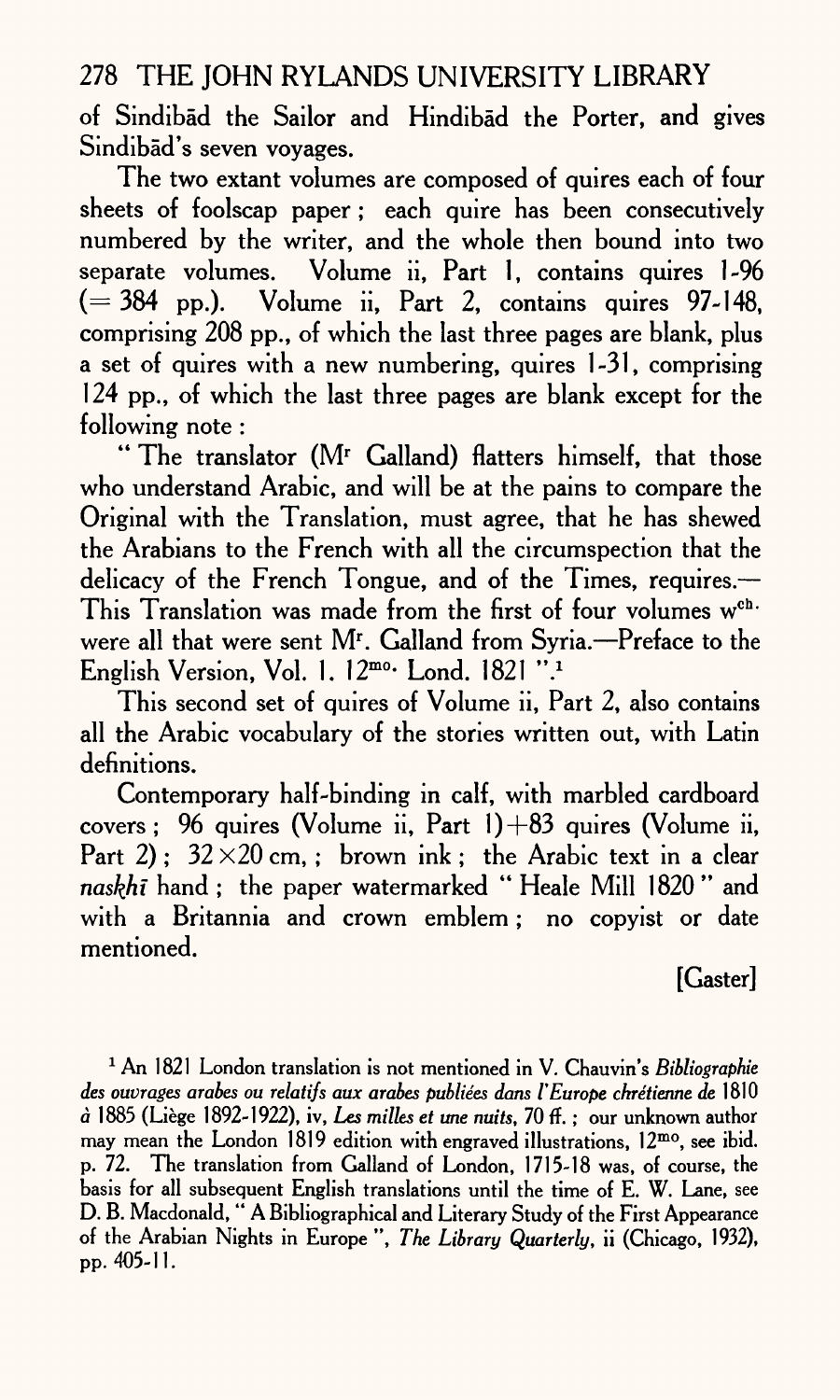## 856 [2030]

An anonymous treatise on grammar, with an anonymous commentary in the margins. The first section which can be read begins with diptote nouns. The manuscript has been much damaged by water, so that the greater part of it is illegible, and many of the leaves are stuck together, so that an exact count is not possible. Also, the beginning is missing.

Remains of a poorish, flapped binding; 30-40 fols.;  $17 \times 13.8/8 \times 6$  cm.; 3-5 lines per page; black ink, with subject headings in red ; cursive,  $ta'liq$ -type hand ; coarse, yellowish paper ; no copyist or date mentioned.

[Gaster]

#### 857 [2089]

A collection of leaves, of West African origin and in disorder ; they contain miscellaneous prayers.

Loose leaves between two boards contained in a leather case with decorative stitching and a strap; 160 fols.;  $11 \times 9/8.5 \times$ 5 cm. ; 8-9 lines per page ; black ink, with red vowelling ; clear Maghribi hand ; smooth white paper ; no copyist or date mentioned.

[Gaster]

#### 858 [850]

The *Qasidat al-Burda* of Abu 'Abdallah Muhammad b.  $Sa'id$  al-Būșīrī (fols. 1b-8a), followed by a collection of devotional and eulogistic songs and chants by Abu I-Hasan Muhammad ash-Shushtari (fols. 8b-46a).

The *Burda* begins (fol. Ib) :

هذه بردة النبـى صَلَع<sub>م</sub> نظم الشيخ الامام الحبر الهـهام سيدى محمد الابوصير ى . . . Ends (fol. 8a) :

تمت بردة النبـى صلَّعم فى شهر شعبان سنة ١٢٥٦ بيد السيد حمود.

Then follows (fol. 8a) : ويتلو بعدها اشغال سيدى الشيخ ابو الحسن محمد الششترى قدس الله سره واعاد علينا من بركاته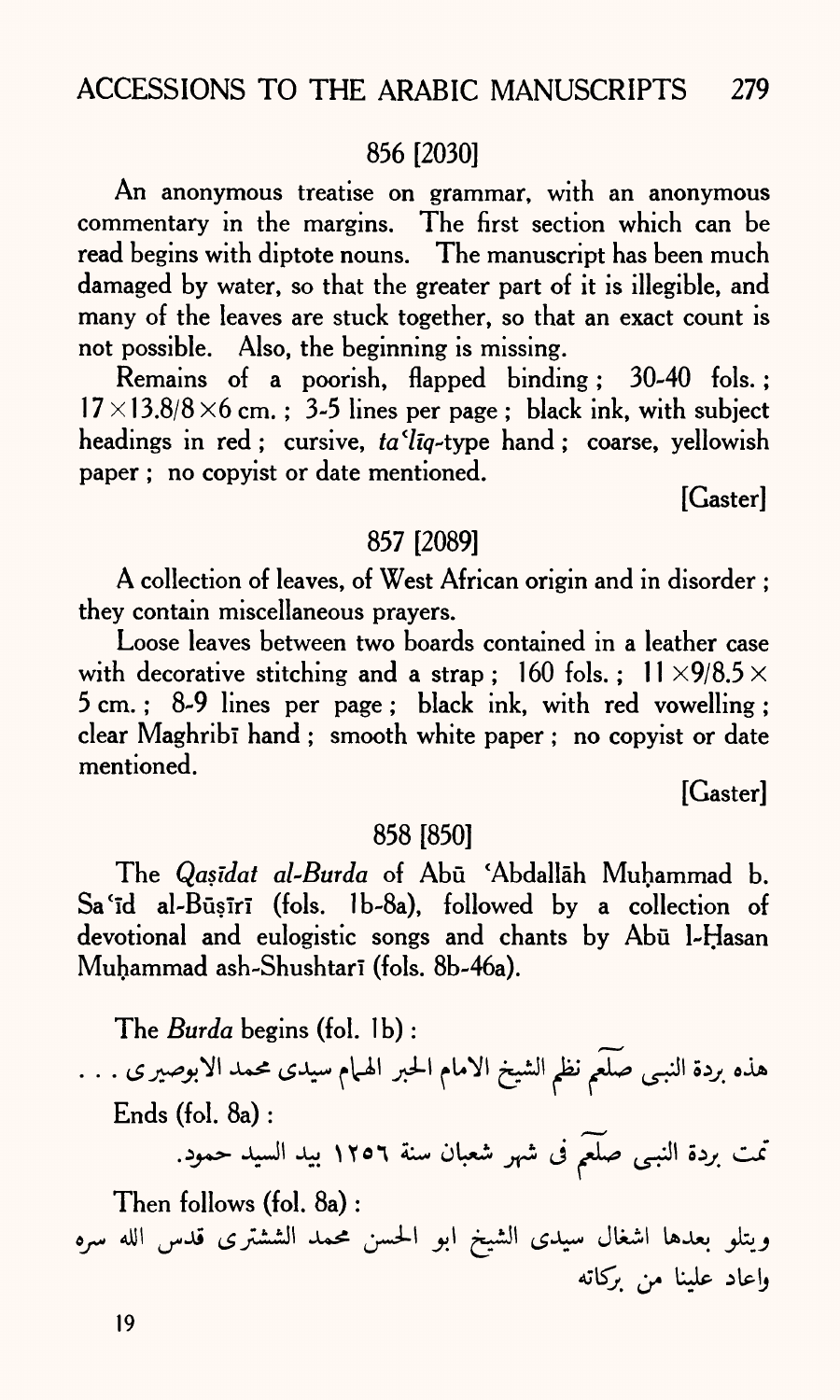Fols. 8b-10b contain an index of the following collection of the songs and chants, which comprise fols. 10b-46a; the last two folios (fols. 45a-46a) are by a different, though similar, hand.

The only plausible identification of this Muhammad ash-Shushtari discernible in Brockelmann is with Badr ad-Din Muhammad b. As'ad at-Tustar! *(kunya* unknown), a Persian Shafi'i scholar who came to Egypt in  $727/1326-7$  for a short period (biography in Ibn al-'Imad, *Shadharat adh-dhahab*, vi. 102-3); he wrote theological and legal works, including commentaries on BaidawT and Ibn Sina, see *GAL,* I2 , p. 556.

Red leather binding with stamped flap; 46 fols.;  $11 \times 16/$  $9.5 \times 14.5$  cm. for the *Burda*,  $9 \times 14$  for Shushtari's work; 13 lines per page *(Burda),* 11 lines per page (Shushtari's work); black ink, with red headings and caesura marks, etc.; careless but legible *naskhi* hand, no vocalization ; coarse, thick, brownish paper ; the *Burda* copied by Sayyid Hammud in 1256/1840.

[University of Manchester Or. B 136]

## 859 [851]

A collection of prayers for the different days of the week; it includes one decorated leaf headed " Names of our lord and master Muhammad ", and another leaf with the words " With God's praise, the end of the second third ".

Contained in a flapped case of skin, and the whole in a leather pouch : 84 fols., in disorder and loose :  $9.5 \times 12/7.5 \times 10$  cm.; 7 lines per page; brown ink, with red vowelling, the two decorated leaves (see above) crudely done in red, dark brown and light brown ink; crude Maghribi, West African type hand; thin, brownish paper ; no copyist or date mentioned.

[University of Manchester Or. A 110, Theodores collection]

## 860 [852]

Qur'an, apparently of Persian origin. Up to the later par<sup>t</sup> of *Surat al-Baqara (=* sura ii. 264/262), comprising fols. 1-40, the original leaves have been replaced in a later hand, of the eighteenth or nineteenth century. The body of the work, comprising fols. 41-307, dates from the eleventh/seventeenth century, see below.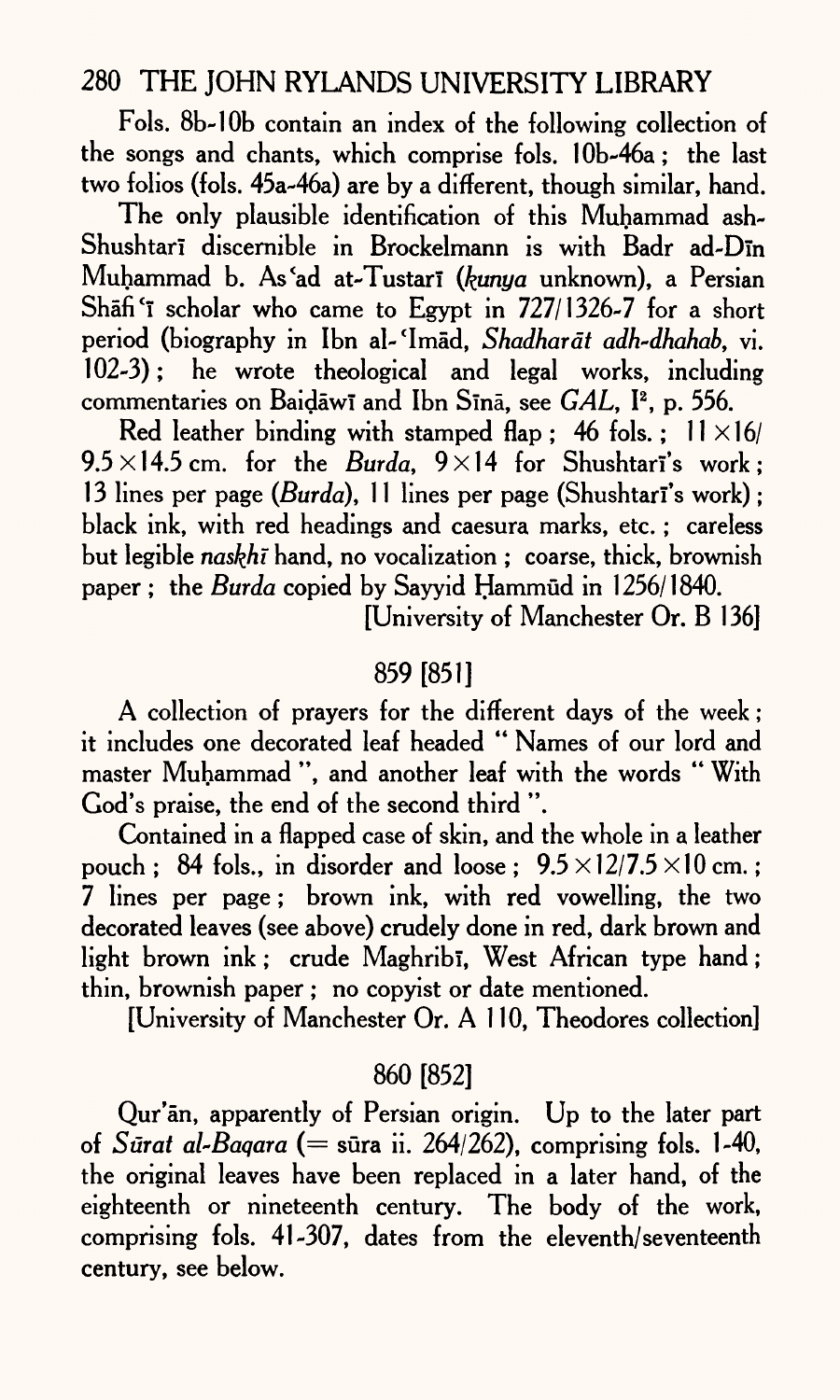Ends (fols. 307b) :

تمت كتابة كلام الله سبحانه وتعالى فى يوم الستة والعشرون [كذا] من شهر ربيع الاول سنة احدى وستون والف من الهجرة من يد اضعف عباد الله محمد پاینده محمد [word scraped out and illegible] محمد مزید الحصاری غفر الله عنها

followed by some Persian verses asking for the reader's blessing on the copyist :

I desire the prayer of every person who reads this, for I am a miserable sinner. If you consider the script of this cramped, do not count it as a fault and defect, for the passage of time has cramped me also.

On the rear flyleaf, in an early nineteenth-century English hand, is the legend " This Book was found on board a Pirate Vessel destroyed in the Persian Gulph near the island of Kishmé by H.M. Ship Eden on the  $10<sup>th</sup>$  Jan.<sup>y</sup> 1819[;] the thermometer was not lower than 64 though in the dead of winter ".

A loose sheet inside the rear cover amplifies this further :

Note. In November 1819 an expedition was sent from Bombay against the Jawasmi Pirates of the Persian Gulf. The Naval squadron was under command of Captain Collier and a force of 3,457 men under Sir W. Keir Grant. They besieged and captured Ras El Kheimah on the western shore (opposite Kishm Island), burnt 202 Pirate vessels, released a quantity of Hindu prisoners, and having placed a garrison of 1,200 Sepoys at Ras el Kheimah returned. The climate proved too much for the garrison, and in consequence it was removed, and a cantonment of English and Indian troops was established in 1820 at Kishm Island, with the idea of keeping the pirates in subjection. The troops however suffered so from heat, and lack of food, (all having to be supplied from Bombay) that this spot was also abandoned.

Curzon : Persia and the Persian Question.  $2: 448$  etc.<sup>1</sup>

The note then goes on to point out that the date on the flyleaf of the book for the capture of this Qur'an, sc. 1819, is probably a clerical error for 1820, and gives a brief description of the Qur'an and its colophon.

<sup>1</sup> For more recent accounts of the Ras al-Khaima expedition of 1819-20 against the Qasim! or Qawasim pirates, see Sir Arnold Wilson, *The Persian Gulf, an Historical Sketch from the Earliest Times to the Beginning of the Twentieth Century* (London, 1959), pp. 197-8; H. Moyse-Bartlett, *The Pirates of Trucial Oman* (London, 1966), pp. 82 ff. ; and Donald Hawley, *The Trucial States*  (London, 1970), pp. 110 ff.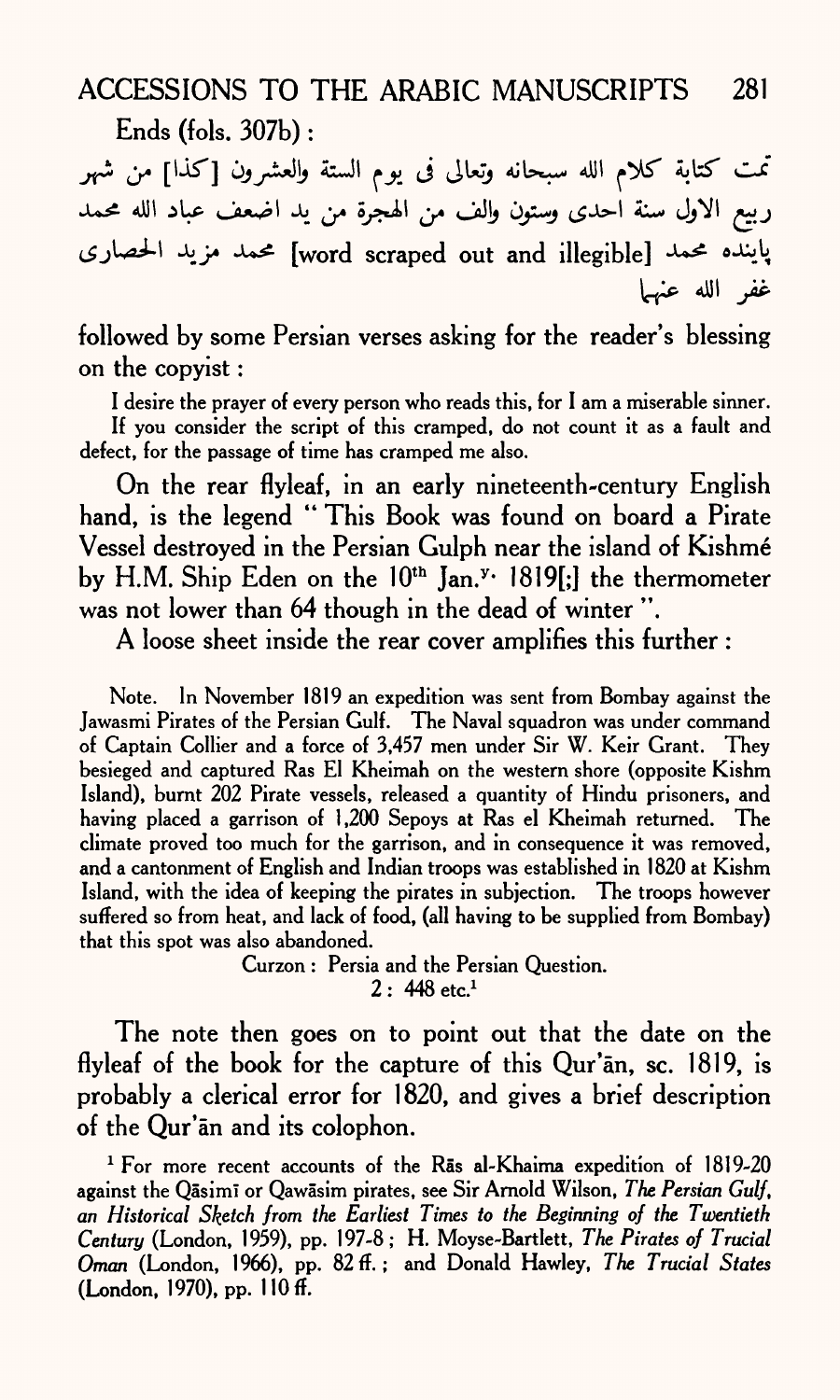Also contained here are 4 pages of description by Professor James Robson dated 10th March 1955.

Nice red leather flapped binding, with gold stamps and the Qur'anic injunction " Only the ritually pure are to touch it", and on the inside of the flap, a Southampton bookseller's label ; 307 fols.:  $18 \times 12/13 \times 8$ : 11 lines per page for fols. 1-40, the remaining pages, 13 lines per page; black ink, with red sura headings for fols. 1-40, the remainder in black ink with red headings and *tajwid* signs and with many marginal notes, mostly in red ; large, cursive *naskhi* hand for fols. 1-40, the remainder in small, neat *naskhi;* thick, glazed, white paper for fols. 1-40, the remainder on thin, very browned paper, repaired at the edges on many leaves; the copyist of fols. 1 -40 unknown, the remainder copied by Muhammad Payanda Muhammad with the help (?) of Muhammad Mazyad al-Husari and completed on 26th Rabi' I 1061/19th March 1651.

[University of Manchester Or. Q 124]

## 861 [853]

A *majmu'a,* described on the flyleaf as a " Moorish M.S. containing (1) a prayer composed at the time of the bombardment of Tangier (2) the Maqsurah of Ibn Doraid ". A card of <sup>a</sup> Manchester University Library cataloguer tucked inside the manuscript ascribes the date of the occasion of this " prayer " either to the bombardment of Tangier by the Spanish in 1790 or that by the French in 1844. The bombardment in question is most probably that of 6 August 1844, when a French fleet under the Prince de Joinville bombarded Tangier and soon afterwards Mogador, these operations being part of the war of 1844-5 between France and Morocco, an aspect of the struggle against the French in Algeria of the rebel leader 'Abd al-Qādir (Abd el-Kader) ; see H. Terrasse, *Histoire du Maroc des origines <sup>a</sup>I'etablissement du Protectorat fran?ais* (Casablanca, 1949-50), ii. 322-3. My colleague Dr. K. Brown tells me that this bombardment of 1844 in fact gave rise to a considerable body of popular literature of a defensive religious nature and of protest against foreign interference in Morocco.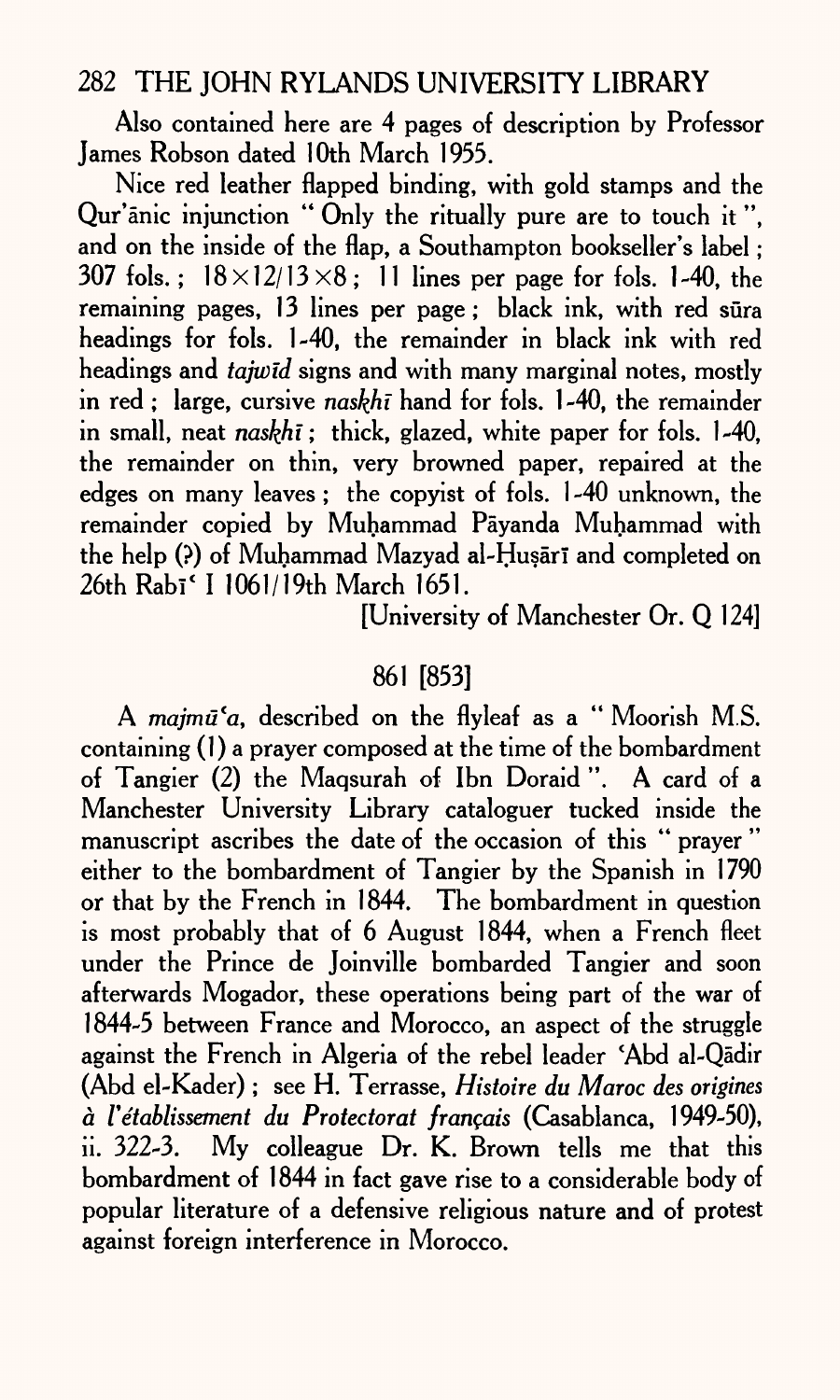#### A

Fols. 1a-4b. After an invocation of God by the writer on fol. la, the author describing himself as *al-marid bi~l-hawd, ghair sdlim,* the whole being very faded and barely legible, there follows a poem in the *du-bait* form, in Maghribi colloquial and comprising 85 verses (fols. lb-4b). It is introduced on fol. Ib by the description

After the invocation of God's help, there comes on fol. 3b <sup>a</sup> description of the battle and the author's part in it. At the end of the poem come the words (fol. 4b) :

سقى الاعادى المنية حين اشبعوا (?) كلَّ ثرياً عجزواً ما قدرواً عليها شافواً باعينهم اعين السلحفات

B

Fols. 5b-15b. A work in rhymed prose by an unnamed author, based on a larger one by the scholar who flourished under the Marinids in Fez, 'Abd al-Muhaimin b. Muhammad al-Hadrami (696-749/1297-1348), on whom see Zirikli, *al-A'lām*, iv.  $318$ ; no works of his are apparently extant, and he is not mentioned in *GAL.* The present work describes ten different types of woman, including the fair, the swarthy, the plump, the slim, the sedentary-dwelling, the aged, the young girl, etc.

Begins (fol. 5b) : هذا مختصر من مقامات الافتخار فى مخالطة العشرة الجوار[ى] تصنيف الفقيه العلامة من عبد المهيمن الحضرمي رحمه الله ورضي عنه . . .

c

Fols. 16a-b. A *ghazal* poem in the *sari\** metre and comprising 12 verses written by Abū l-Qāsim al-Qushairī (presumably the famous Sūfī and scholar of Nīshāpūr, Abū 1-Qāsim 'Abd al-Karīm al-Qushairī, 376-465/986-1073) (fol.

قصيدة توسل واعتذار من خوف فتنات مهراز(?) الكفار دمرهم الله بالعشى والابكار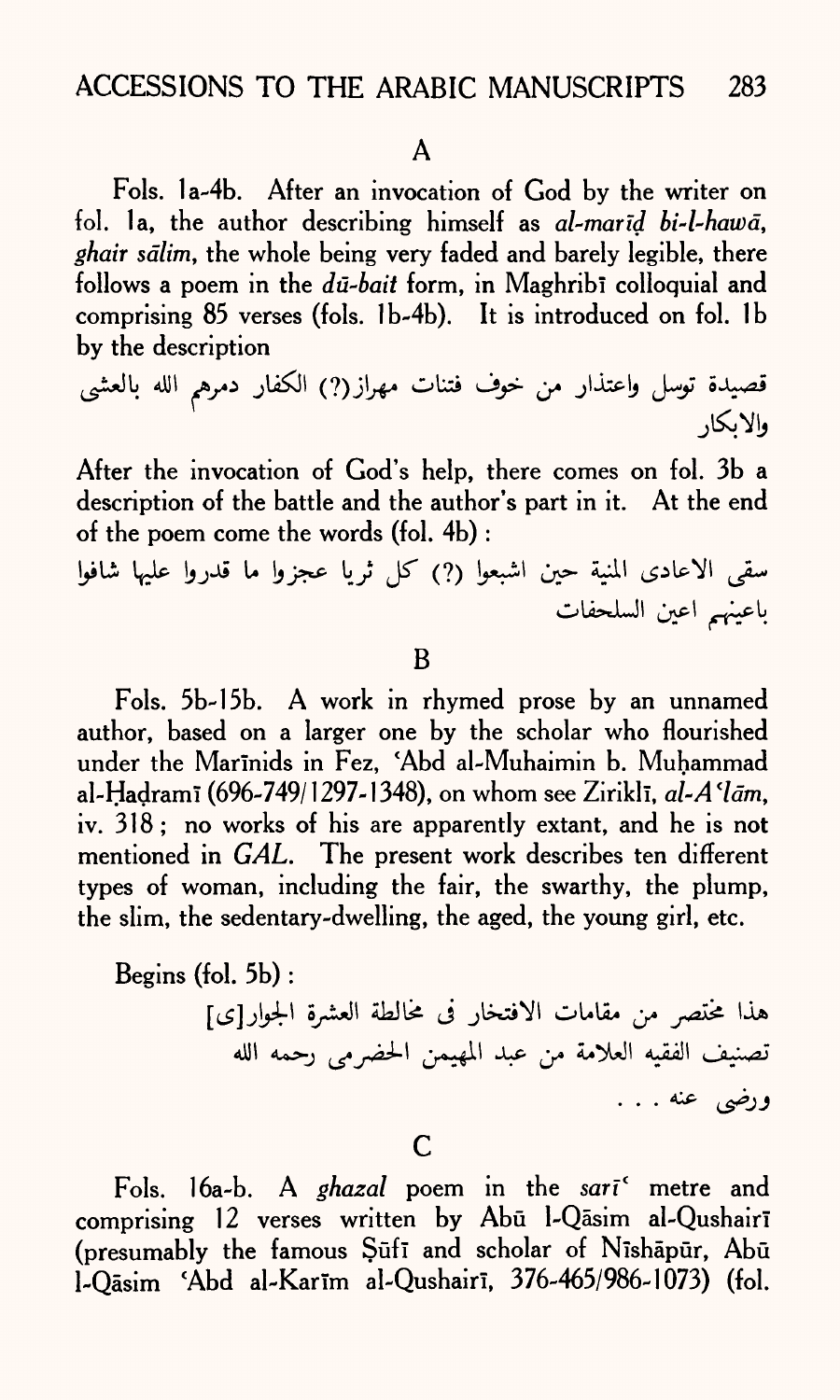16a), followed by five more scraps of poetry on the themes of moral admonition, personal feelings and emotions, etc. (fol. 16b).

#### D

Fols. 17b-53b. The famous *Qasida al-maqsura* of Ibn Duraid, written for the son of his patron, his pupil Abū l-'Abbās Isma<sup>'</sup>il b. Mikal of Nishapur, see *GAL*, <sup>12</sup>, p. 113, Suppl. I, pp. 172-3, and *Encyclopaedia of Islam,* new edn., art. " Ibn Durayd " (J. W. Fück). It is accompanied by a marginal and interlinear commentary by an unnamed author (this commentary is not that by Ibn Duraid's own disciple Ibn Khalawaih), and is incomplete. The commentator may be the Abū 'Alī mentioned on fol. 28a *(qdla Abu lAll . .* .), or this Abu 'All may merely be one of the authorities cited by the commentator, like Ibn al-Kalbī (fol.  $23a$ ) or Kur $\bar{a}$ <sup>c</sup> (fol.  $35b$ ).

European quarter binding in cardboard, presumably by Manchester University Library; 53 fols.;  $21 \times 15/16 \times 11$  cm.; up to 26 lines per page in the rhymed prose pages ; light brown ink, with red for parts of the commentary on the verses of the *Magsura* and the verses themselves ; Maghribi hand, with much marginal annotation ; cream, European paper, watermarked " Bernardo " ; no copyist or date mentioned, but in the light of the mention of the bombardment of Tangier, it must date from the mid-nineteenth century.

[University of Manchester Or. T 23, Theodores collection]

#### 862 [854]

A *rub* <sup>*f*</sup> or quarter of the Qur'an, comprising the first six sūras. Presented by Miss M. G. Reid.

The leaves are disordered. Ends (fols. 140b-141a) :

J-T

Strong brown leather stamped and flapped binding, later than the date of copying, since the opening and closing folios are discoloured and worn : 141 fols. :  $15.5 \times 21/10 \times 17$  cm.; 1 1 lines per page ; black ink, with red vowelling, often incorrect,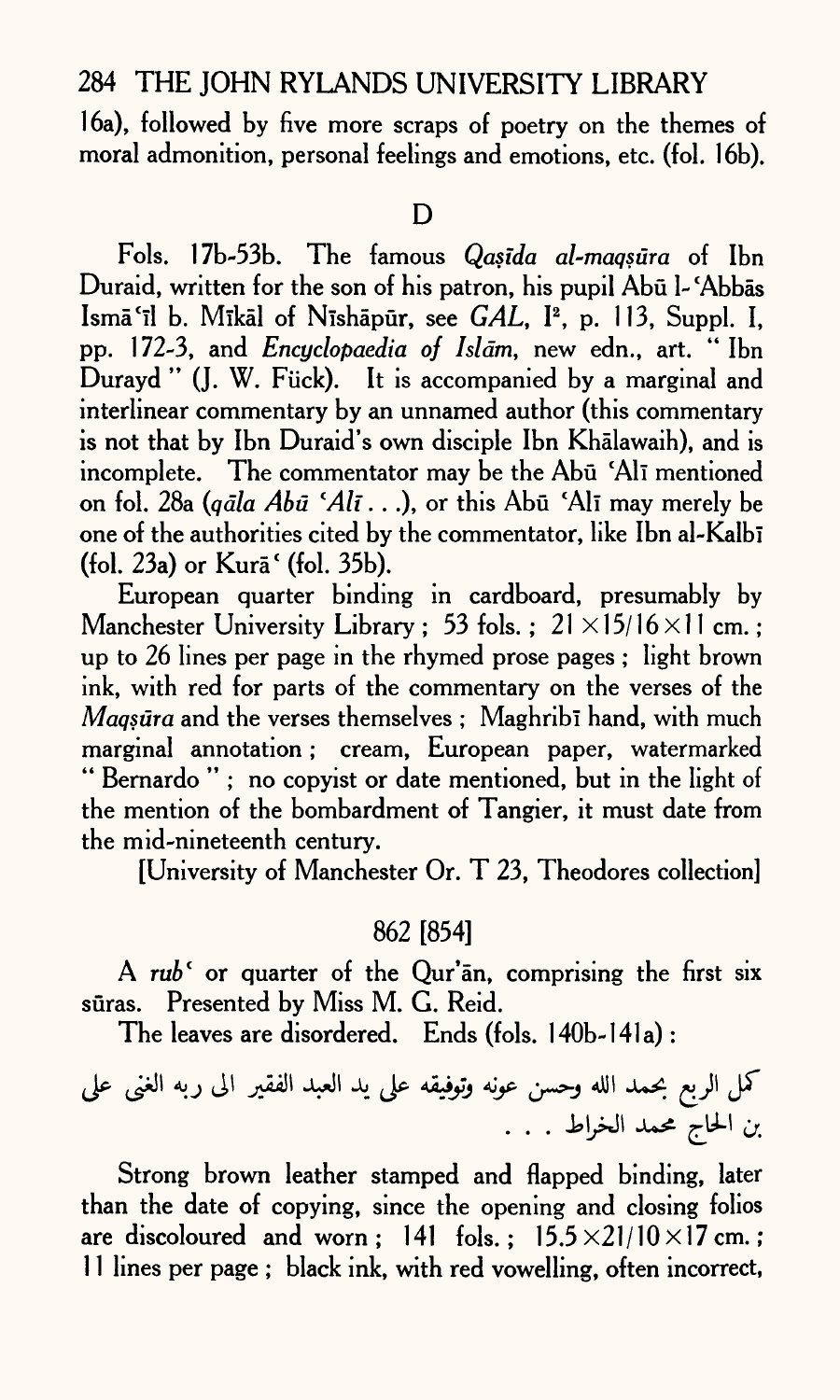and gold sura headings, the headings of suras i and ii crudely illuminated in red, brown and green, and with red, double rules round the pages ; clear, angular Maghribi hand ; thick, white, European paper, with a watermark of three crescents; copied by 'All b. al-Hajj Muhammad al-Kharrat, but no date mentioned. [University of Manchester Or. Q 170]

#### 863 [855]

Qur'an. A complete copy, of Turkish origin and of outstanding quality. The Our'an text ends on fol. 303b, and on the concluding gold band are some words in Turkish, not fully legible. On fol. 304a, pasted to the endpaper, are an Arabic invocation to God and some words in Turkish, recording the date Monday, 2nd Rajab 1314/7th December 1896, and mentioning that the writer's daughter 'A'isha was born on the previous night. Bequeathed by Mrs. Edward Beer, M.A.

Dark red leather flapped binding, with gold floral cartouches, and marbled lining and end papers; 304 fols.;  $21.5 \times 14/$  $15\times8.5$  cm.; 15 lines per page; black ink, with gold rules round the pages, sūra headings within gold bands, gold circles marking the ends of verses, the *ajza*' indicated by blue, red and gold floral emblems in the margins, and *tajwid* markings in red ; neat, attractive *naskhi* hand ; glazed, cream paper ; no date or copyist mentioned, but nineteenth century.

[University of Manchester Or. Q 168]

## 864 [856]

A *kunndsh,* i.e. a commonplace book or scrapbook, from Morocco and apparently dating from the end of the nineteenth century. It was originally owned by the father of one at-Tayyib Bannānī, see below, under BB, but became the property of the French orientalist  $[L. ?]$  Mercier,<sup>1</sup> and is inscribed by him as " Recueil 11". Tucked inside the manuscript is a detailed, handwritten analysis of the contents made by Mercier and written on strips of paper. The manuscript was acquired by

<sup>&</sup>lt;sup>1</sup> The surname only is given, and there have been several Merciers active in Maghribi and Arabic studies ; L. Mercier is, however, perhaps the best known of these.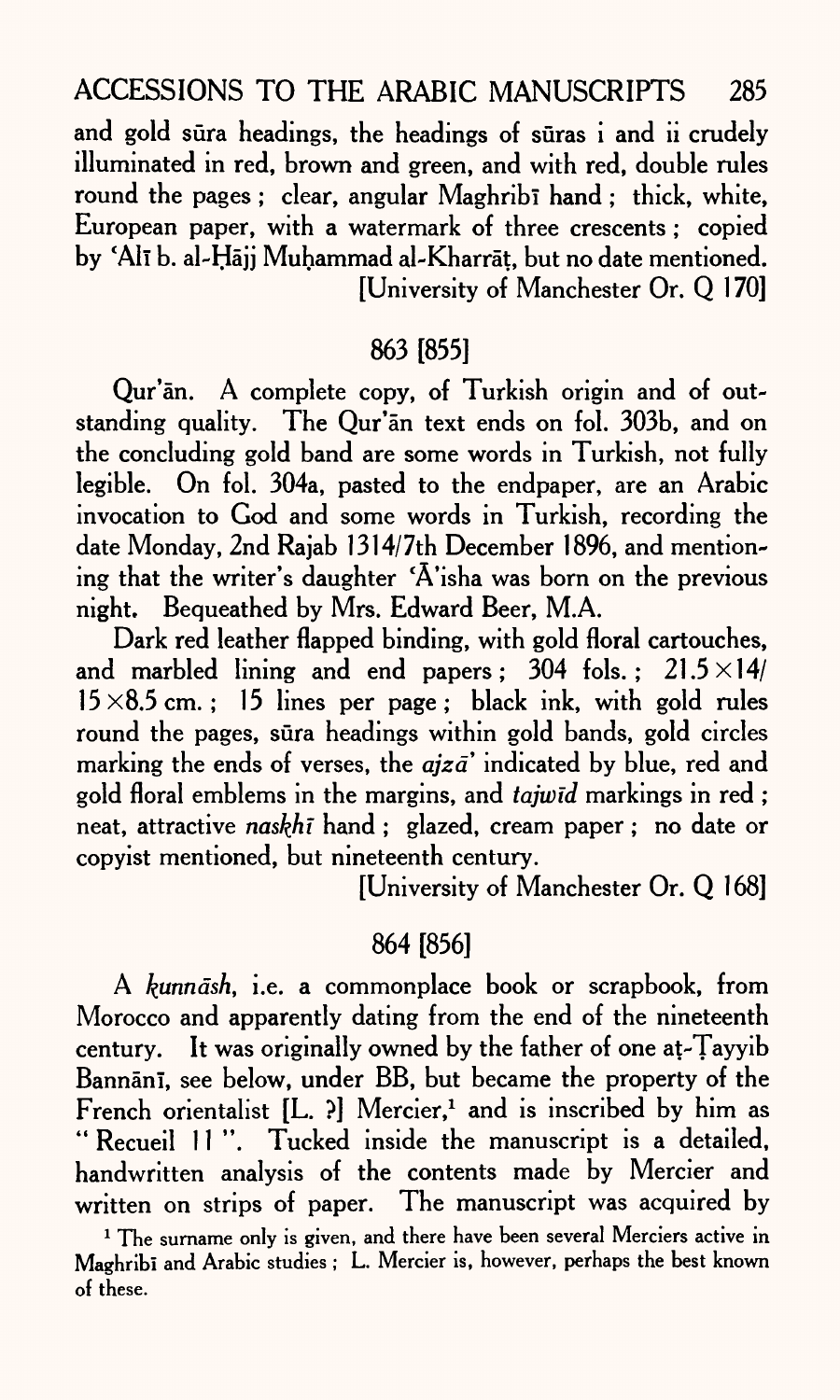Manchester University Library in 1972 from Geuthner's in Paris.

Separate from the quires of the *kunnash* proper and on a different paper, are three sheets which were once pasted into the front cover, the first sheet being badly torn. This first one comprises a tabular index of the contents of the *^tmndsh* ; the rest contain pious invocations, in prose and poetry, by diverse hands. The *kunndsh* proper has been paginated in roman numerals by Mercier, beginning on the reverse of the first folio ; there are, however, many blank pages between the separate component works.

A

Pp. 1-3. Mnemonic verses by Sayyidi Muhammad b. Abd al-Majīd b. Kīrān on the declension of nouns, where this declension is complete, where only virtual, where concealed by <sup>a</sup>letter of prolongation, etc., with interlinear examples in red ink.

#### B

Pp. 5-19. Notes on grammar, in particular, on morphology and syntax, without a title, and composed by the father of the copyist, Sayyidī Muhammad al-Madanī b. 'Alī b. Jallūn, apparently a résumé of a grammatical treatise cited here simply by the abbreviation *^ .* On page 10, the author cites the commentary *al-Muhimmāt al-mufīda* of the Fāsī scholar Muhammad b. 'Abd ar-Rahman b. Zakri (d. 1144/1731-2 according to Brockelmann, but he composed this commentary in 1227/1812 according to Sarkis, Mu'jam al-matbū'āt al-*'arabiyya,* i. 112) on Suyuti's *alfiyya* on grammar, *al-Farida fi n-nahw wa-t-tasrif wa~l~khatt,* cf. *GAL,* II2 , pp. 199, 611, Suppl. II, pp. 193, 692, 901. Headings and rules in red, pink, purple and blue ink.

P. 21. Three formulae for drugs, with the date 1308/1890-1 mentioned.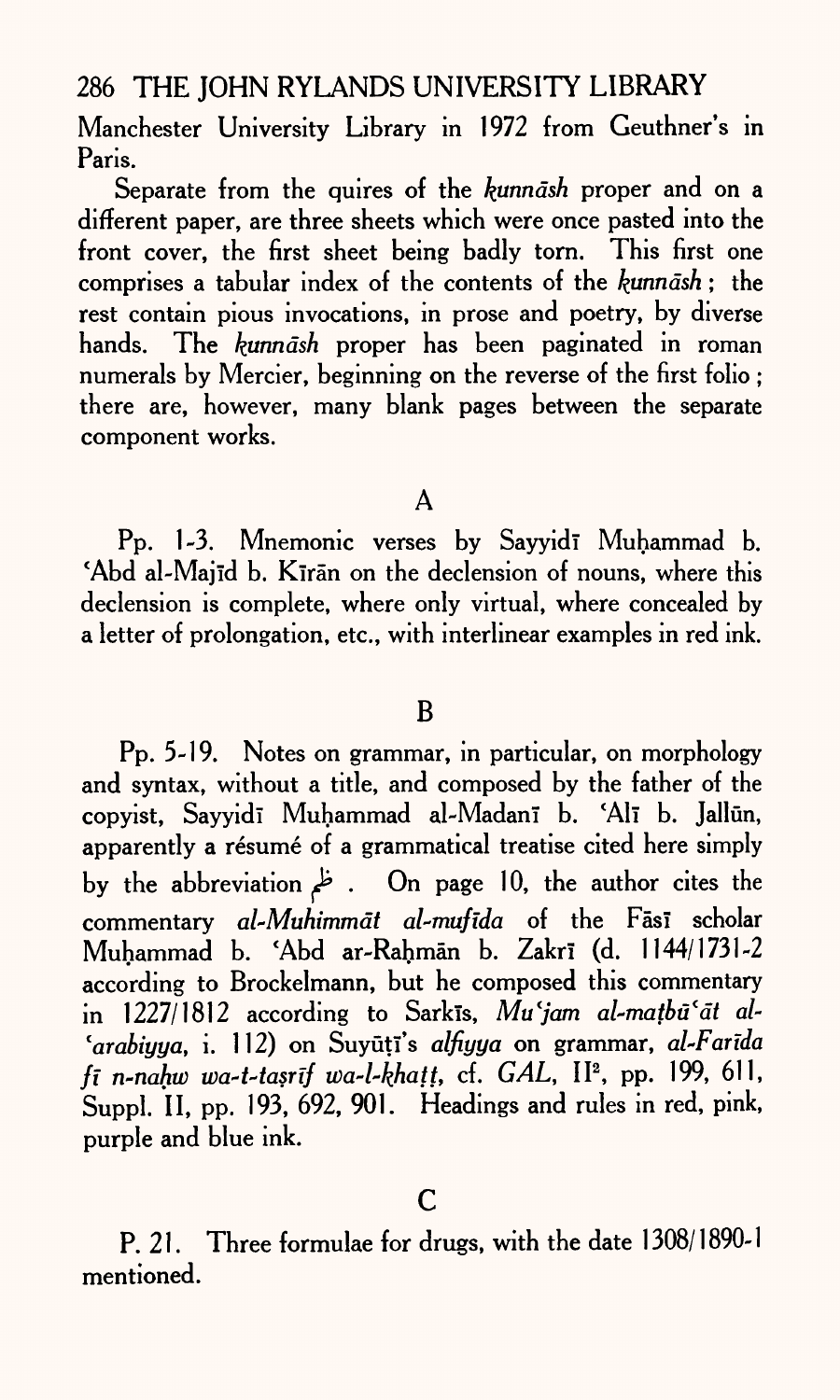Pp. 23-25. A *qasida* of 69 verses in praise of the Prophet by the Sharif Abū l-'Abbās Ahmad b. Maulāv al-Ma'mūn al-'Alawī al-Balghītī.

#### E

Pp. 26-29. Acephalous fragment of a collection of prayers followed by (p. 29) various *fawd'id,* beginning with one on the variations of the solar hour according to differences in latitude ; the whole dated Ramadan 1313/February 1896.

#### F

Pp. 30-36. Various citations of verse and prose concerning the pilgrimage to a local saint's tomb and on the virtues of reciting the *F* atiha, followed by various praises and invocations.

## $\overline{G}$

Pp. 37-40. A brief work called *Bay an al-'aqd'id as-sitt wa-s-sittin nathran wa-nazman,* on the articles of faith, partly in prose and partly in the form of a mnemonic poem ; the author mentions (p. 38) the works of one Shaikh Mayara, naming his *[Kitdb] kabir* and *[Kitdb] saghir* (this author is presumably the Mayara al-Himyari of *GAL*, Suppl. II, p. 99, author of a commentary on the Maliki legal treatise al-Mukhtasar of Khalīl b. Ishāq al-Jundī, d. 767/1365-6, the commentary being extant in a unique Fez manuscript), and also Suyūțī's *al-Itqdn ft fulum al-Qur'dn.*

#### H

Pp. 41-44. Mnemonic verses on prosody ('arud), with an example of each metre; the metrical circles; and an extract (p. 41) from the grand commentary called *Tuhfat al-akhydr toa-mandqib al-abrdr* of \*Abd ar-Rahman b. Muhammad al-Mahdī al-Fāsī (d. 1063/1653) on the *Dalā'il al-khairāt* of Jazūlī, see above, 829.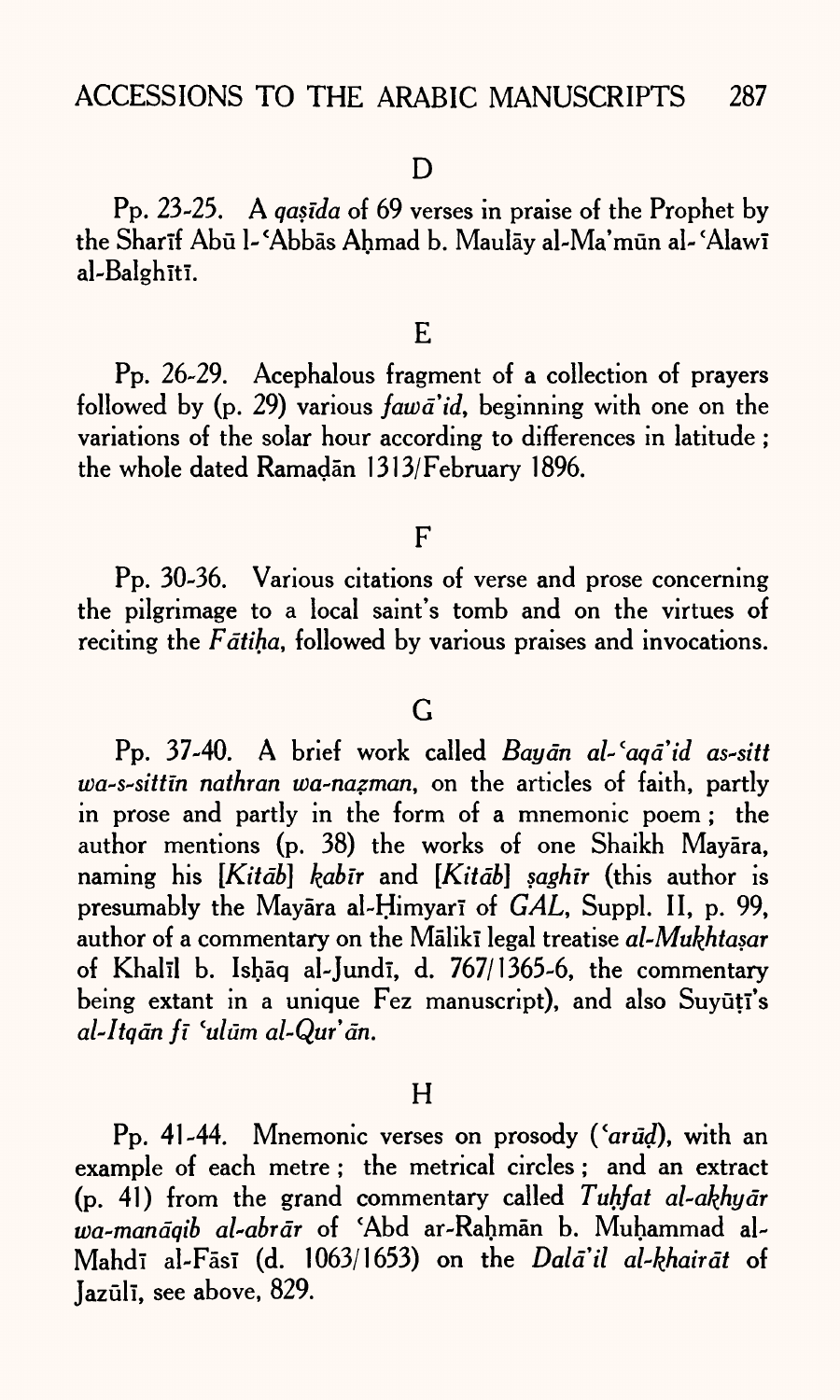Pp. 45-46. Various opinions on the status of the souls of those who commit sins, both great and small, and on dreams and visions.

j

Pp. 46-52. Various *fatwas*, including on abuses current at Moroccan festivals like the 'Ansara and Hājūz, at birthday celebrations, etc., considered by the *muftis* as having crept in through Christian influence, and on the secret exercise of the legal right of pre-emption  $(shu f a)$ , etc.

## K

Pp. 53-55. Opinions and laudatory verses concerning tea drinking.

## L

Pp. 56-62. Miscellaneous topics, including on page 58 <sup>a</sup> citation from a Kitab Asrar an-nikah fi n-nisa' on copulation by Ibn Sinā (not listed as an independent work by Brockelmann, unless it is identical with his *Risāla fī-l-bāh*, see *GAL*, <sup>[2</sup>, p. 599, Suppl. I, p. 827).

#### M

Pp. 63-70. A long homilectic poem by an unknown author and without title about the need to heed the warnings on tombstones and giving ethical and moral counsels; pp. 68-70 are in a particularly attractive script, with red and blue headings and decorations.

#### N

Pp. 71-75. An extract from the *Kitdb Falak as-sa'dda ad~dd'ir bi-fadl al-jihdd wa-sh-shahdda* of the Sharlf Sayyidl Muhammad 'Abd al-Hādī b. 'Abdallāh b. Tāhir al-Ḥasanī (see *GAL,* Suppl. II, p. 897, which lists only one complete manuscript of this work as extant, in Fez).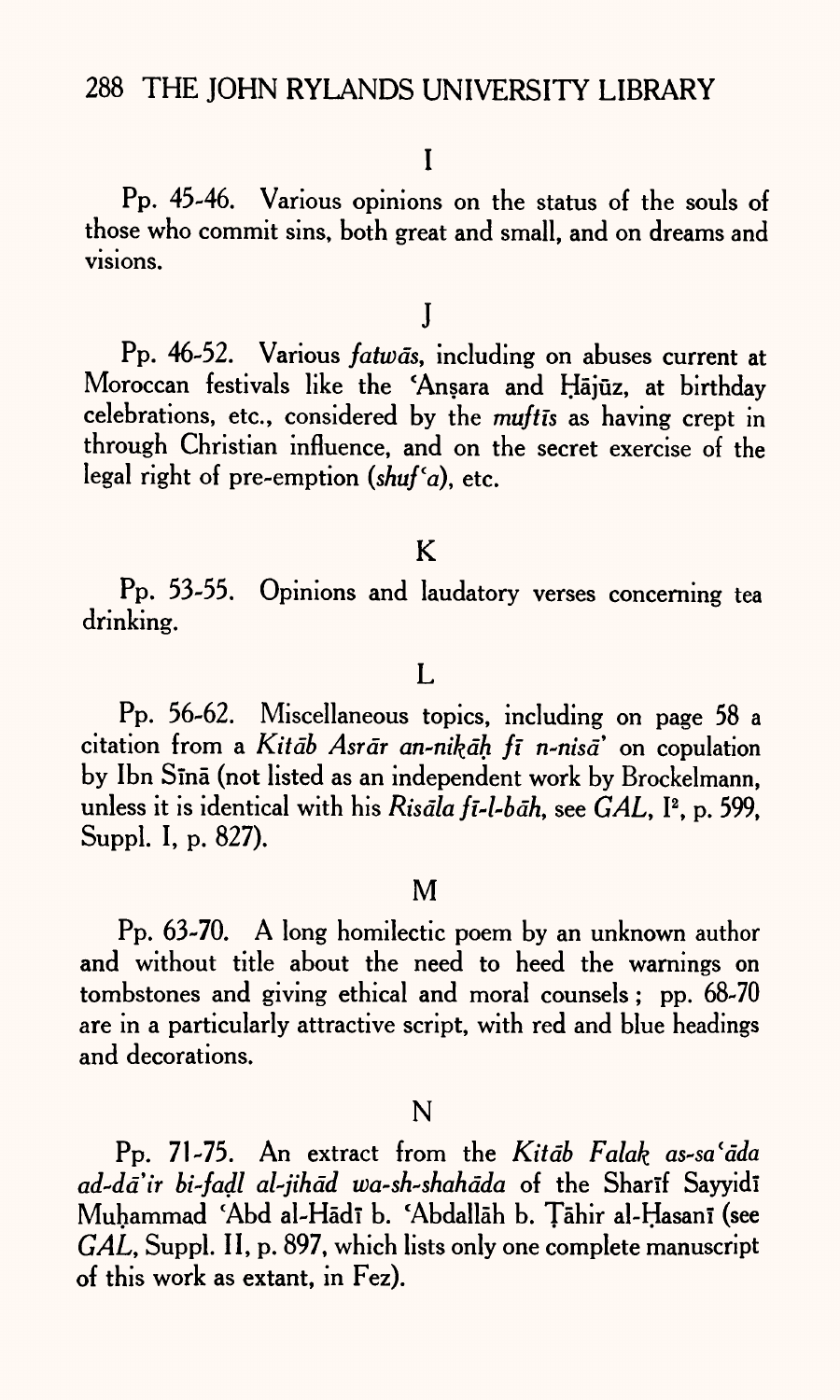#### 0

# Pp. 76-78. Miscellaneous verse and prose.

P

Pp. 79-83. A *fatwa* of the Moroccan Sultan Abū r-Rabi<sup>c</sup> Sulaiman b. Muhammad b. 'Abdallah (1207-38/1792-3 to 1822-3) on the legitimacy of burning incense during the time of fasting and in the course of sessions in the mosque for the study of *hadith,* followed by two *hadiths* on other topics.

#### Q

Pp. 84-88. A *fatwa* of Muhammad b. 'Abd al-Karim b. Muhammad al-Maghili at-Tilimsani (noted faqih in the Maghrib and western Sudan, and strenuous opponent of the Jews in Touat, d. 909/1503-4, see *GAL,* Suppl. II, p. 363, and Ziriklī, *al-A'lām*, vii. 84-85) on the Muslims' obligation to avoid contact with the Christians, the necessity of imposing the *jizya* and other humiliations on the Dhimmis, and the reprehensibility of the boldness and liberties taken by the Jews of the time, thanks to encouragement from the Sultan's entourage and other great men of state.

#### R

P. An extract from the *Tuhfat al-akābir bi-manāqib ash-*Shaikh 'Abd al-Qādir by Sayyidī 'Abd ar-Rahmān b. 'Abd al-Qādir al-Fāsī (1040-96/1631-85), a work not mentioned amongst those of his listed in *GAL*, II<sup>2</sup>, p. 612, Suppl. II, pp. 694-5.

S

Pp. 91-93. A *qasida* of 63 verses, written in both black and red ink, by Sayyidi Muhammad b. ash-Shahid on the *hashiya* of Sayyidī Muhammad b. al-Hasan al-Bannānī on the *Mukhtasar* al-mantiq of Abū 'Abdallāh Muhammad b. Yūsuf as-Sanūsī (d. 892/1487). (This *hdshiya* must be the glosses to the *Mukhta§ar* mentioned in *GAL,* Suppl II, p. 325, where the glossator's *nisba* is spelt as al-Banna'T.)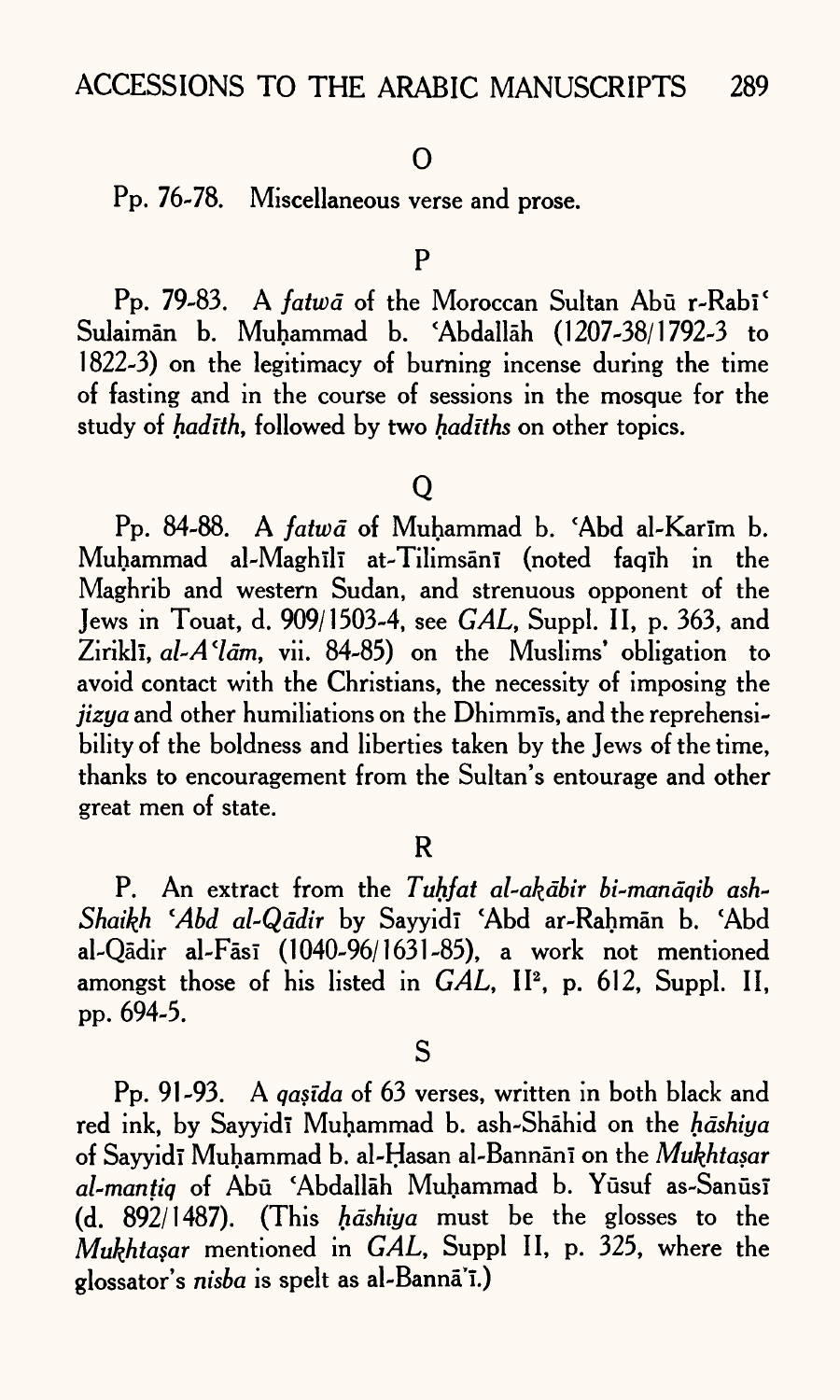Pp. 97-103. An epistle of Sayyidi Muhammad b. al-Madani Gennün to Sultan Maulāy al-Hasan (presumably Sultan al-Hasan b. Muhammad, 1290-1312/1873-95) denouncing a corrupt official, followed by <sup>a</sup>prayer for the Prophet's intercession  $(p. 103)$ .

#### $U$

P. 104. An extract from the *Kitdb al-Ghunya li-tdlibi tanq al-haqq* of \*Abd al-Qadir al-Jllani, see *GAL,* I2 , pp. 561, 778.

#### V

Pp. 105-7. Verses of one Shaikh al-Būnī, the repetition of which ensures earthly prosperity, followed by a *fa*'*ida* on the efficacy of a certain five Qur'anic verses.

#### W

Pp. 109-11. A passage written by Ibn 'Abd ar-Rahman at-Tilimsan<sup>t</sup> to celebrate the completion of the first half of his glosses *(hāshiya)* on Khirshī's commentary (sc. the *Mawāhib al~jalila* of Abu 'Abdallah Muhammad al-Khirshi or al-Kharashi, d. 1101/1689-90, this being a commentary on the Maliki legal treatise, the *Mukhtasar* of Khalil b. Ishaq al-Jundi, d. 767/1365, see *GAL*, II<sup>2</sup>, pp. 102, 414, Suppl. II, p. 438).

## X

Pp. 113-15. An epistle giving good counsels for women by the famous Mauretanian shaikh Ma' al-'Ainain Muhammad Mustafā Fādil b. Ma'main ash-Shinqītī (1246-1328/1830-1 to 1910), on whom see H. T. Norris, "Shaykh Mā' al-'Aynayn al-Qalqami in the Folk-Literature of the Spanish Sahara ", *BSOAS,*  xxxi (1968), 115 ff. This present epistle would appear to be the *Nasihat an-msa",* printed at Fez in 1321/1903-4 on the margins of Shaikh Ma' al-\*AJnain's *Kitdb as-Sildt fi fadail ba'd as~ salawdt,* see Sarkls, op. cit. ii. 1605, No. 45.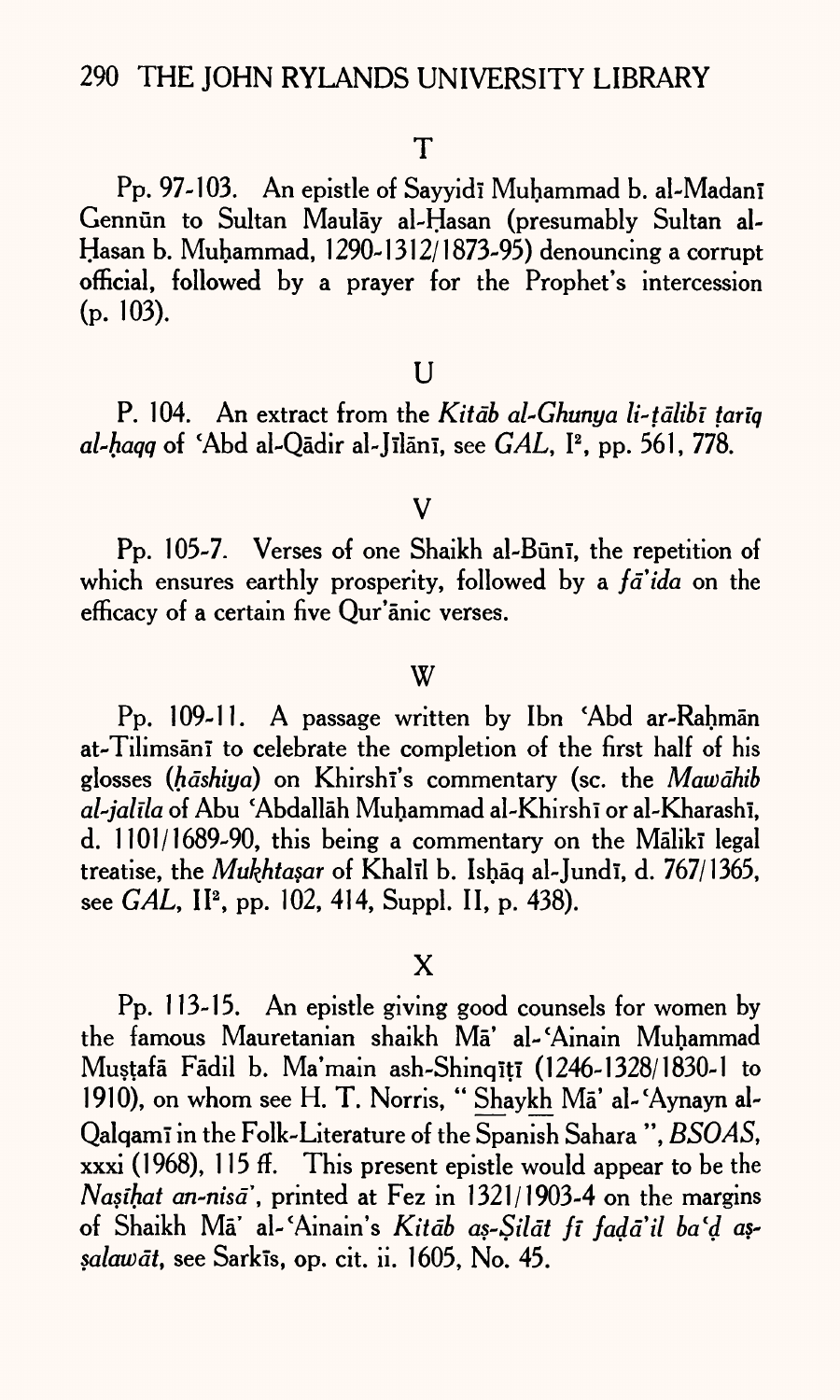Pp. 117-23. The preamble of a medical work, plus various prayers.

#### $Z$

Pp. 124-32. Comprises extracts from the second *fasl* of Ibshihi's *Mustatraf* and from the *Takmil ad-dibaj*, the biographical dictionary of Mālikī scholars, by Ahmad Bābā at-Takkūrī (d. 1036/1627, see *GAL*, II<sup>2</sup>, p. 618, Suppl. II, pp. 715-16); an epistle of the Fasi scholar 'Abdallah b. Muhammad al-'Ayyāshī (1037-90/1628-79, see Ziriklī, op. cit. iv. 273-4) ; <sup>a</sup>*faida* on the legal question of *al-wat" fi duburihd,*  allowable under Mālikī law; various invocatory verses; a *qasida* of 19 verses by Sayvidī Ahmad b. Ja 'far al-Kattānī; and an amulet.

#### AA

Pp. 133-5. An extract from Jazūli's *Dalā'il al-khairāt*, see H above.

#### **BB**

P. 137. A declaration by at-Tayyib Bannānī that he has put his *shahdda* in his father's *kunndsh* in order to obtain the Prophet's favour and intercession.

#### cc

Pp. 138-47. A poem, written in a very crude hand, comprising 50 verses and of intercessory value, entitled *as~Sura al-mubdraka* (pp. 138-40), followed by various prayers in the same hand.

#### DD

P. 148. A *qas<sup>ida* of 30</sup> verses, incomplete, by Sayyidi Muhammad b. Nasir, in which the author bewails the low state of Muslim power and appeals for divine assistance.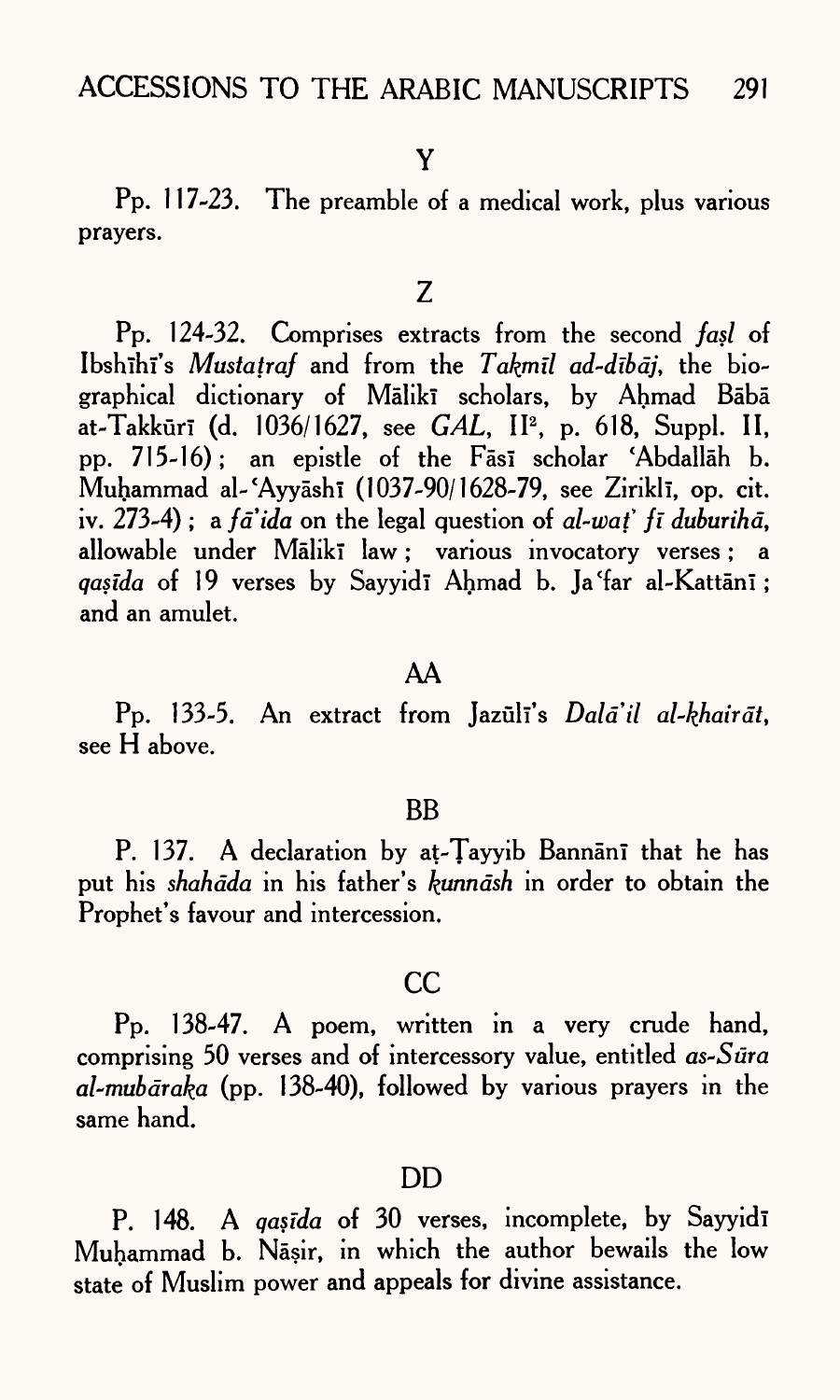#### EE

Pp. 151-85. The *Qasida hamziyya fi l-mada'ih an-nabawiyya* of the Egyptian author Sharaf ad-Din Muhammad b. Sa'id al-Būsiri (608-94/1213-95) (pp. 151-74), followed by his celebrated *Burda* ode (pp. 177-85), both poems written with the salient verses picked out in red and blue.

#### FF

Pp. 187-203. Various verses, in the same hand and inks as the two previous poems of Būsīrī, mainly in praise of the Prophet and other persons whose intercession is valued ; the first poem, on page 187, is written by the Amir al-'Ulama' al-Bakriyym (possibly Shams ad-Din Abu 1-Makarim Muhammad b. Muhammad al-Bakrī (930-94/1524-86), of the famous Egyptian family of scholars, described by such biographers as Ibn al-'Imad, *Shadhardt adh~dhahab,* viii. 432, and 'All Mubarak Pasha, *al-Khitat al-jadida at-taufiqiyya,* iii. 126, as the most outstanding and celebrated shaikh of the Bakriyyun (al-Qutb *al~Bakri, al-Bakrl al~kabir,* etc.); Ibn al-'Imad mentions that he composed a lengthy *diiodn* of poetry, and quotes verses from it).

# GG

Pp. 205-6. In another hand, an exposition and résumé of the *Tuhfat al-ikhwdn bi~ba'd mandqib shurafd' Wdzzdn* of Sayyidi Hamdün b. Sayyidi Muhammad at-Tāhiri al-Hasani al-Juti (d. 1190/1777 or 1195/1781, see *GAL,* Suppl. II, P. 688).

Red leather flapped binding, with floral cartouches and gilding, now worm-eaten and falling apart, some verses written on the inner front cover; 3 separate folios  $+207$  pp., several blank, in loose quires but with remains of sewing ;  $20.5 \times 13$  cm.; up to 30 lines per page ; brown ink, with inks of several colours for headings, etc.; various Maghribi hands; greyish, smooth, European paper, watermarked " J. Whatman " and with the edges gilded.

[University of Manchester 593383 (R 128919)]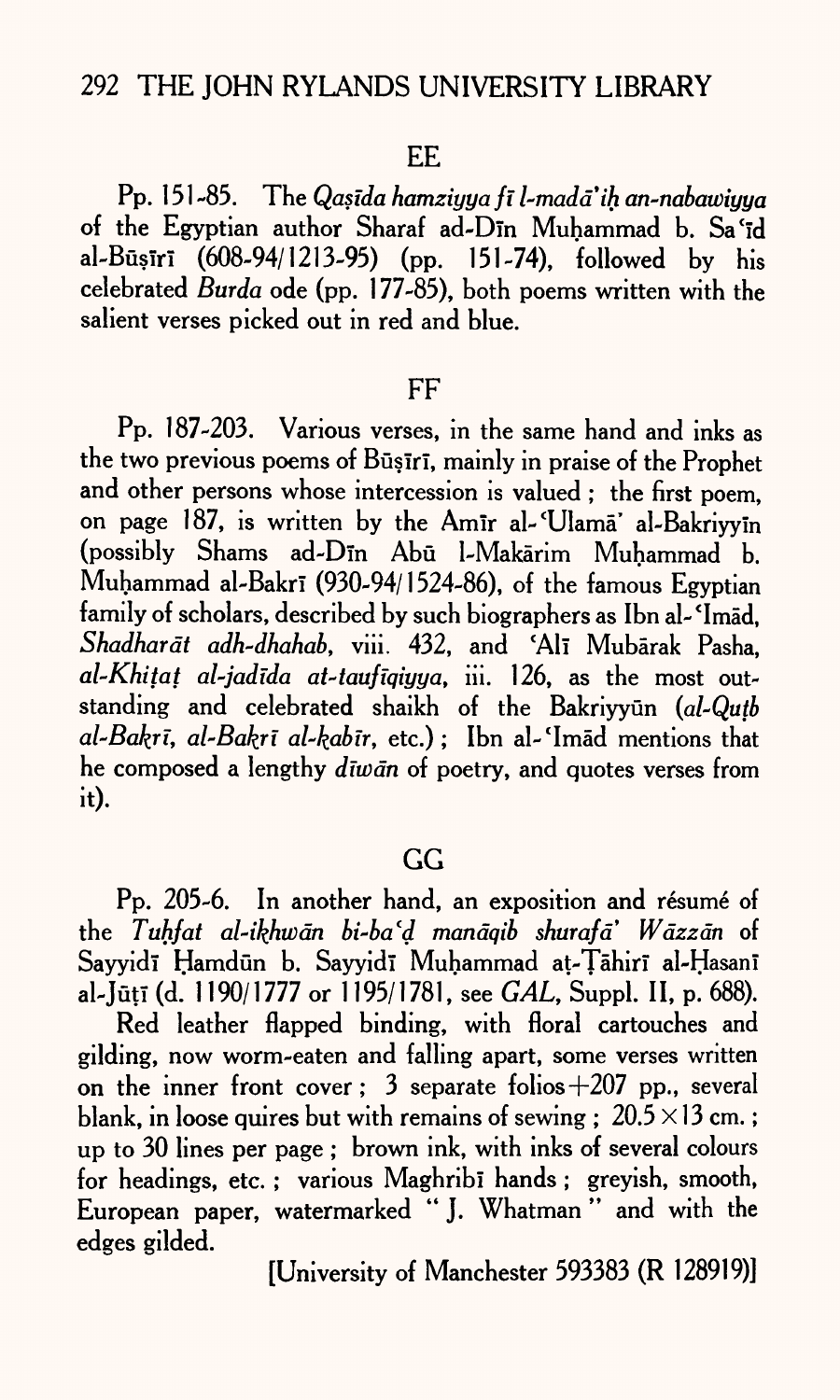## 865 [857]

The second volume of a Qur'an commentary, the author of which cannot be ascertained from this single volume; a comparison of the commentary in it on sura cxi shows that it is not identical with the commentaries of Tabari, Tūsī, Zamakhsharī, Țabarsī, Qurțubī, Qāsimī, Baidāwī, Fakhr ad-Dīn ar-Rāzī, Ibn al-Jauzī or Abū Hayyān al-Andalusī. The present volume opens with *Surat Maryam,* i.e. it covers suras xix-cxiv. It appears to be Turkish in origin.

A note on fol. 2a states that the volume was given in *waqf*  to the Green Mosque endowed by him *(Jdmi'uhu al-Akhdar)*  by the governor of Constantine in Algeria Hasan Bay on the 1st Jumādā I 1157/12th June 1744.

Begins (fol. 2b) :

كهيعص بامالة الهاء والياء واظهار الدال، وقرىء بفتح الهاء وإمالة التاء [كذا] وتفخيمهما واخفاء النون قبل الصاد لتقاربهما وقد سلف ان ما لا يكون من هذه الفواتح مفردة ولا موازفة لمفرد فطريق التلفظ بها الحكاية فقط ساكنة. الاعجاز على الوقق [كذا] جعلت اسماء للسور ومسرودة على نمط التعديد وان لزمها التقاء الساكنين لكونه مغتفرا في باب الوقف قطعا فحق هذه الفاتحة الكريمة ان يوقف عليها جريا على الاصل وقرىء بادغام الدال فيها بعدها لتقاربهما في المخرج . . .

#### Ends (fol. 426a) :

. . . واقرب منه ان يراد بالناس الناسي ويجعل سقوط الياء كسقوطها في قوله تعالى يوم يدع الداع ثم بين بالجنة والناس فان كل فرد من افراد الفريقين مبتلى بنسيان حق الله تعالى الا من تداركه برافع عضمنه [كذا] وتناوله اوسع [كذا] رحمته عصمنا الله تعالى من نسيان ذكَّره ووفقنا لاداء حقوقه وشكَّره آمين. يا رب العالمين وهو حسبى ونعم الوكيل ولا حول ولا قوة الا بالله العلى العظيم والحمد لله وحده تم بحمد الله وعونه وحسن توفيقه والحمد لله وحده.

Red leather binding, with gold stamped cartouches and flap detached ; 426 fols. ;  $18 \times 27/12.5 \times 22$  cm. ; 33 lines per page ;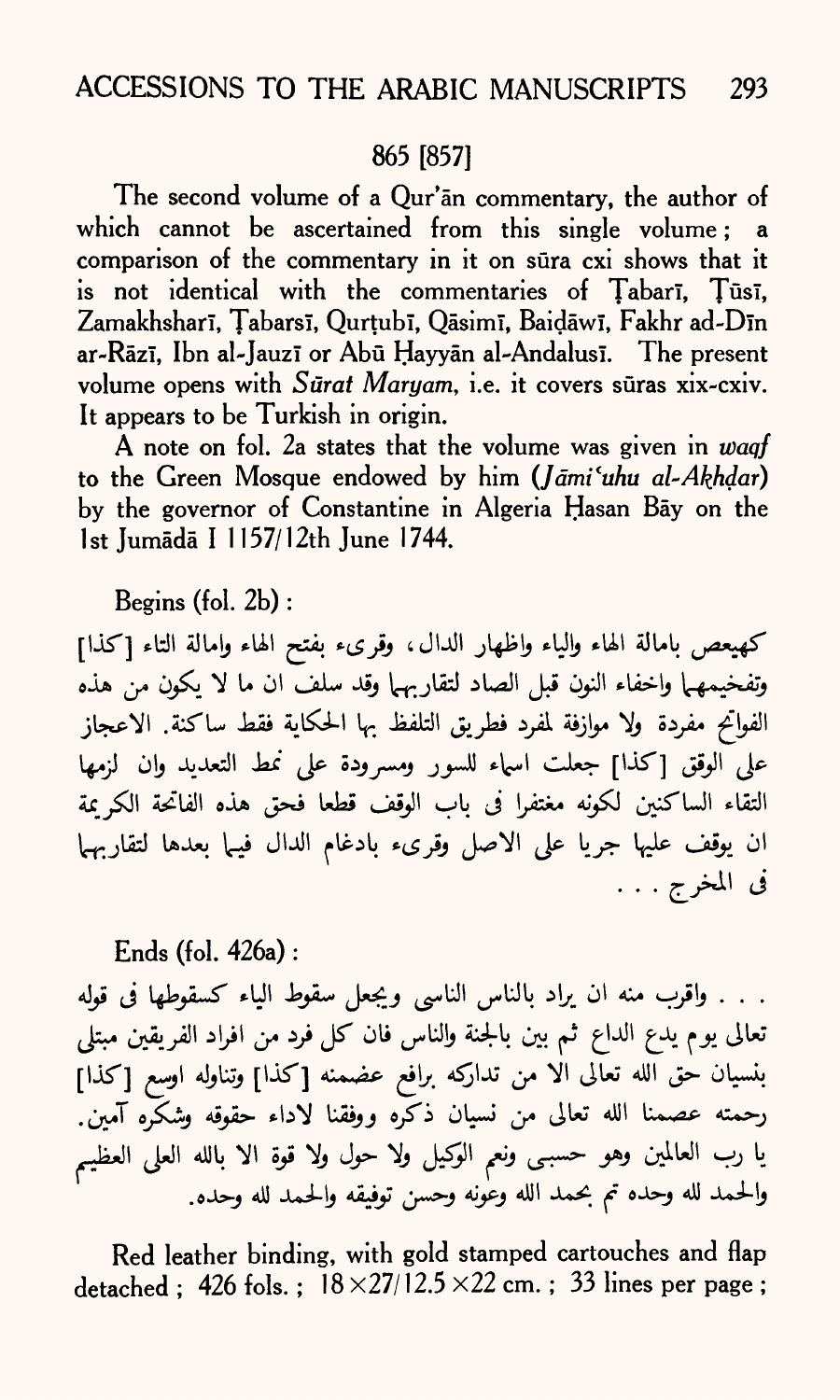black ink, with red for Qur'an quotations and sura headings, gold rules round the first two pages, thereafter rules in red ink ; fairly thick, clear *naskhi* hand, with no vowelling, even in the Qur'an quotations ; thick, creamy paper ; no date or copyist mentioned.

[University of Manchester]

# 866 [858]

A brief treatise on the *'awdmil,* being a commentary on the well-known *Kitdb al-'Awdmil al-mia* of \*Abd al-Qahir al-Jurjānī (see above, p. 270, n. 1). It is the work of 'Abd al-Ghafir b. Amir Hajj, and was copied in 1227/1812, apparently at Kashan in Persia, and dedicated to one Shahsuwar Beg, presumably a military commander. The author is not mentioned in *GAL* or in the part so far published of Storey's *Persian Literature, a Bio-bibliographical Survey.*

Begins (fols. lb-2a) :

. . . الحمد لله الذي جعل النحو مفتاحا لكتابه ومعيارا يتميزبه قشر الكلام من لبابه . . . وبعد فيقول العبد الكسير المحتاج عبد الغافر بن امير حاج صلح حالهما ونور بالهما هذه مجلة على شرح العوامل رقمتها مع قلة البضاعة فى مضمار هذه الصناعة . . .

 $Ends$  (fol.  $81b$ ):

تمت فى ٤ شهر ربيع الثانى من الهجرة النبوية فى ١٢٢٧

There follow after this two lines of Persian apologizing for the copyist's shortcomings, and a note by the copyist, in Persian, and mentioning a severe earthquake at Kāshān during the night of Tuesday 25th Dhū l-Qa'da 1192/15th December 1778; the earthquake occurred towards dawn, destroying buildings and killing c. 30,000 people.

Worn, plain dark brown binding ; 86 fols., of which the last five are ruled but left blank ;  $10 \times 15/6 \times 11.5$  cm.; 12 lines; black ink, with red headings and red and blue rules round the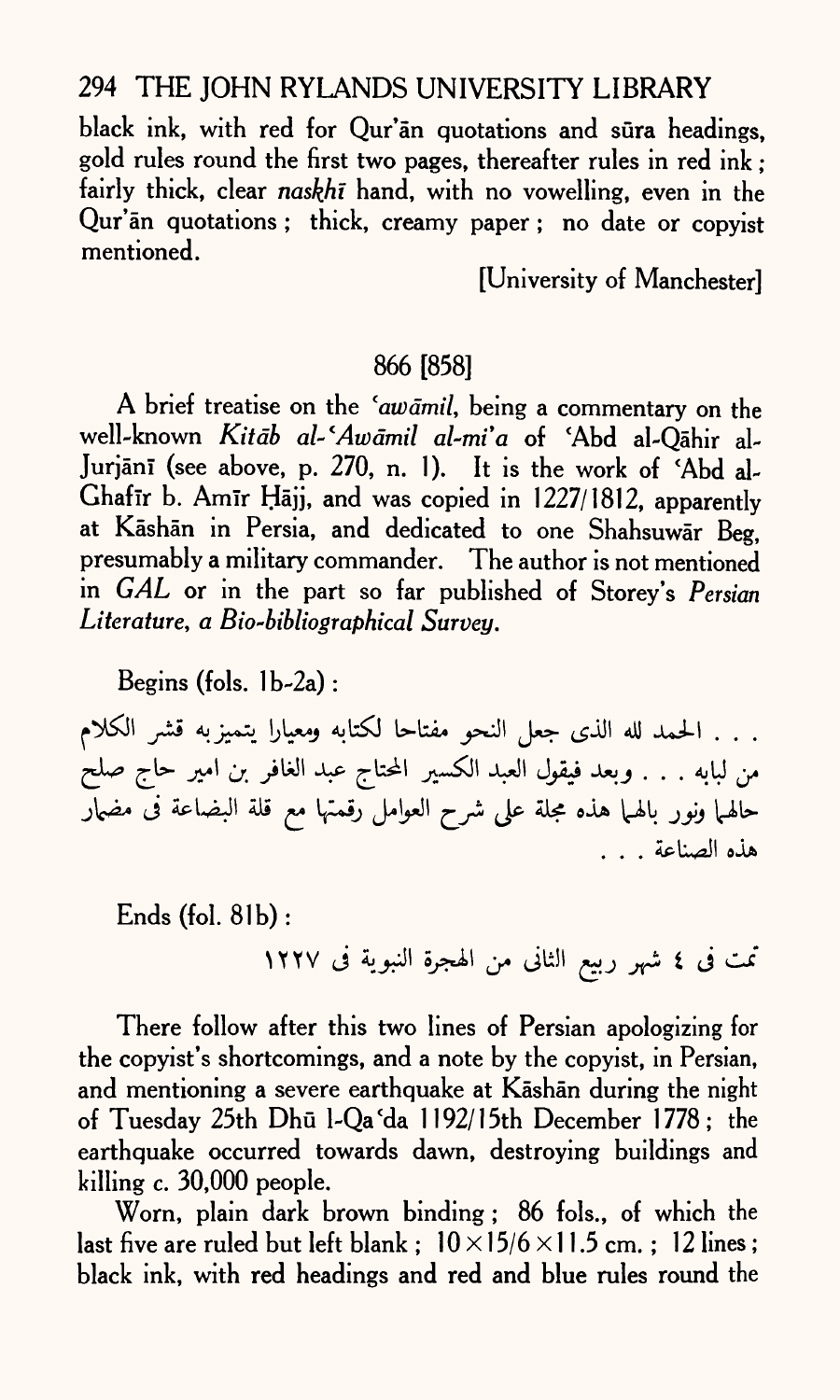script area ; small, neat *naskhi* hand, with many marginal, and <sup>a</sup> few interlinear, annotations, some in Persian ; the aphorisms, lines of poetry, etc. quoted in the text as *shawdhid* are often rendered into Persian ; thin, glazed, cream paper ; copying completed on 4th Rabi<sup>c</sup> II 1227/17th April 1812, but the copyist's name is not mentioned.

[University of Manchester]

#### 867 [859]

A brief, anonymous treatise on rhetoric, in particular, on the various types of *finds* or paronomasia, comprising seven chapters or *abwāb*, one for each type *(tāmm, murakkab, muharraf, etc.).* The authors cited as examples include such names as Safadi, Harīrī, Bākharzī, Bahā' ad-Dīn az-Zuhair, etc. The manuscript is incomplete. On folio la is a *tamalluk* note that the manuscript belonged to Nasr Allah Qari and giving the date [1] 183/1769-70.

Begins (fol. 2b) :

قال المولف رحمه الله تعالى وعفى عنه آمين، الحمد لله الذى شرح صدور ھے تناسع الحک البلايع وتحقيقه . . . أما يعد فها أنا جامع لجميع انواع الجناس ومعرفة تسميته على قاعدة اهل المعانى والبيان لازالة الالتياس . . .

Red leather stamped binding, with cartouches ; 35 fols. ;  $10\times15/7\times11$  cm.; 15 lines per page; black ink with red headings ; spidery *naskhi*, unvocalized ; thick, white paper ; no date or name of copyist, but probably eighteenth century.

[University of Manchester]

#### 868 [860]

A collection of Qur'anic sūras, miscellaneous prayers and extracts from the *Qasidat al-Burda* of Būșiri (see above, 858 and 864EE), written in poor Arabic and of West African or Western Sudani origin. Although the folios are roughly sewn together, they are disordered in certain places. Fols. la-7a